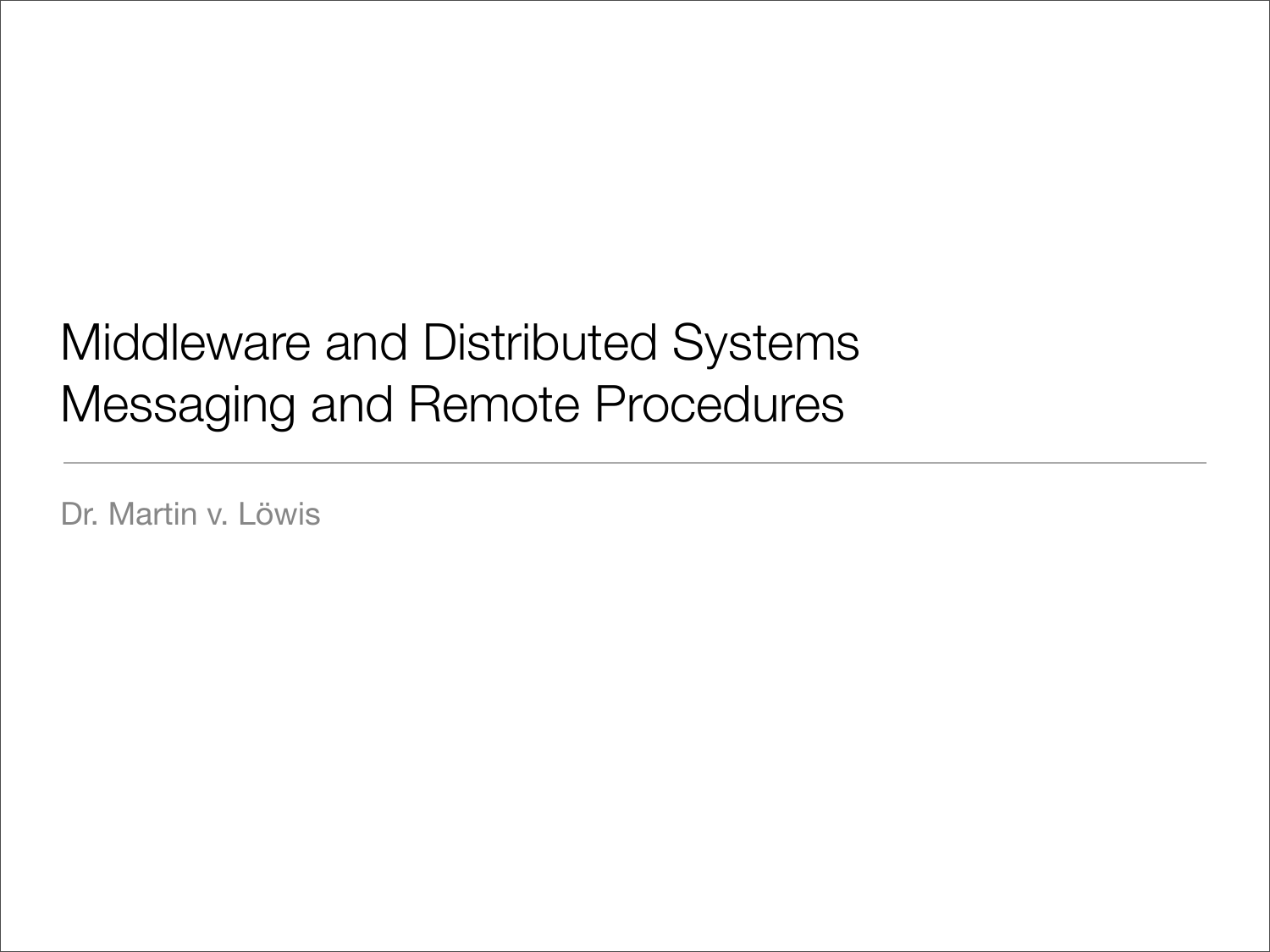### Network Programming Models

- "Direct" network APIs: Expose all functionalities of the protocols; requires programmer to be aware of details of the respective protocol layer
	- e.g. TCP/IP and sockets: explicit establishment of connections, explicit transmission of byte stream
		- client: socket, connect, send, recv, select/poll, shutdown/close
		- server: socket, bind, listen, accept, send, recv, select/poll, shutdown/ close
- message-style APIs: communication partners send messages (potentially structured byte sequences); middleware delivers to identified recipient
- RPC-style APIs: client invoked procedure that looks seemingly local; middleware transparently transfers invocation to remote node
- Other communication primitives, e.g. tuple spaces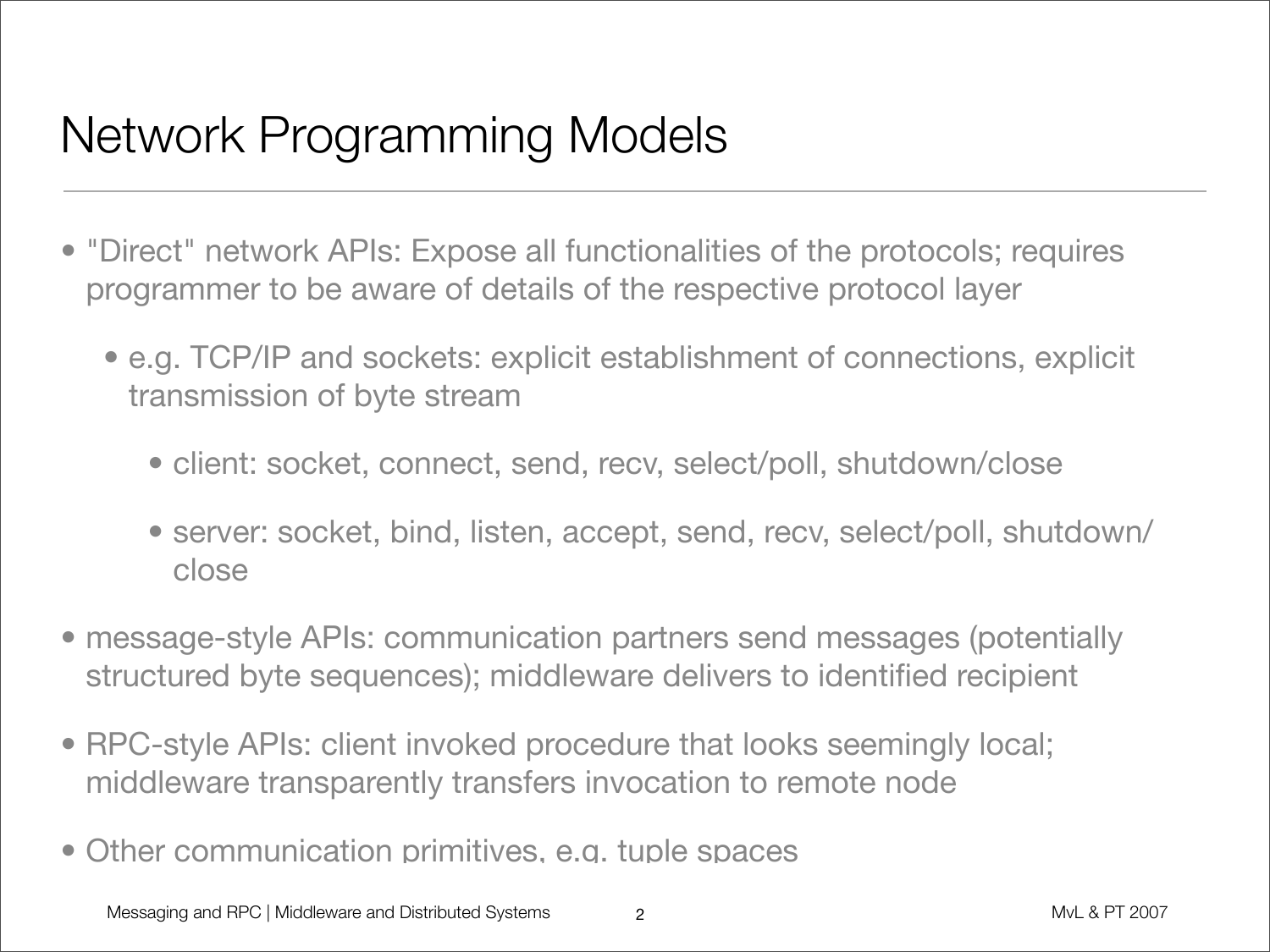### Equivalence of Programming Paradigms

- Proposition: Any paradigm can be expressed in terms of any other paradigm.
- Example: building RPC on top of messaging
- Example: building messaging on top of RPC
- Example: building RPC on top of tuple spaces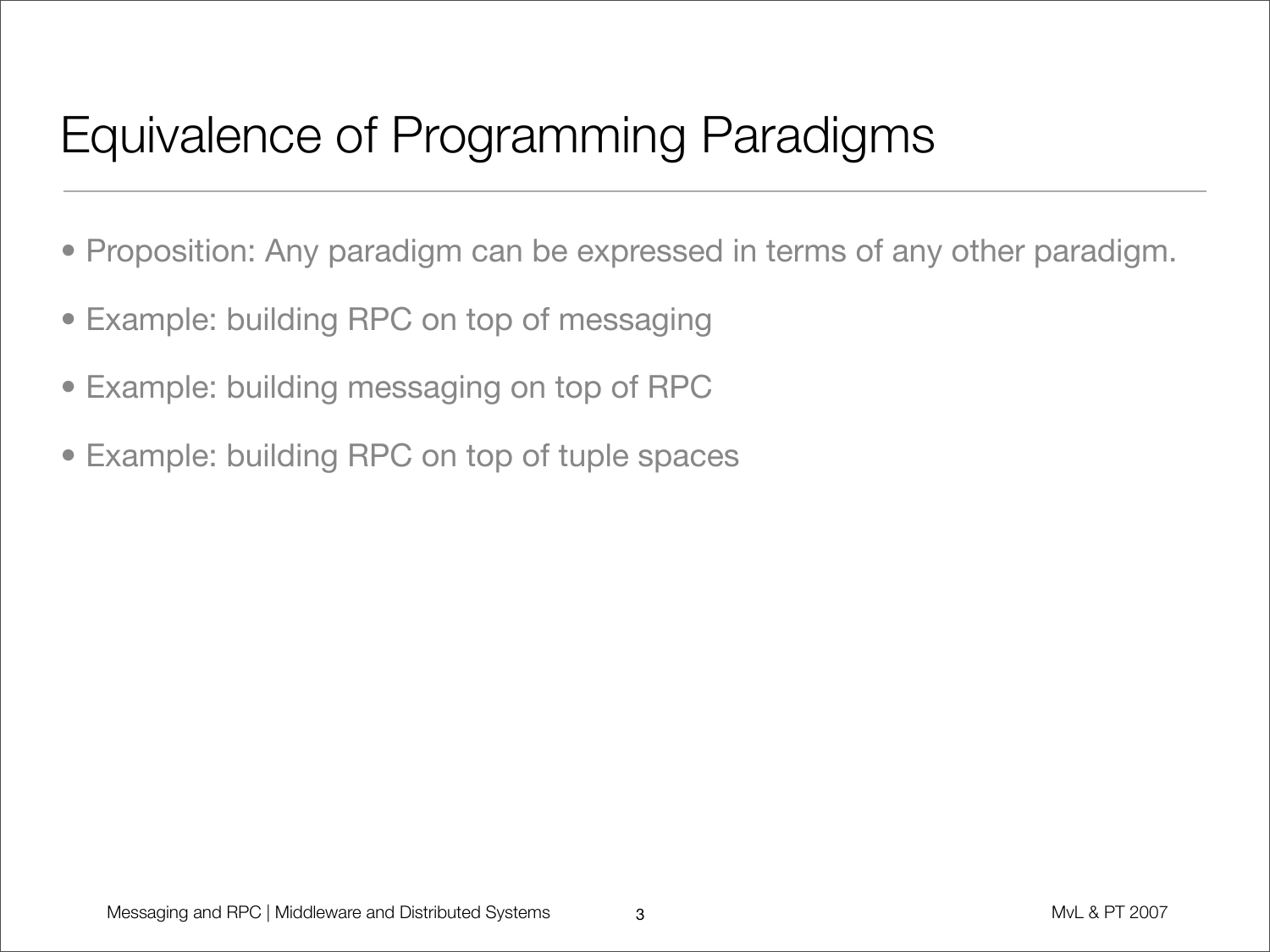# Objective of Programming Models: Transparencies

- Language transparency
- Location transparency
- Service transparency
- Implementation transparency
- Architecture transparency
- Operating system transparency
- Protocol transparency
- Transport transparency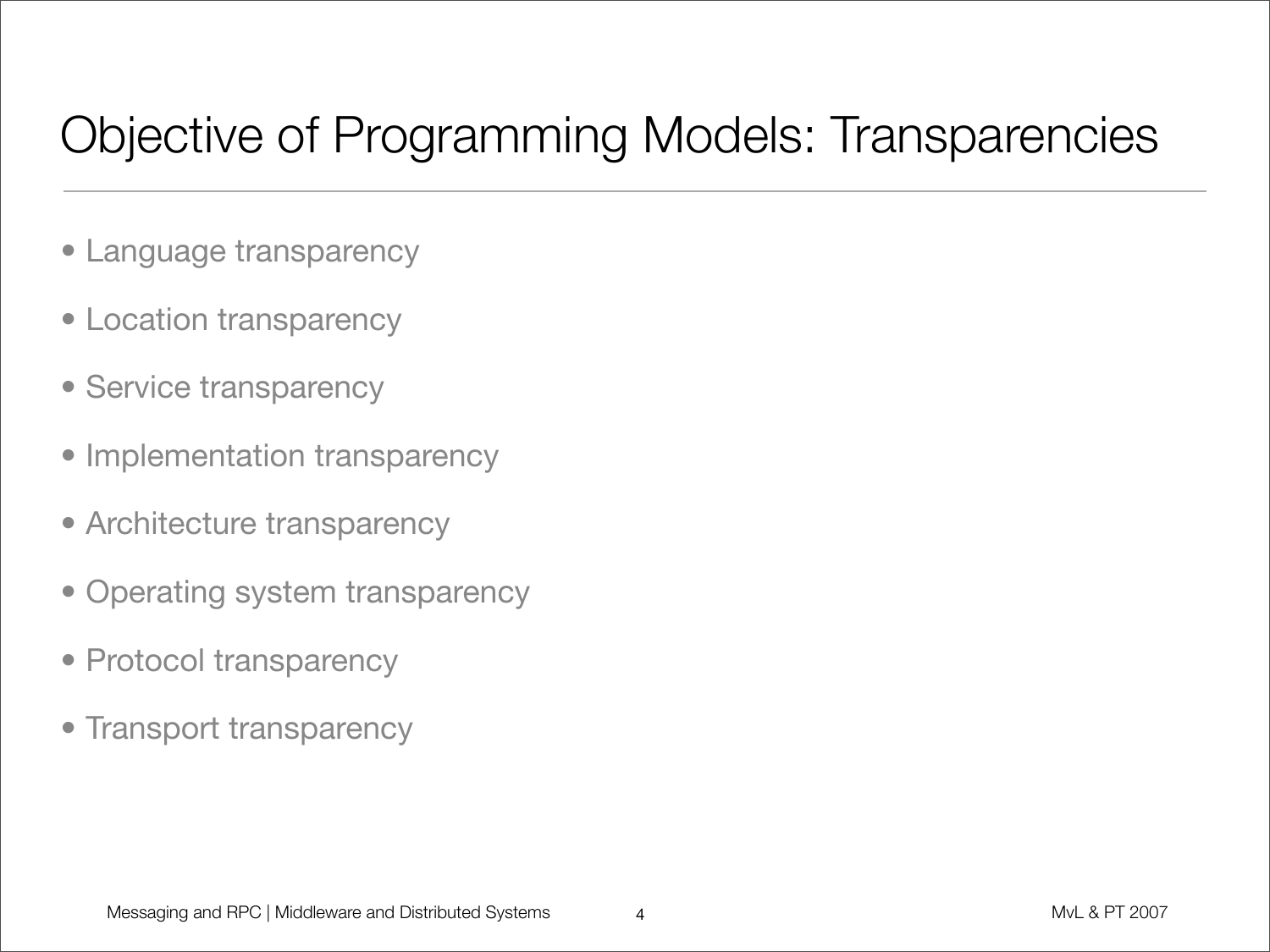### Functions of Messaging Middleware

- Basic functionality: applications may send messages (providing the message content in some form); other applications may wait for messages (blocking or non-blocking), then receive messages
- message queuing: messages are not directly sent to the receiver, but queued somewhere, decoupling sender and receiver in time
- unicast vs. multicast: a single message may have multiple receivers
- direct addressing: sender sends explicitly to receiver, or explicitly to queue
- indirect addressing: sender does not indicate receiver at all; receivers are determined implicitly
	- e.g. publish-subscribe communication
- Quality guarantees: timeliness of delivery, delivery guarantee
- filtering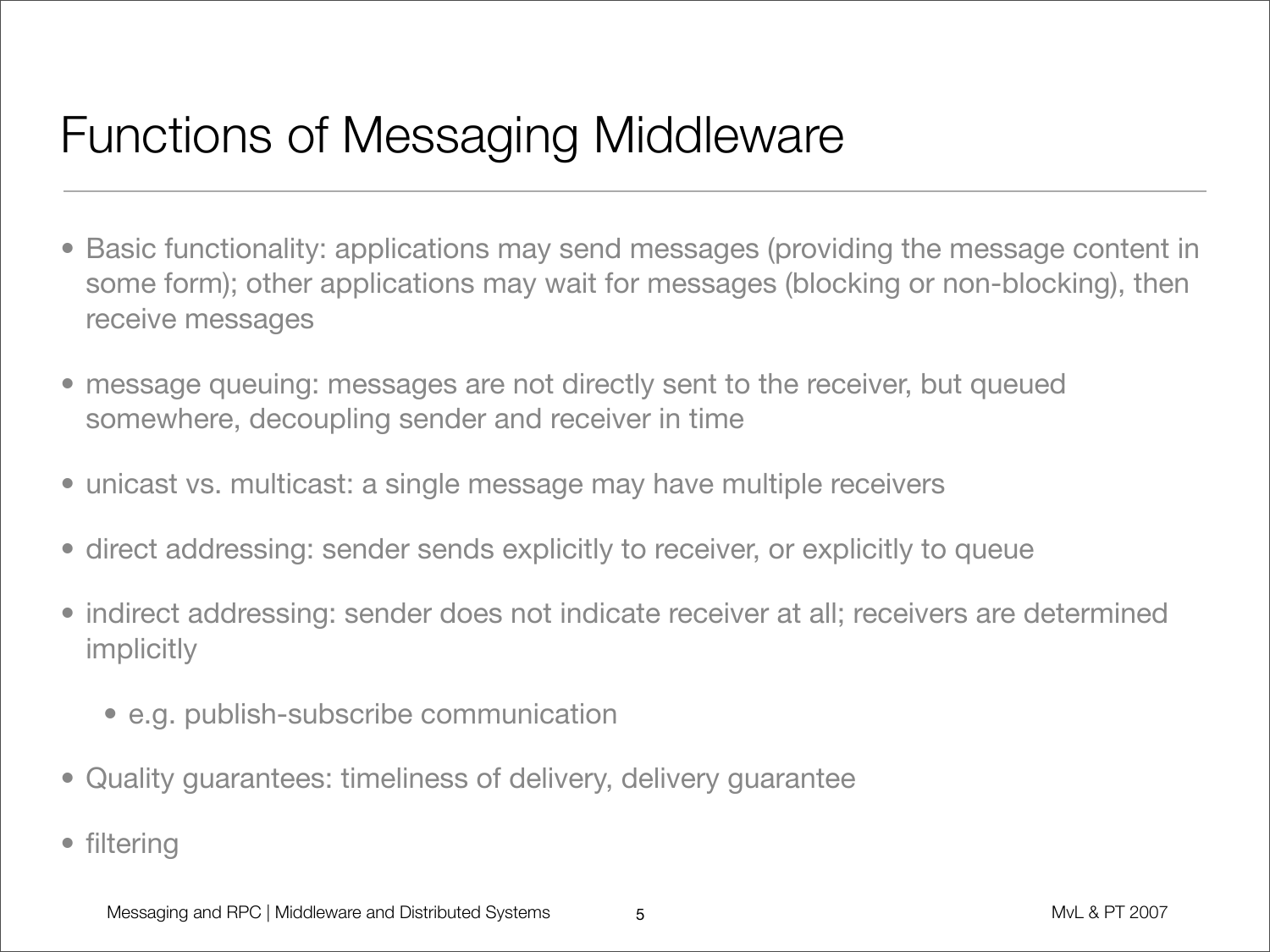### Functions of RPC-style Middleware

- Basic functionality: a seemingly local procedure call is executed by a remote node; server procedure appears as local caller to server also
	- stubs (proxies) and skeletons
	- binding of client processes to server processes
- Object RPC: target of invocation is a method (including an object), not a plain procedure; server may offer multiple objects providing the same interface
	- extended functionality: distributed garbage collection
- exceptions: procedure may not terminate with a failure result
- object reference as data type: passing reference to objects across nodes
- quality guarantees: maybe semantics, at-least-once semantics, at-most-once semantics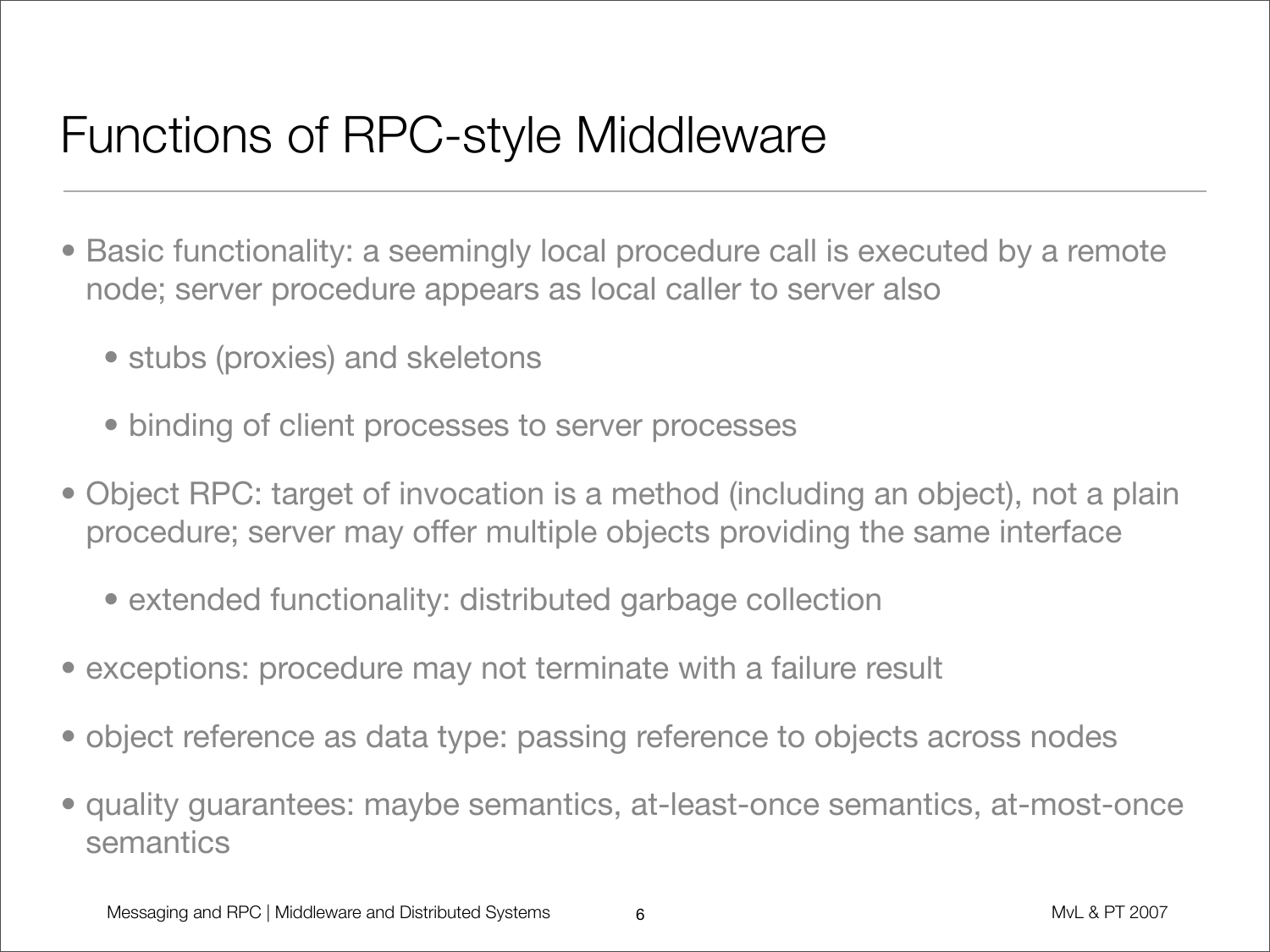# Marshalling and MDE

- conversion of data into external representation suitable for transmission
	- typically byte sequence
- Model-driven engineering: generate marshalling code from abstract description
	- "abstract syntax" as opposed to "transfer syntax"
	- interface definition language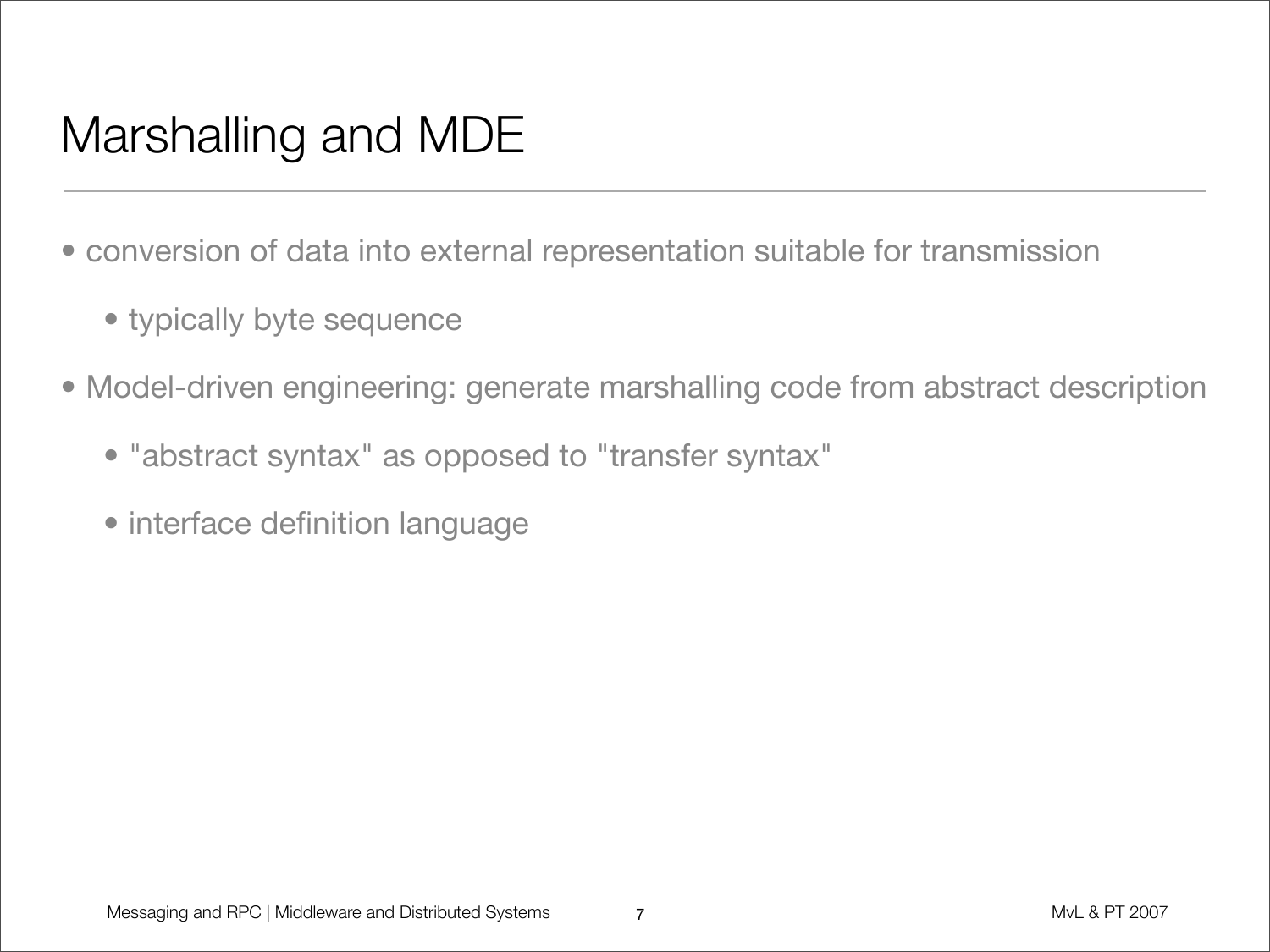### ONC RPC

- Open Network Computing
	- originally developed by Sun
	- RFC 1831: Remote Procedure Protocol Specification Version 2
	- RPC Language defined in RFC 1014
- IDL compiler: rpcgen
	- IDL files have typically .x extension
- Marshalling format: XDR (External Data Representation)
- Network protocol either TCP or UDP
	- Applications running on UDP must take unreliable nature into account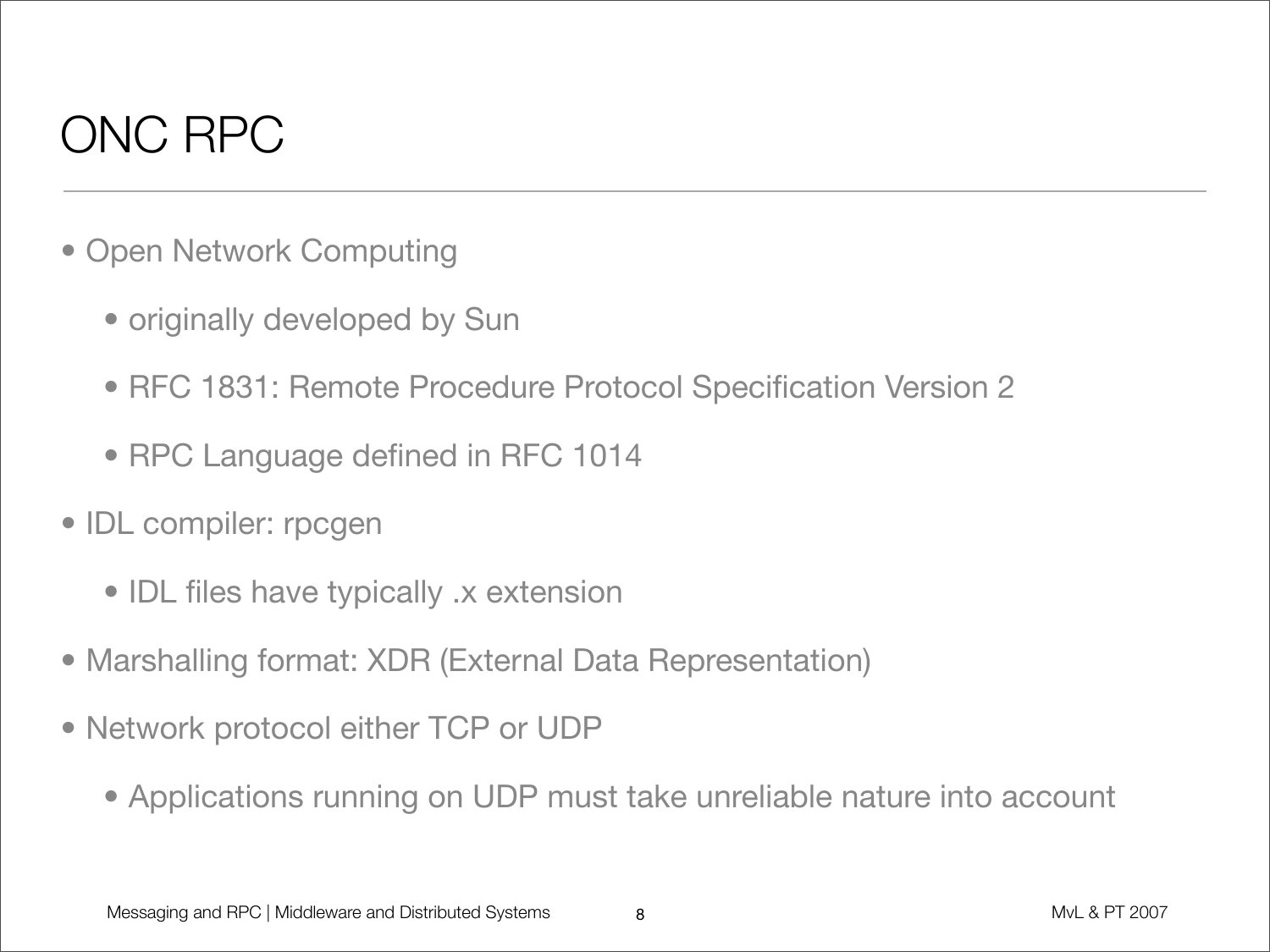# ONC RPC Language

- basic types int, unsigned int, enum, bool, hyper integer, unsigned hyper integer, float, double
- fixed-length uninterpreted data: opaque foo[n];
- variable-length uninterpreted data: opaque bar<n>; /\* length optional \*/
- strings (ASCII?): string foobar<n>;
- fixed-length, variable-length arrays
- structs
- discriminated unions
	- also useful for optional data (equivalent to sequence of length 0/1)
- void, typedef, constant declarations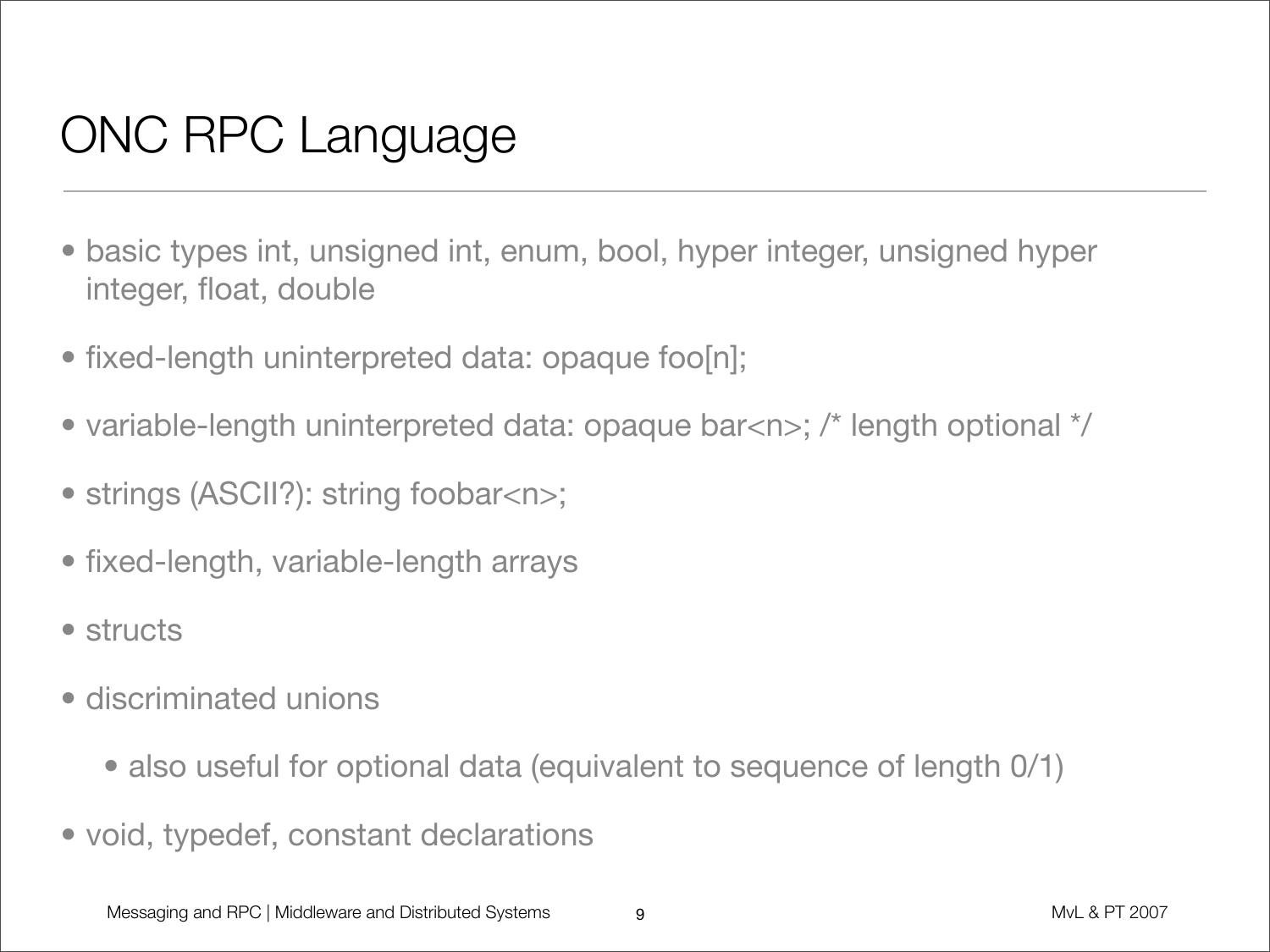# ONC RPC Language (cntd.)

- programs: named groups of versions, identified by program number program NFS\_PROGRAM { ...  $} = 100003;$
- version: named group of operations, identified by version number

```
version NFS_V3 {
   ...
} = 3;
```
• procedure: return type, name, parameters, operation number

LOOKUPres3 NFSPROC\_LOOKUP(LOOKUP3args) = 3;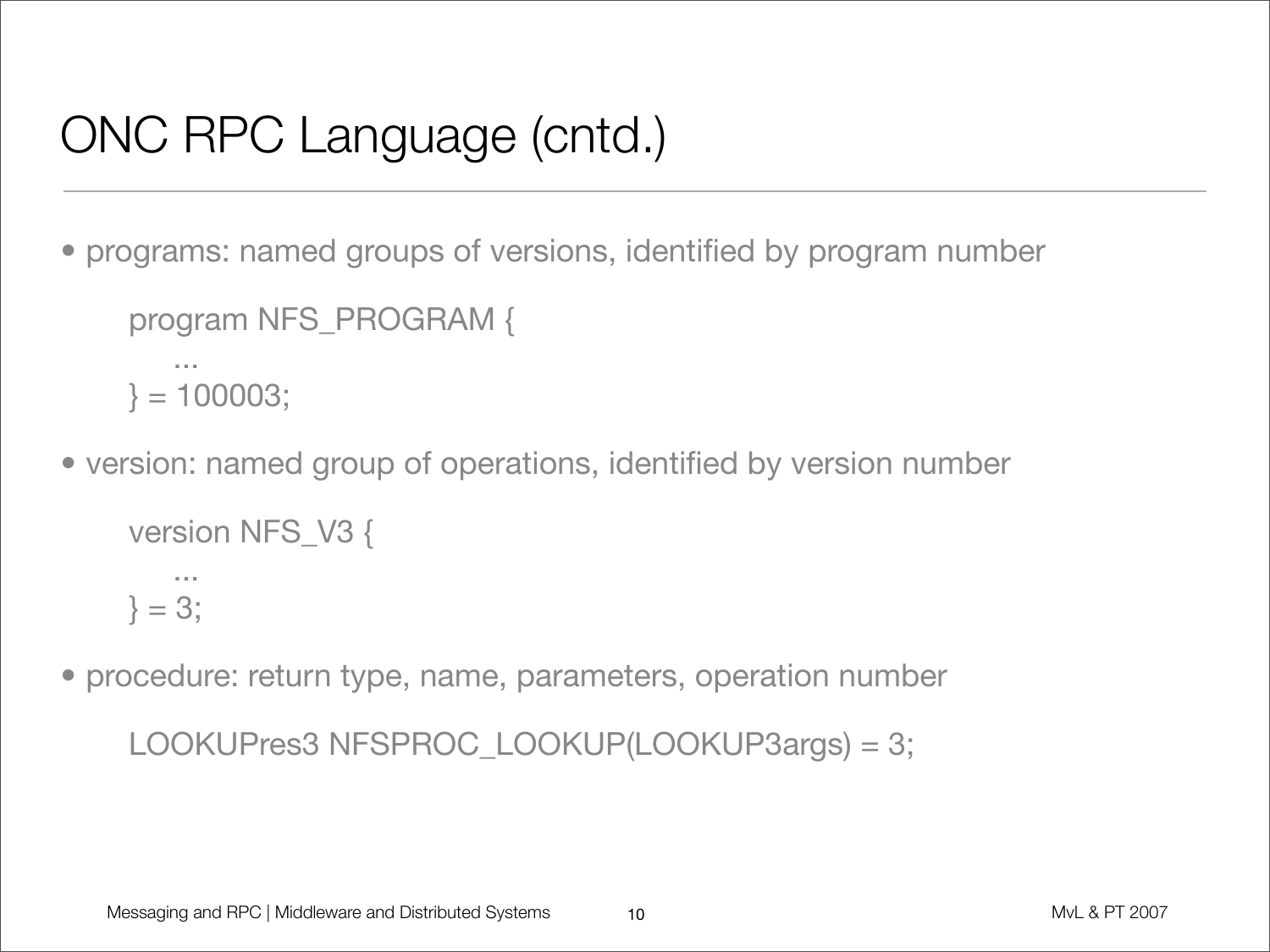### XDR

- All quantities encoded on multiples of 4 bytes
	- padding with 0 bytes if necessary (e.g. strings)
- integers encoded in network byte order
- fixed-length arrays: transmit just values
- variable-length sequences: transmit length, then contents
- structs: encode all fields
- unions: encode 4 bytes discriminant, then union value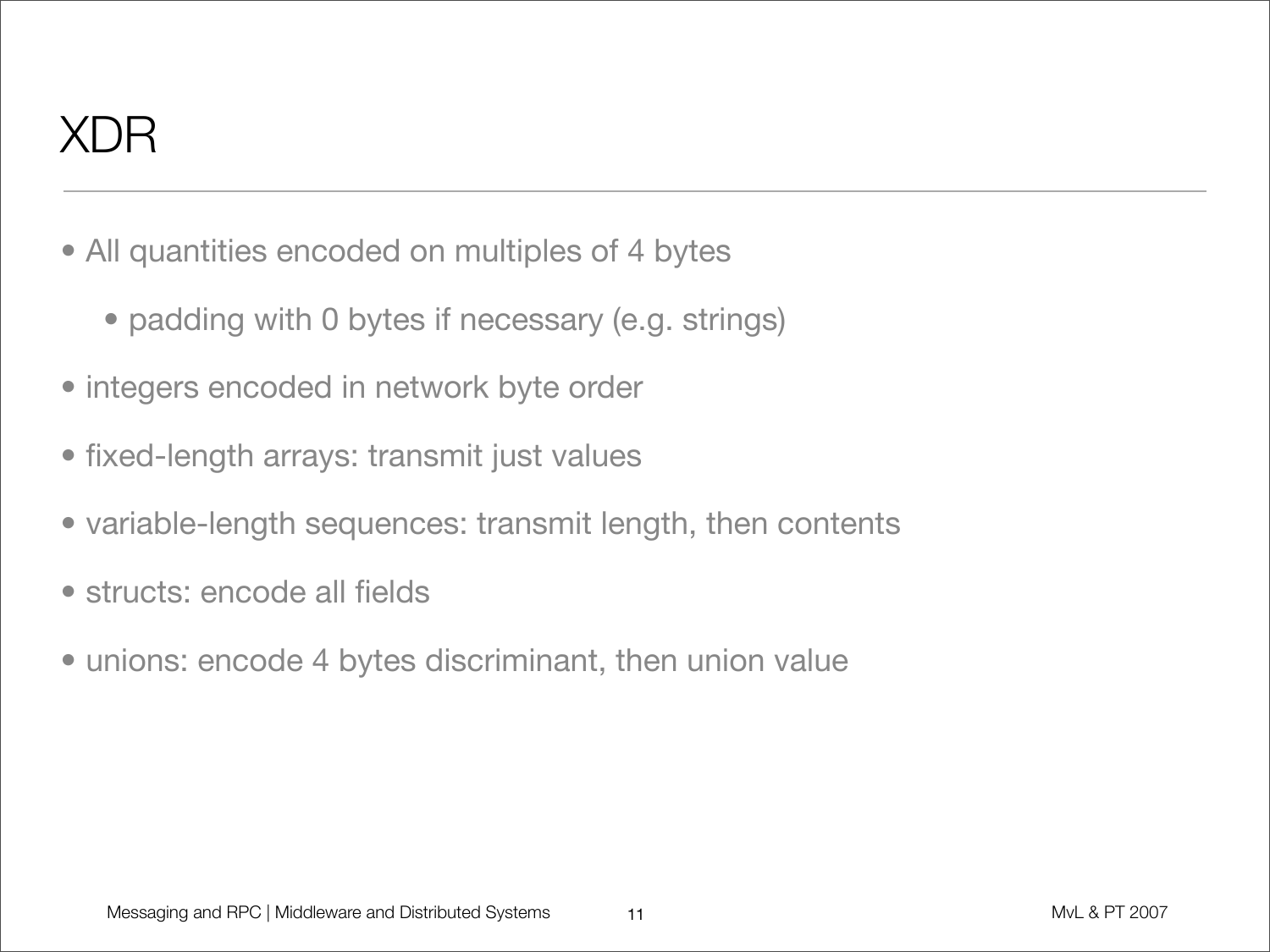#### Program Numbers

 0 - 1fffffff defined by rpc@sun.com 20000000 - 3fffffff defined by user 40000000 - 5fffffff transient 60000000 - 7fffffff reserved 80000000 - 9fffffff reserved a0000000 - bfffffff reserved c0000000 - dfffffff reserved e0000000 - ffffffff reserved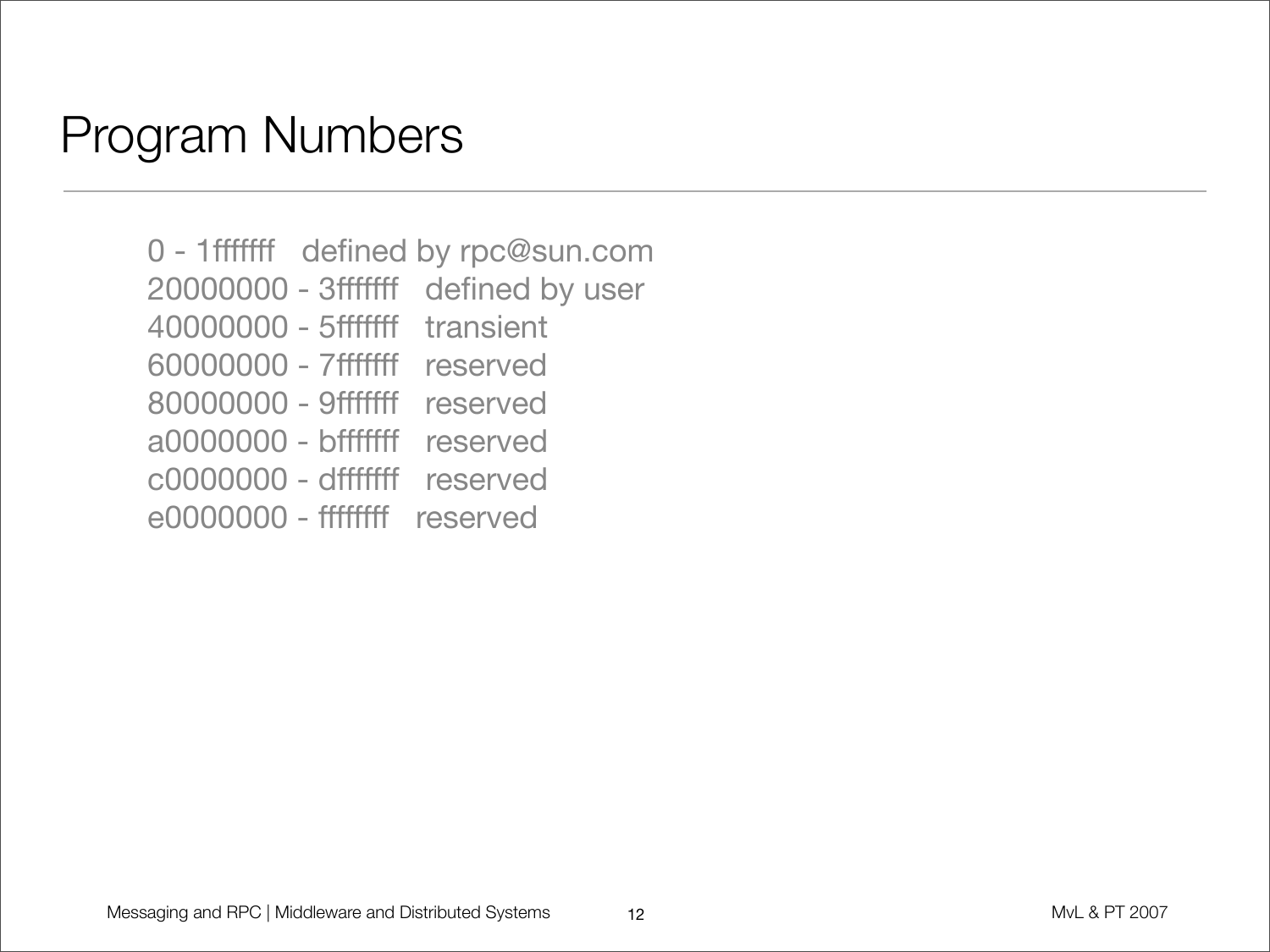### RPC Message Protocol

```
enum msg_type { CALL=0, REPLY = 1 ;
enum reply_stat { MSG_ACCEPTED = 0, MSG_DENIED = 1 };
enum accept_stat { ... }; ...
struct rpc_msg {
  unsigned int xid; /* transaction identifier */
  union switch(msg_type mtype){
      case CALL: call_body cbody;
      case REPLY: reply_body rbody;
  } body;
```
}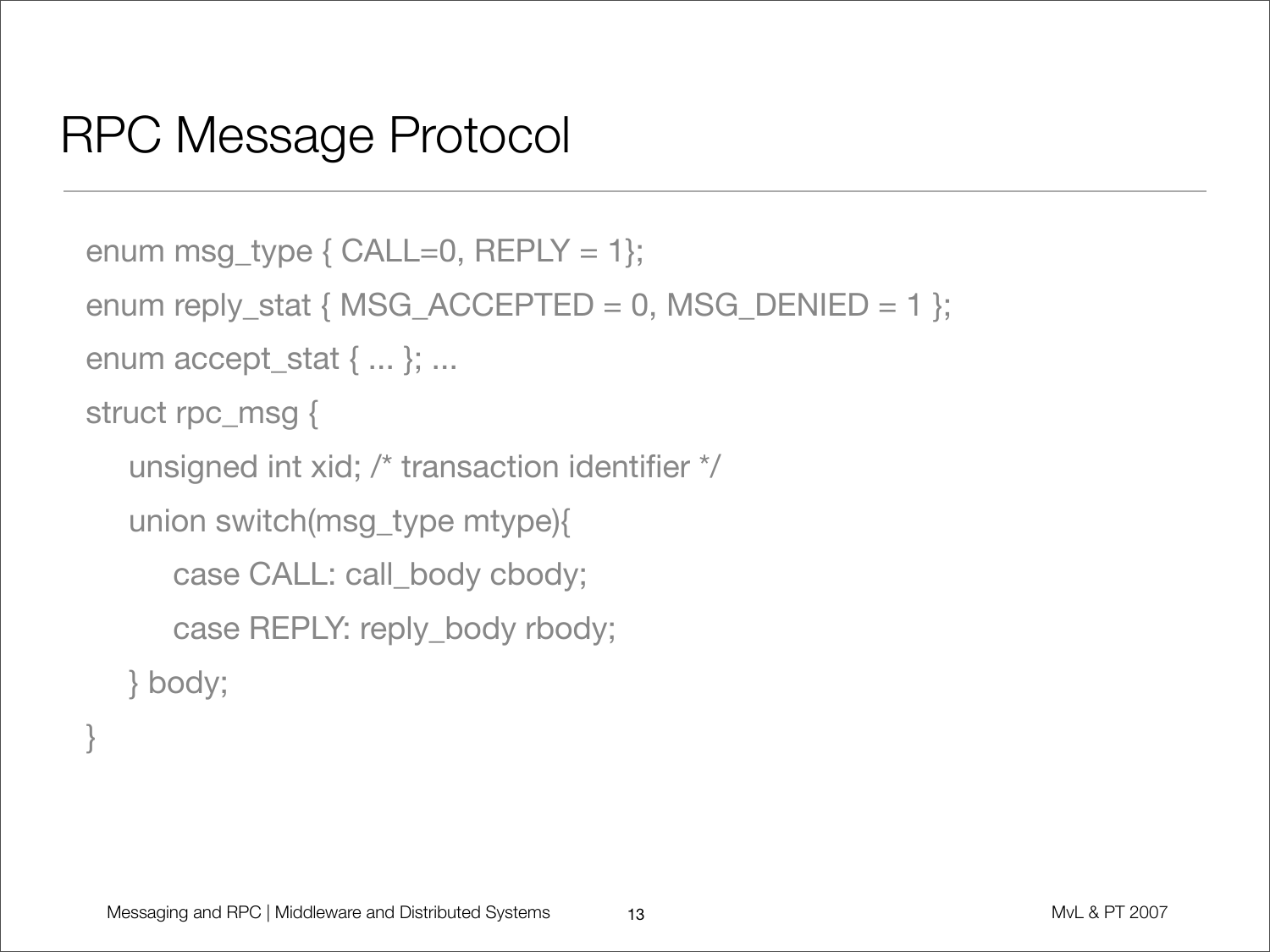### RPC Message Protocol (cntd.)

```
struct call_body {
   unsigned int rpcvers; /* (2) for RFC 1831 */
   unsigned int prog;
   unsigned int vers;
   unsigned int proc;
   opaque_auth cred;
   opaque_auth verf;
   /* procedure-specific parameters start here */
};
union reply_body switch(reply_stat stat) {
   case MSG_ACCEPTED:
      accepted_reply areply;
   case MSG_DENIED
      rejected_reply rreply;
};
```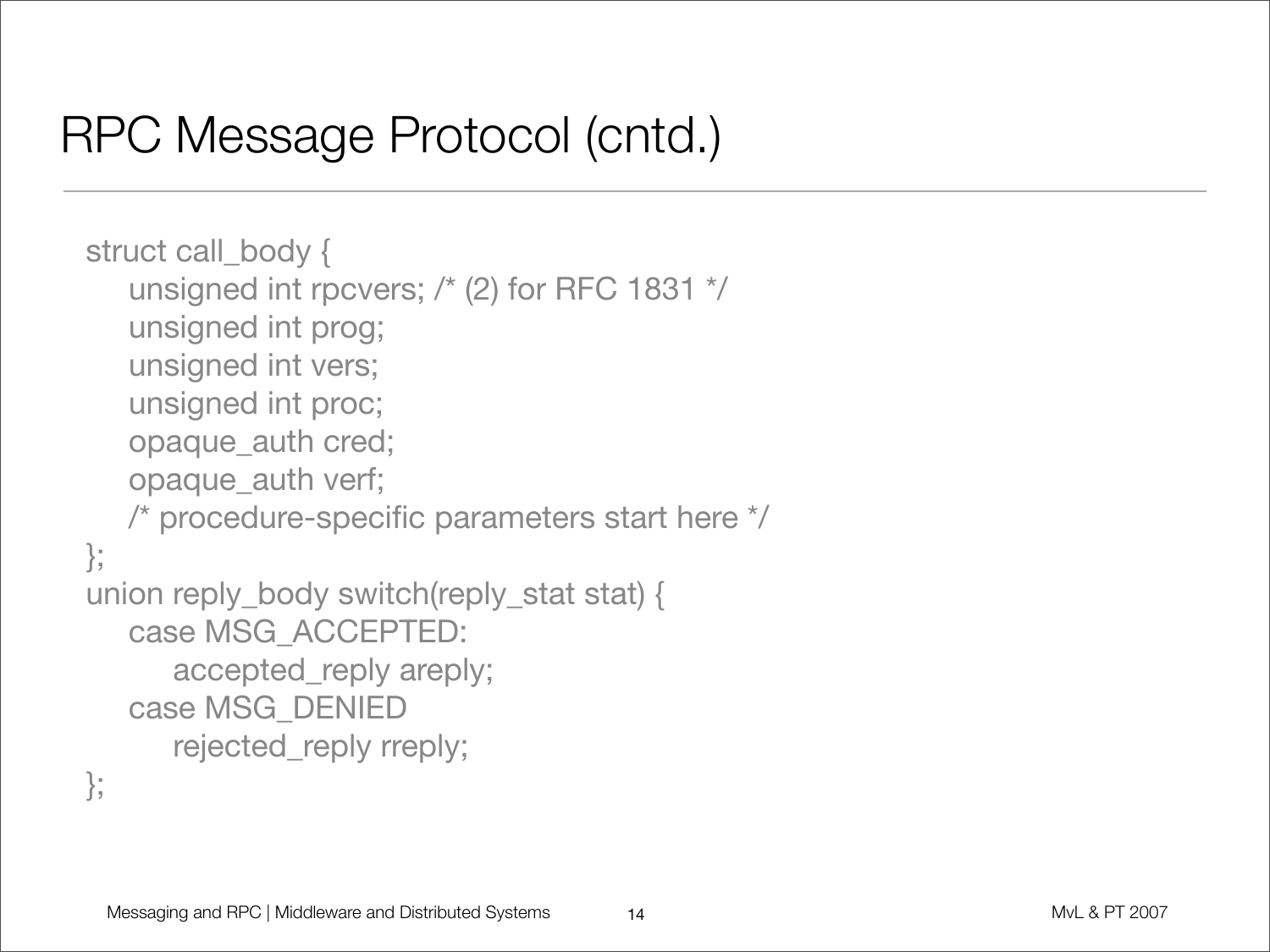#### CORBA

- Common Object Request Broker Architecture
	- developed by OMG (Object Management Group)
- (OMG) IDL; compiler e.g. idlj (Sun JDK), fnidl (Fnorb)
- Marshalling Format: CDR (Common Data Representation)
- Wire Protocol: IIOP (Internet Inter-ORB Protocol)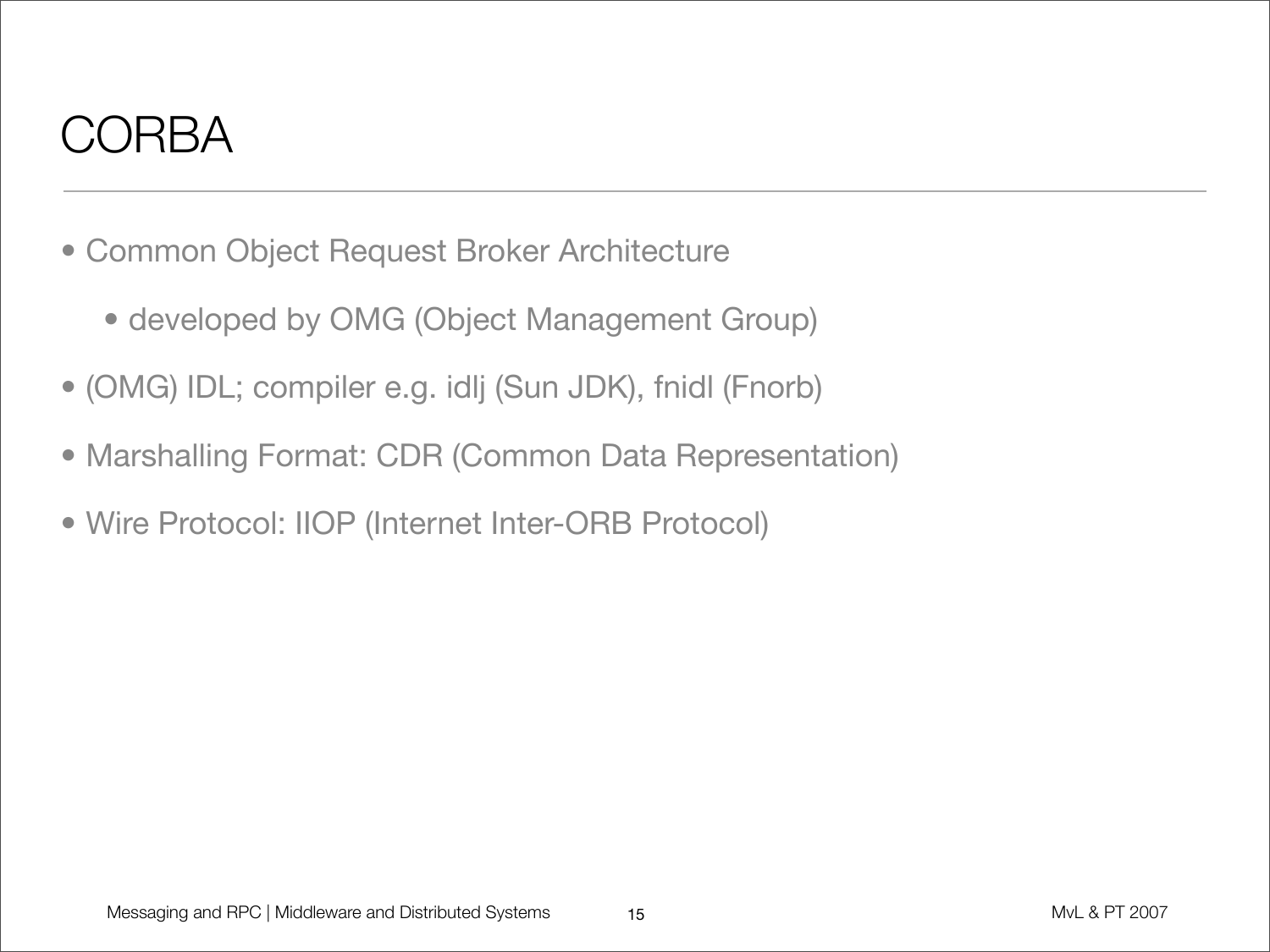# OMG IDL

- Interface Definition Language of CORBA (Common Object Request Broker ArchitectureIDL specifications separate language-independent interfaces from language-dependent implementations.
- IDL defines an interface contract between client and server.
- Language-independent IDL specifications are translated with an IDL compiler into APIs of the programming language.
- IDL is purely declarative (no actions, no statements about object state).
- IDL declarations are similar to Java interface definitions and to abstract classes.
- Data exchange between client and server is limited to the data types declared in IDL.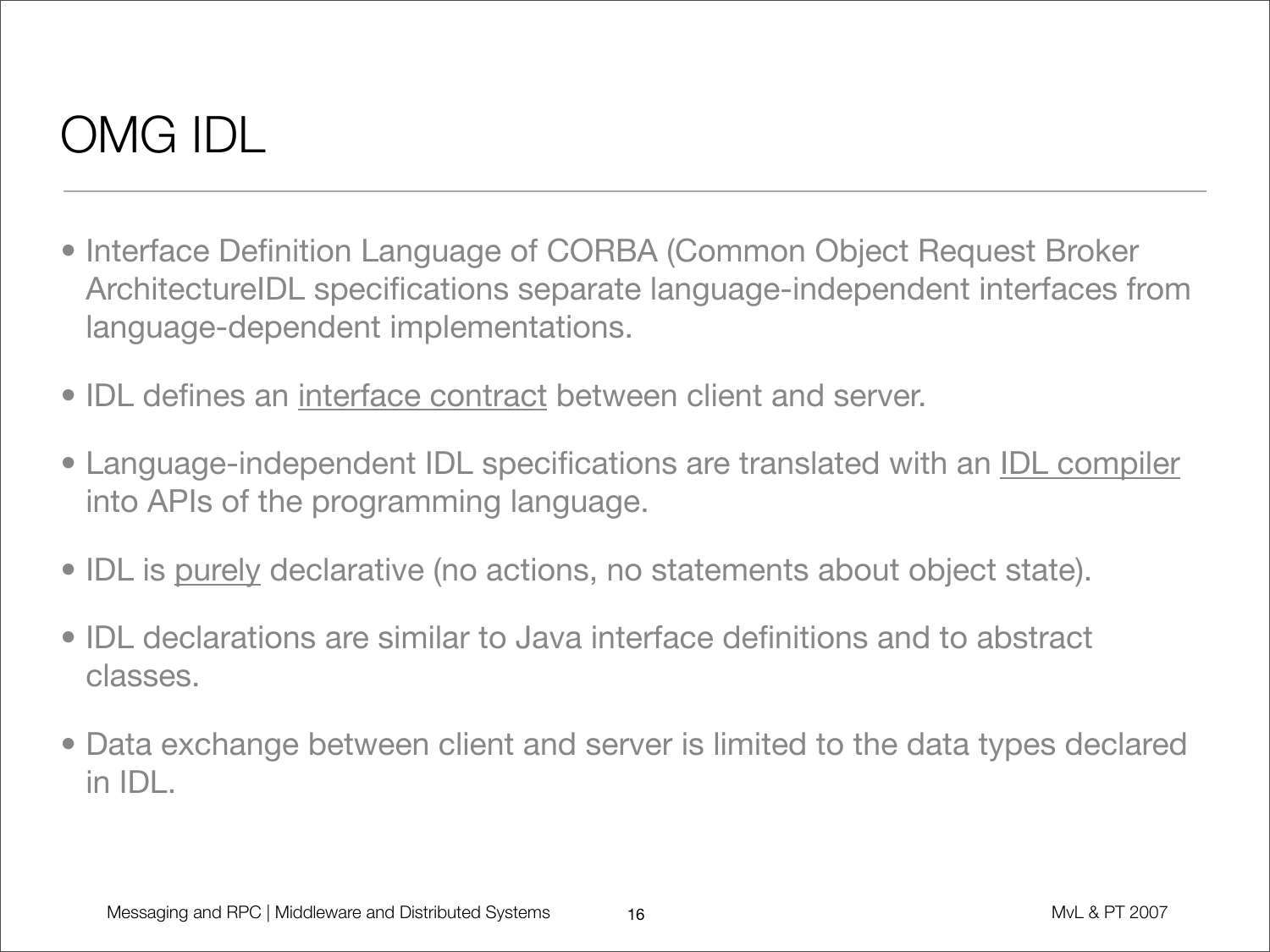### IDL Translation (Java)

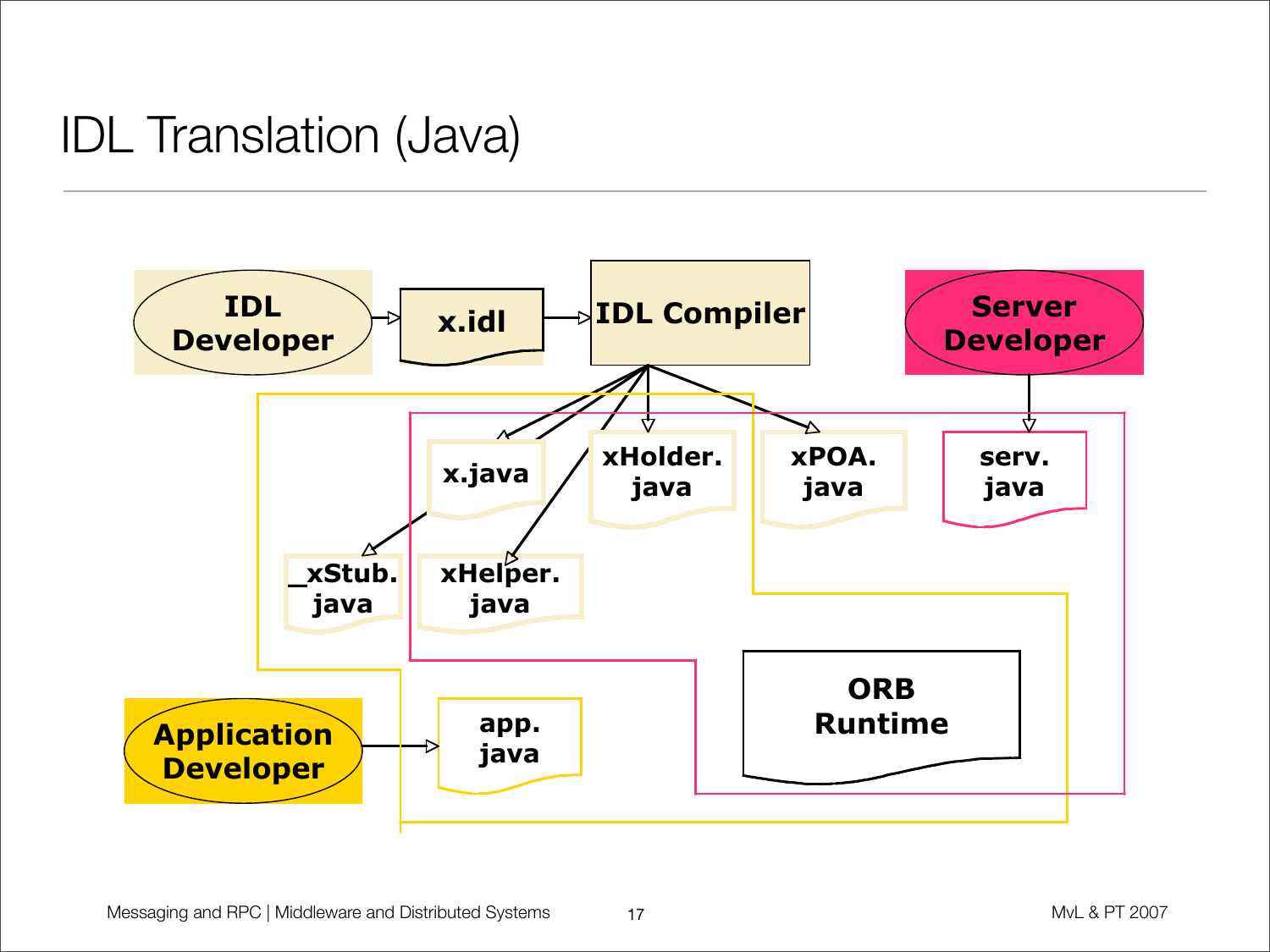### IDL Translation (Multiple Languages)

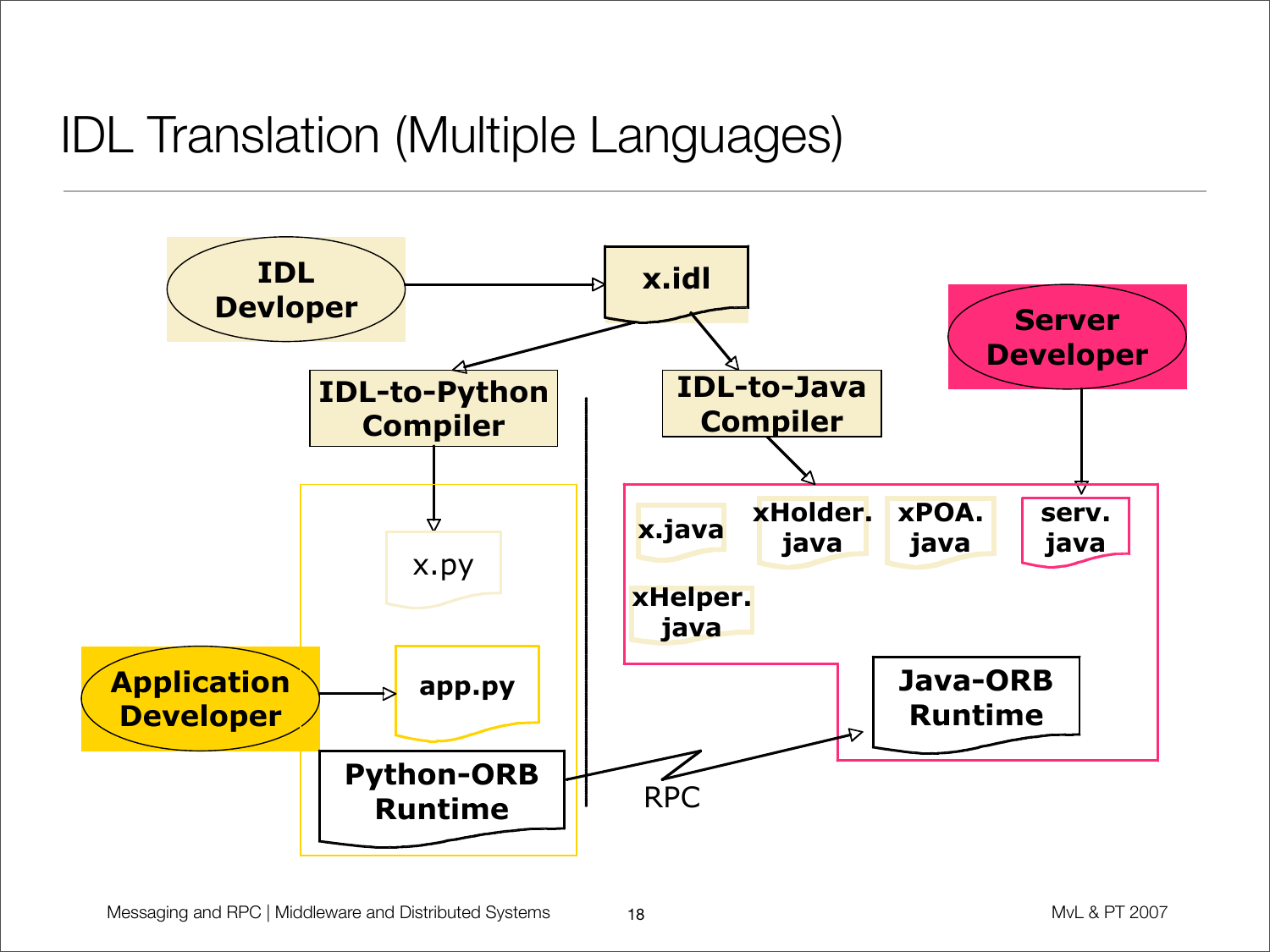# IDL Source Files

- IDL files must end in .idl
- IDL is free-format: Line breaks and white space have no significance
	- Except for preprocessor
- Sources are processed by the preprocessor (#include, #define, …)
- Order of declarations is irrelevant
	- Definition must occur before use
	- Forward declarations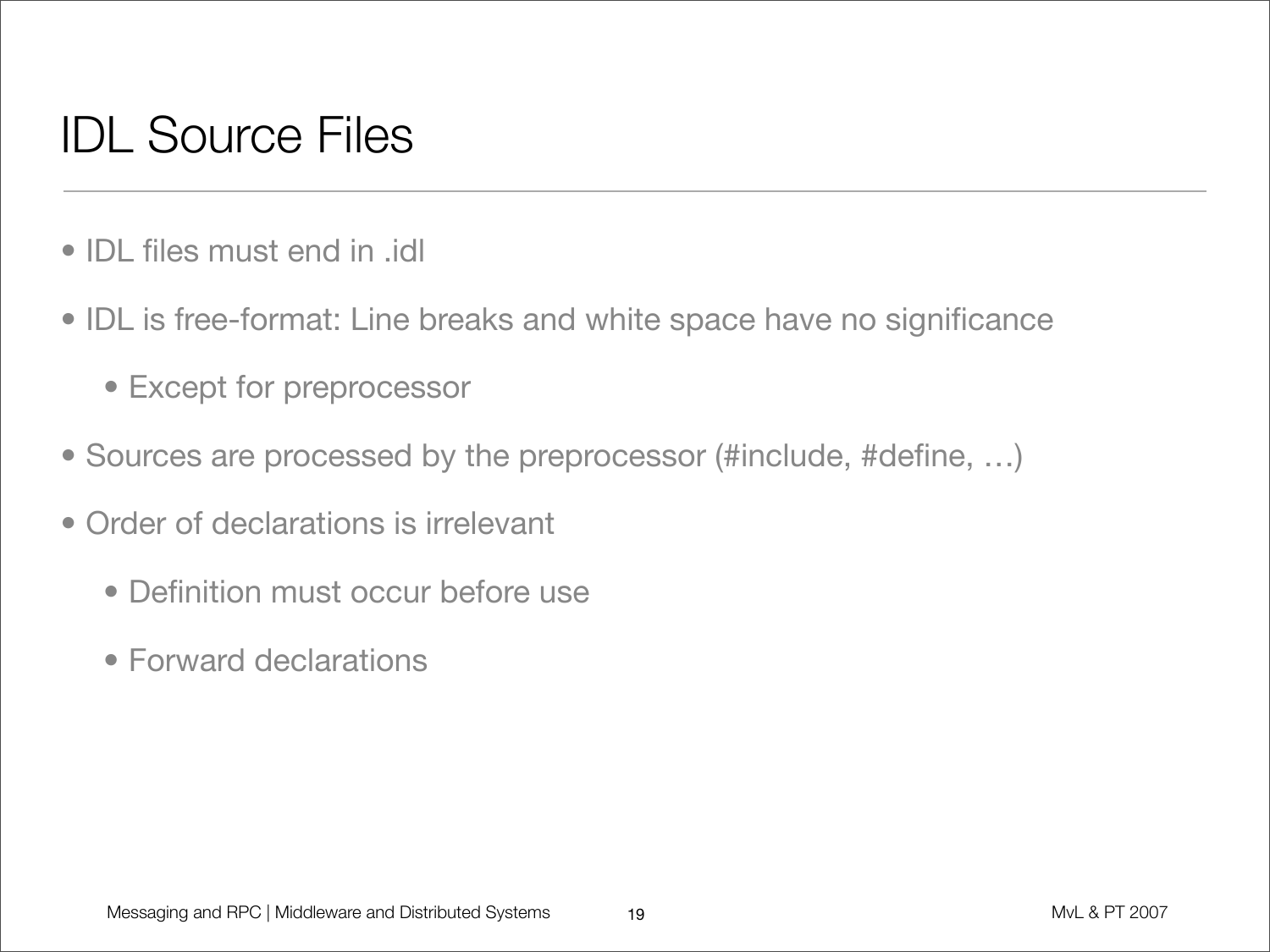### Comments and Keywords

• IDL supports C and C++ style comments

/\* \* A C comment \*/ // A C++ comment

• IDL keywords are all lower-case (e.g. interface), except for TRUE, FALSE, Object, and ValueBase.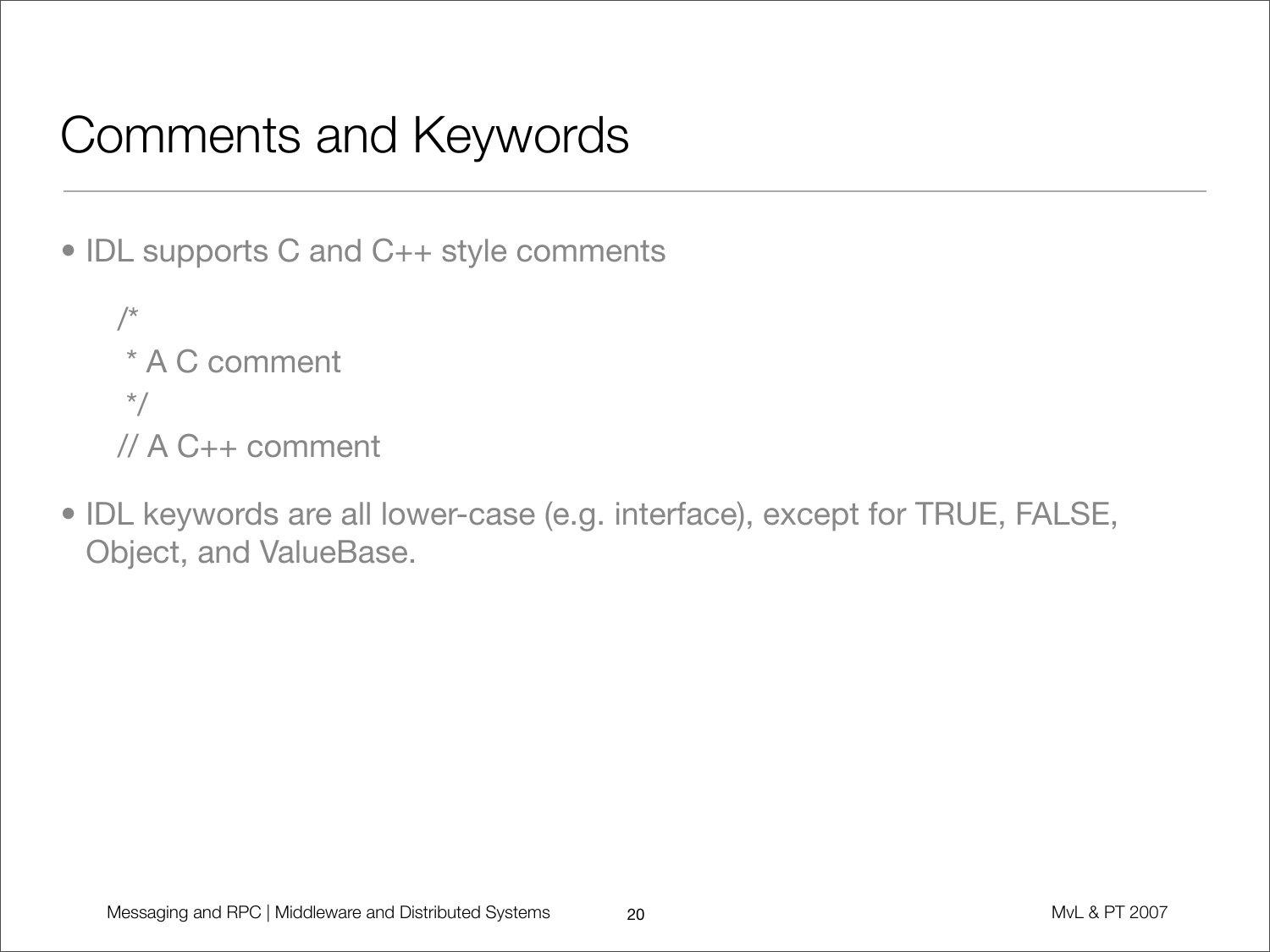#### **Identifiers**

•

• IDL identifiers can contain letters (A-Za-z), digits, and the underscore, e.g.

#### **Thermometer, nominal\_temp**

- IDL identifiers start with a letter. A leading underscore is allowed and ignored: **set\_temp** and **\_set\_temp** are the same.
- Identifiers are case insensitive; **max** and **MAX** are the same identifier. The spelling must be consistent.
- Identifiers which are keywords in programming languages should be avoided (e.g. **class**, **package**, **template**).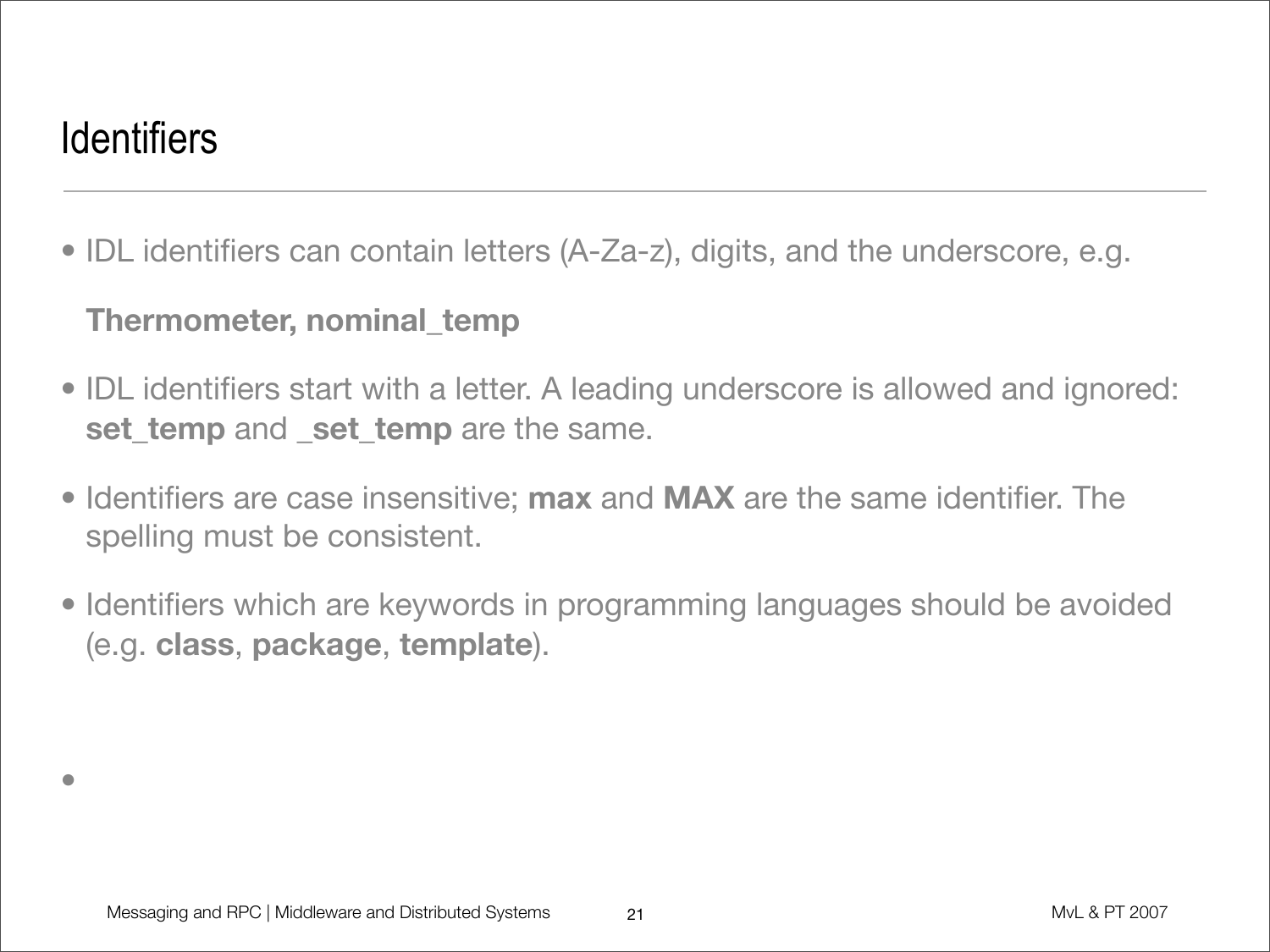## Builtin Types

| <b>Type</b>        | <b>Size</b>          | <b>Value Range</b>             |  |
|--------------------|----------------------|--------------------------------|--|
| short              | $>= 16 \text{ bits}$ | $-2^{15}$ 2 <sup>15</sup> -1   |  |
| unsigned short     | $>= 16 \text{ bits}$ | $0 \dots 2^{16} - 1$           |  |
| long               | $>=$ 32 bits         | $-2^{31}$ $2^{31}$ -1          |  |
| unsigned long      | $>=$ 32 bits         | $0 \dots 2^{32} - 1$           |  |
| long long          | $>= 64 \text{ bits}$ | $-2^{63}$ $\ldots$ $2^{63}$ -1 |  |
| unsigned long long | $>= 64 bits$         | $0 \dots 2^{64} - 1$           |  |
| float              | $>=$ 32 bits         | <b>IEEE</b> single precision   |  |
| double             | $>= 64 \text{ bits}$ | <b>IEEE</b> double precision   |  |
| long double        | $>= 79$ bits         | <b>IEEE</b> extended precision |  |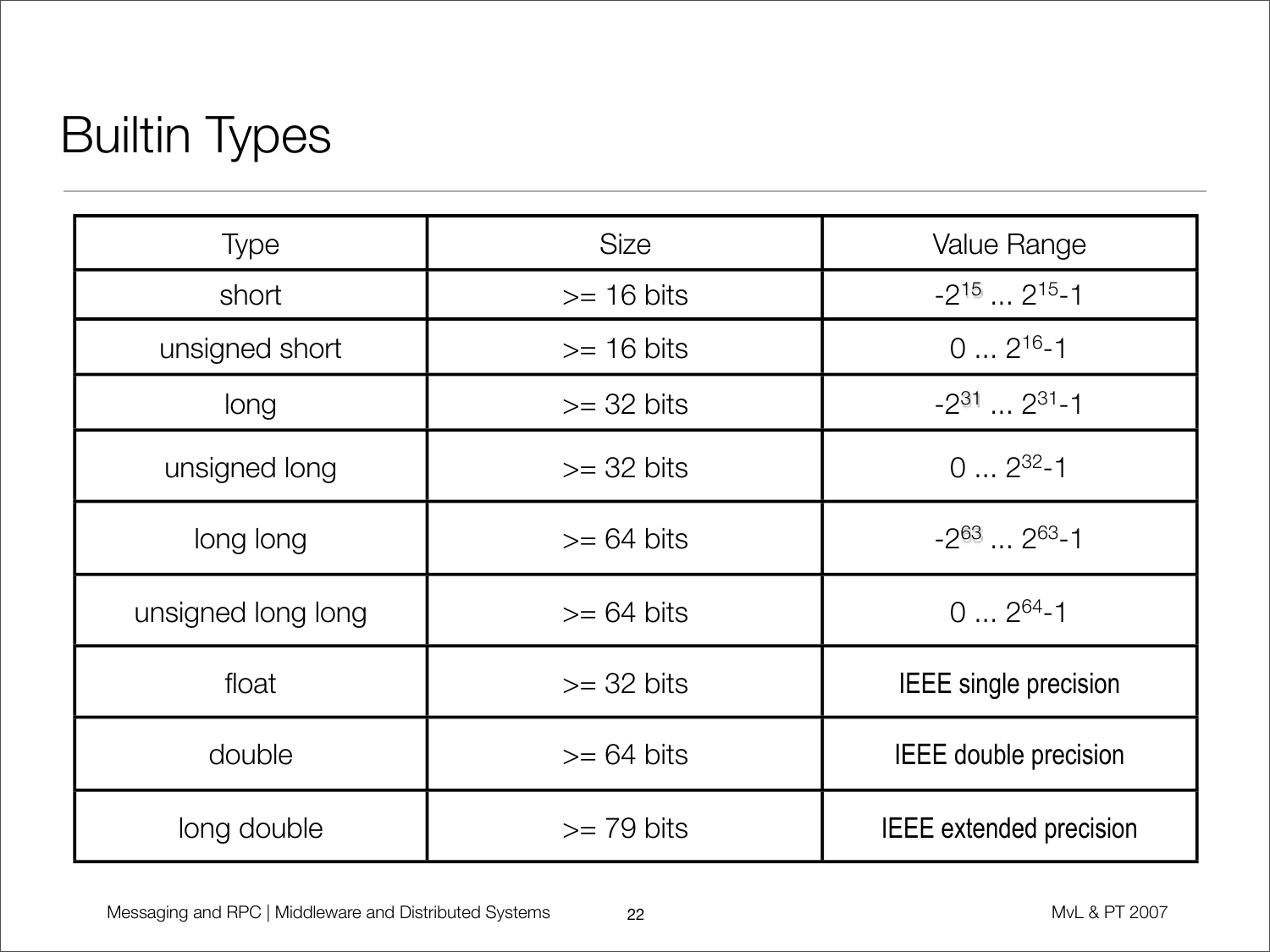# Builtin Types (2)

• CORBA 2.1 adds fixed-point types:

```
typedef fixed<9,2> Total; // up to 9 999 999,99
```
**typedef fixed**<9,4> InterestRate; // up to 99 999,9999

**typedef fixed**<31,0> BigInt; // up to 10^31-1

- Fixed-point types have up to 31 digits
- No rounding effects in decimal system
- Computations use 62 digits

 // Precision 0,01 // Precision 0,0001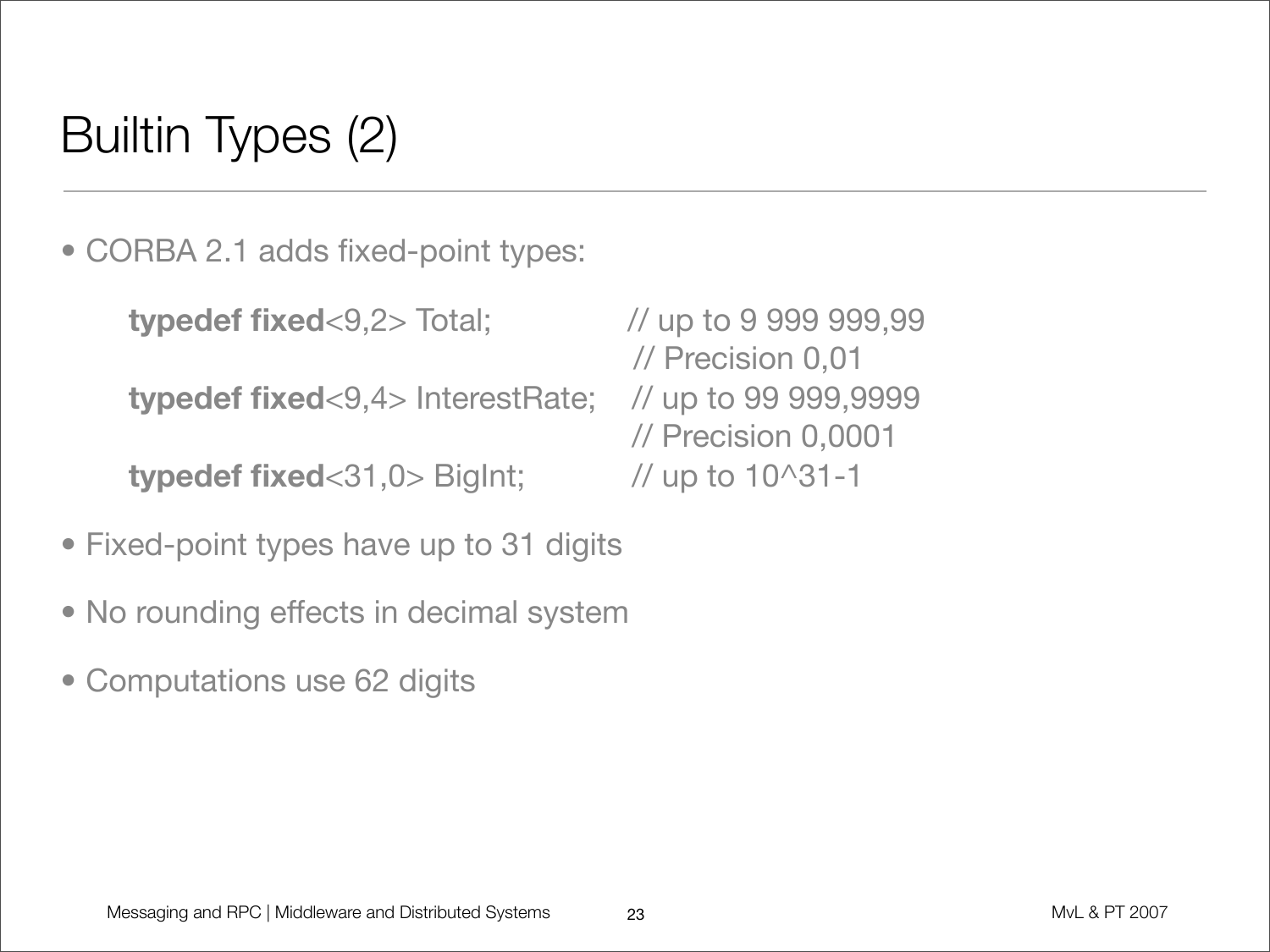# Builtin Types (3)

- IDL has two character types, **char** and **wchar**.
- **char** is an 8-bit type, **wchar** is wider (2 to 6 bytes).
- The standard code for **char** is ISO Latin-1; for **wchar**, it is 16-bit Unicode.
- Accordingly, there are two string types, **string** and **wstring**.
- Strings may contain arbitrary characters except for NUL.
- Strings can be limited in size

**typedef string** City; **typedef string**<3> Abbreviation; **typedef wstring** Stadt; **typedef wstring**<3> Abkuerzung;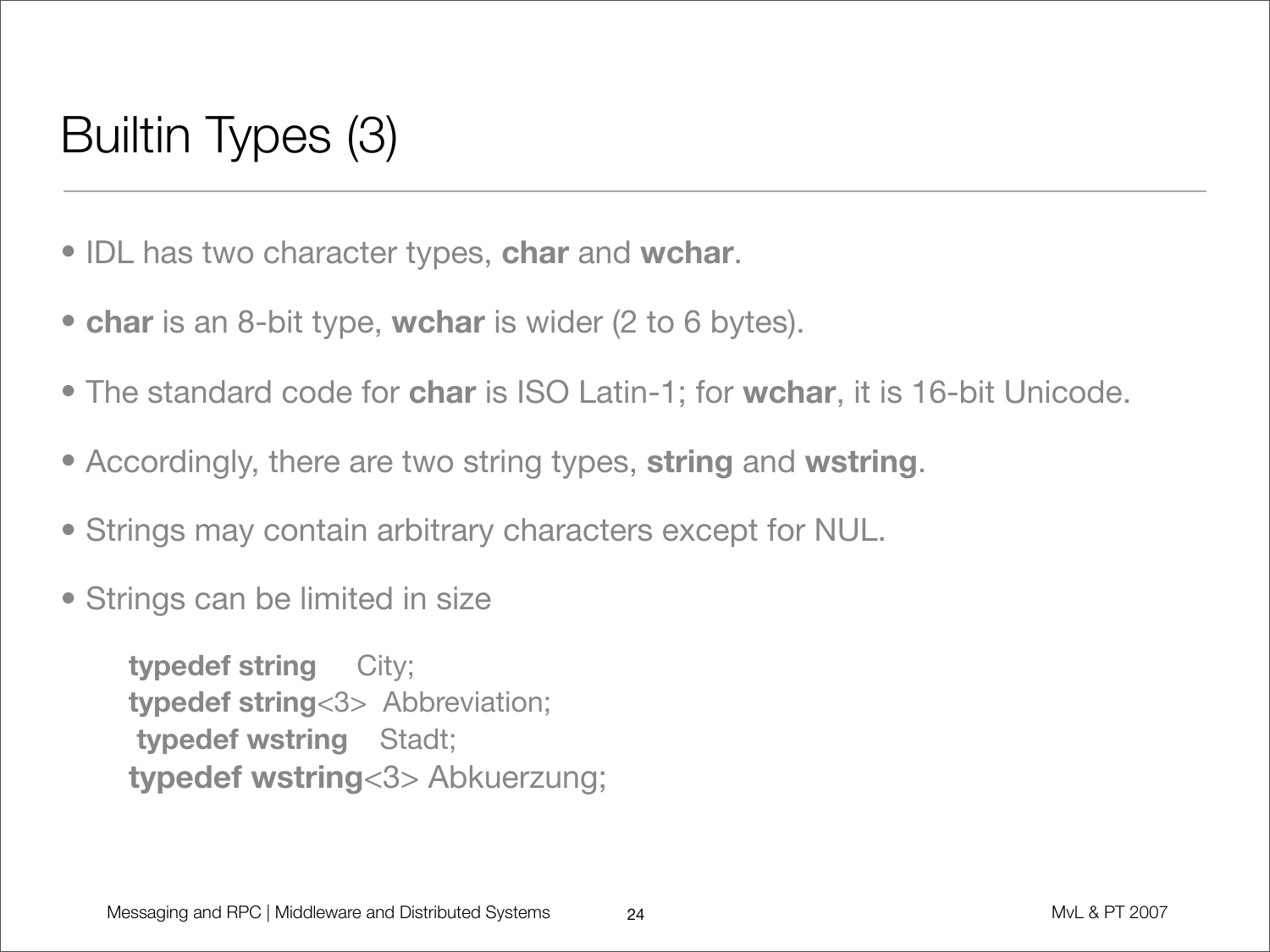# Builtin Types (4)

- The IDL type **octet** is an 8-bit type which is transmitted without change. It is used to transmit binary data.
- **boolean** is a type with the values **TRUE** and **FALSE**.
- **any** is a universal type:
	- A value of type **any** can carry arbitrary values of other types, e.g. **boolean**, **double**, or user-defined types.
	- Values inside the **any** are type safe: extracting a value as a different type is not allowed.
	- any provides introspection: Given an any value, the type of the encapsulated value can be obtained.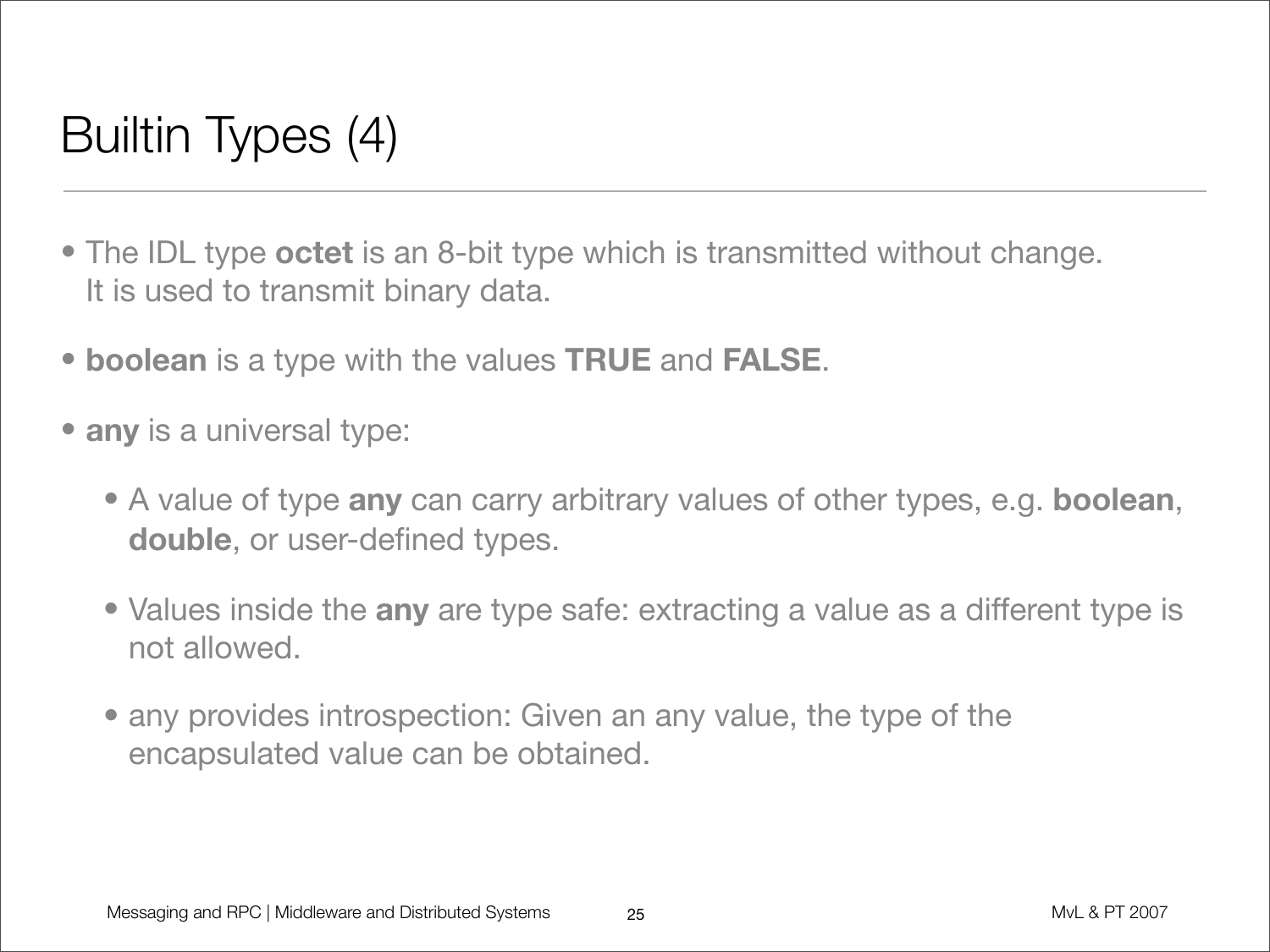## Type Definitions

Using a **typedef**, new names for an existing type can be introduced:

**typedef short** YearType;

**typedef short** TempType;

**typedef** TempType TemperatureType

- Every type should have an application-specific name; these names should then be used consistently.
- Skilled use of typedefs increases readability.
- Unnecessary type aliases should be avoided; they are confusing and cause incompatibilities in some languages.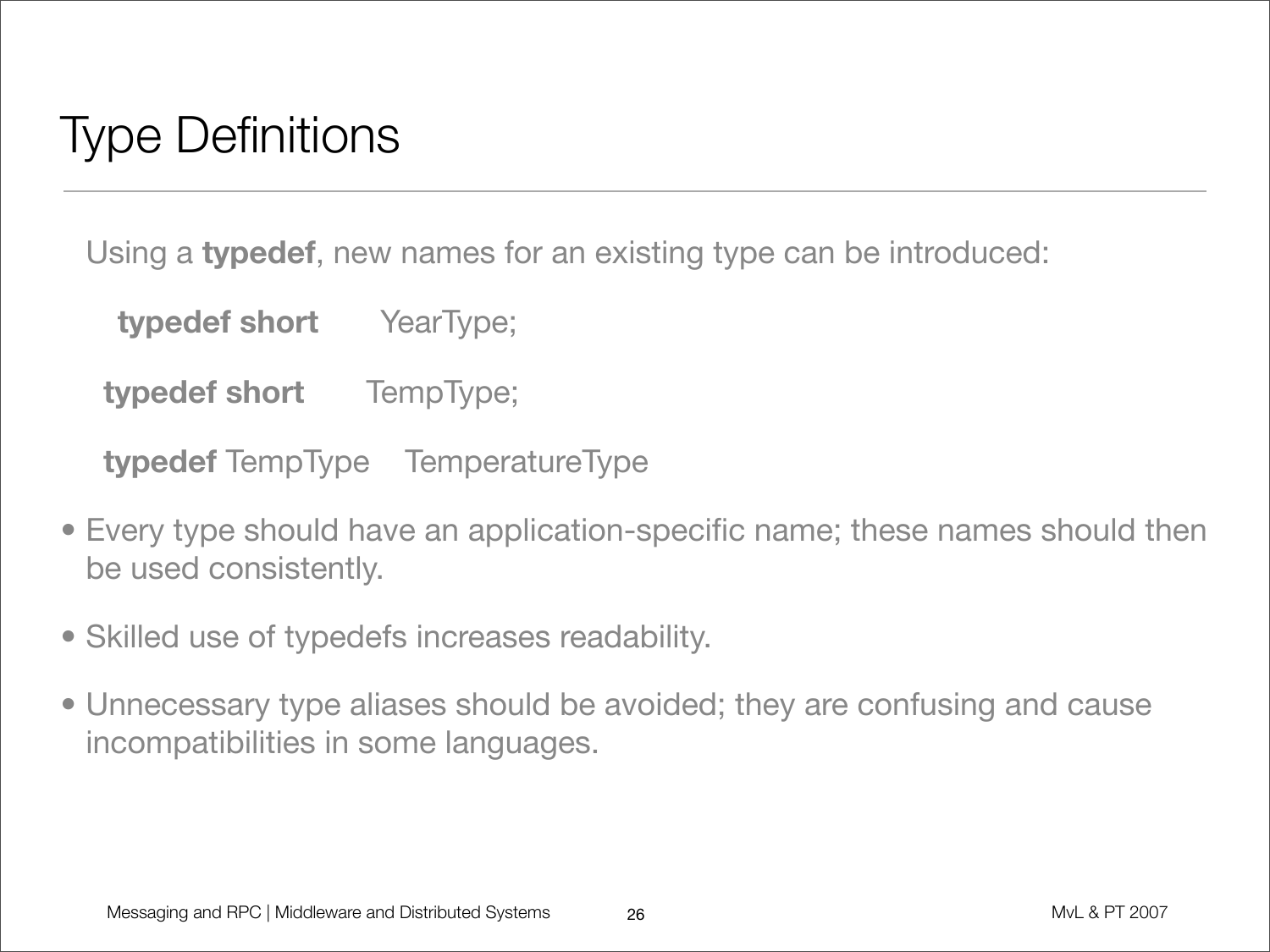### Enumeration Types

IDL allows the definition of enumerations:

**enum** Color {red, green, blue, black, mauve, orange};

- Color is a type of its own; no further typedef is needed.
- The type name must be provided.
- The enumerators are in the enclosing namespace and must be unique there: **enum** InteriorColor {white, beige, grey}; **enum** ExteriorColor {yellow, beige, grey}; //Error!
- One cannot assign ordinals to enumerators:

```
enum Wrong{ red = 0, blue = 8};
```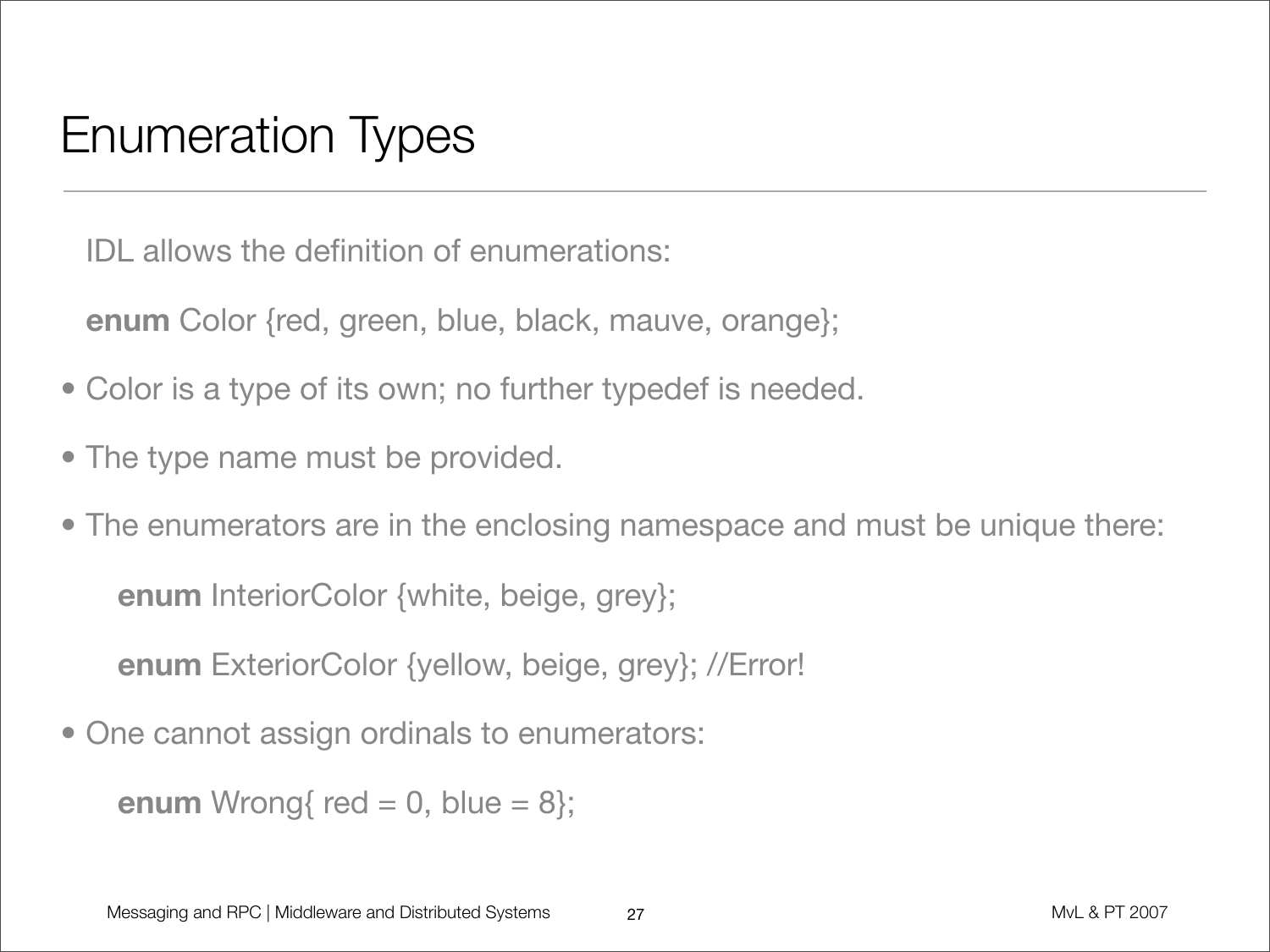### **Structures**

Structures are types with fields of arbitrary other types (including other userdefined types, excluding recursive types)

```
struct TimeOfDay{
  short hour; // 0 - 23short minute; // 0 - 59short second; // 0 - 59};
```
- A structure must contain atleast one field.
- The structure name must be provided.
- Member names must be unique within the structure.
- Structures form namespaces.
- Typedefs for structures should be avoided.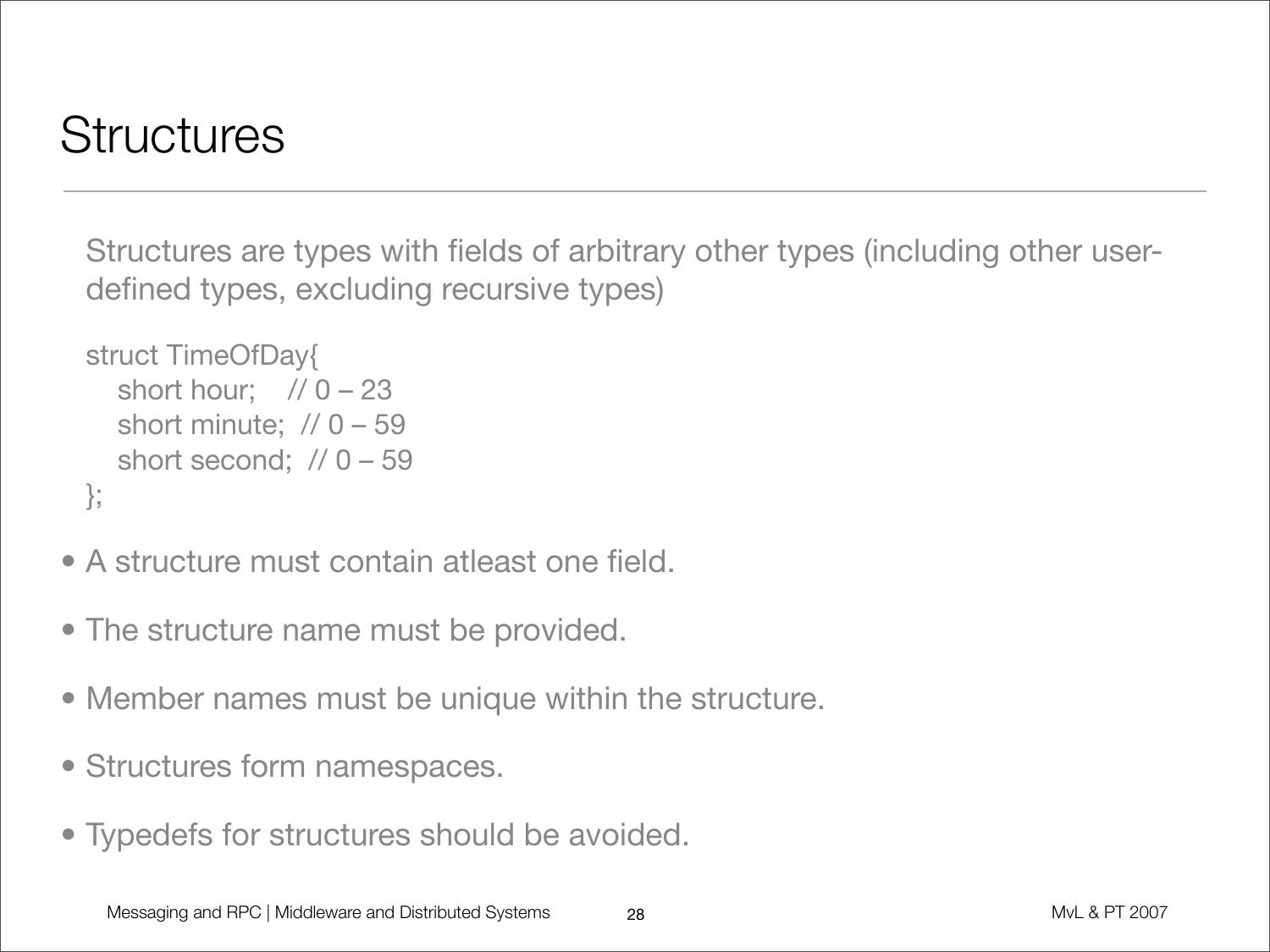### **Unions**

IDL supports "discriminated unions" with arbitrary fields

```
union ColorCount switch Color{
case red:
case green:
case blue:
  unsigned long num_in_stock;
case black:
 float discount;
default:
  string order_details;
```
};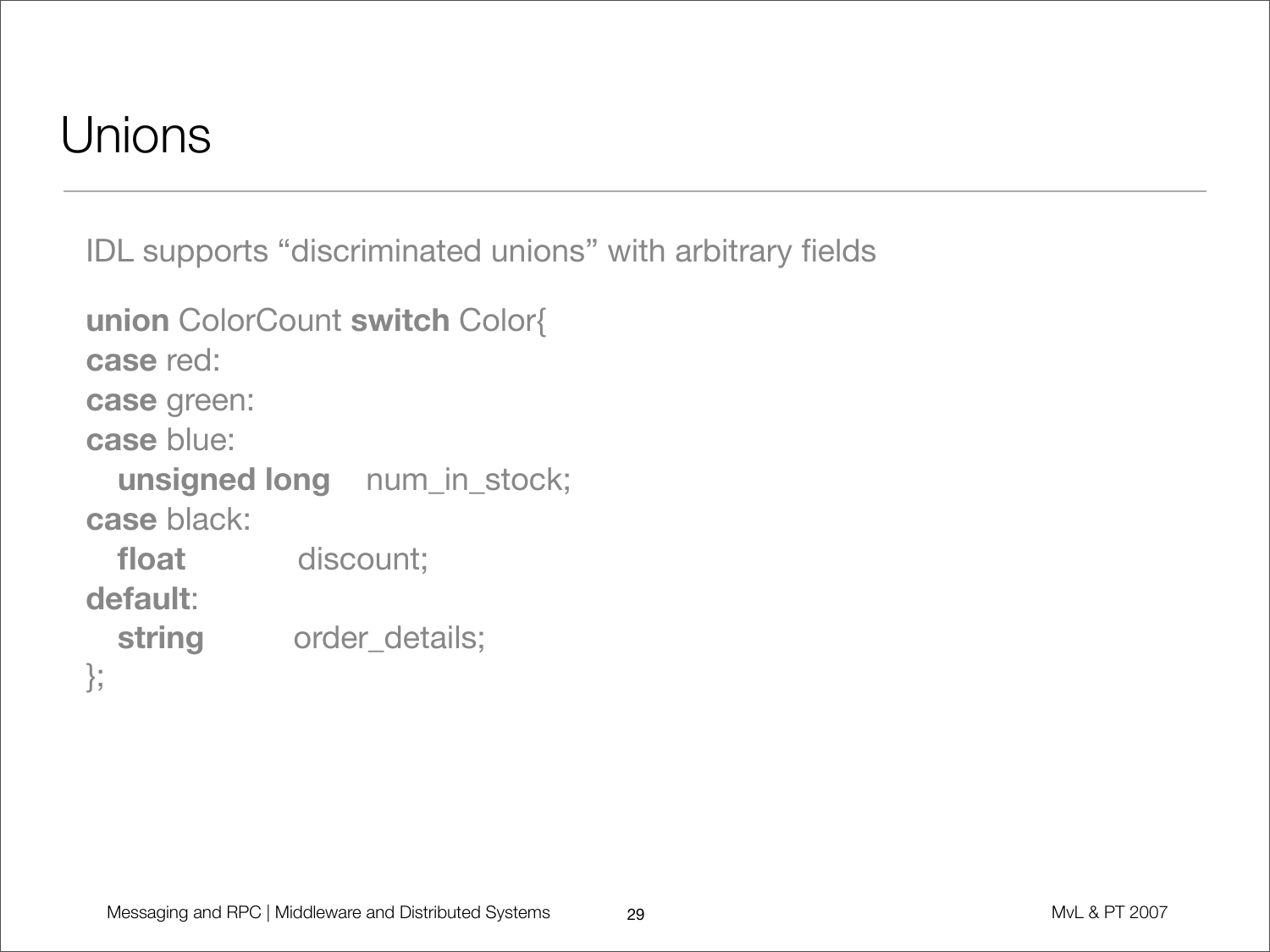# Unions (2)

- A union must have at least one field.
- The type name must be provided.
- Unions form namespaces with unique member names.
- Union Usage Guidelines:
	- char should not be used as the discriminator type.
	- Unions should not be used to model "type casts".
	- There should be only one union field per case label.
	- The default branch should not be used.
	- Unions should be used sparingly.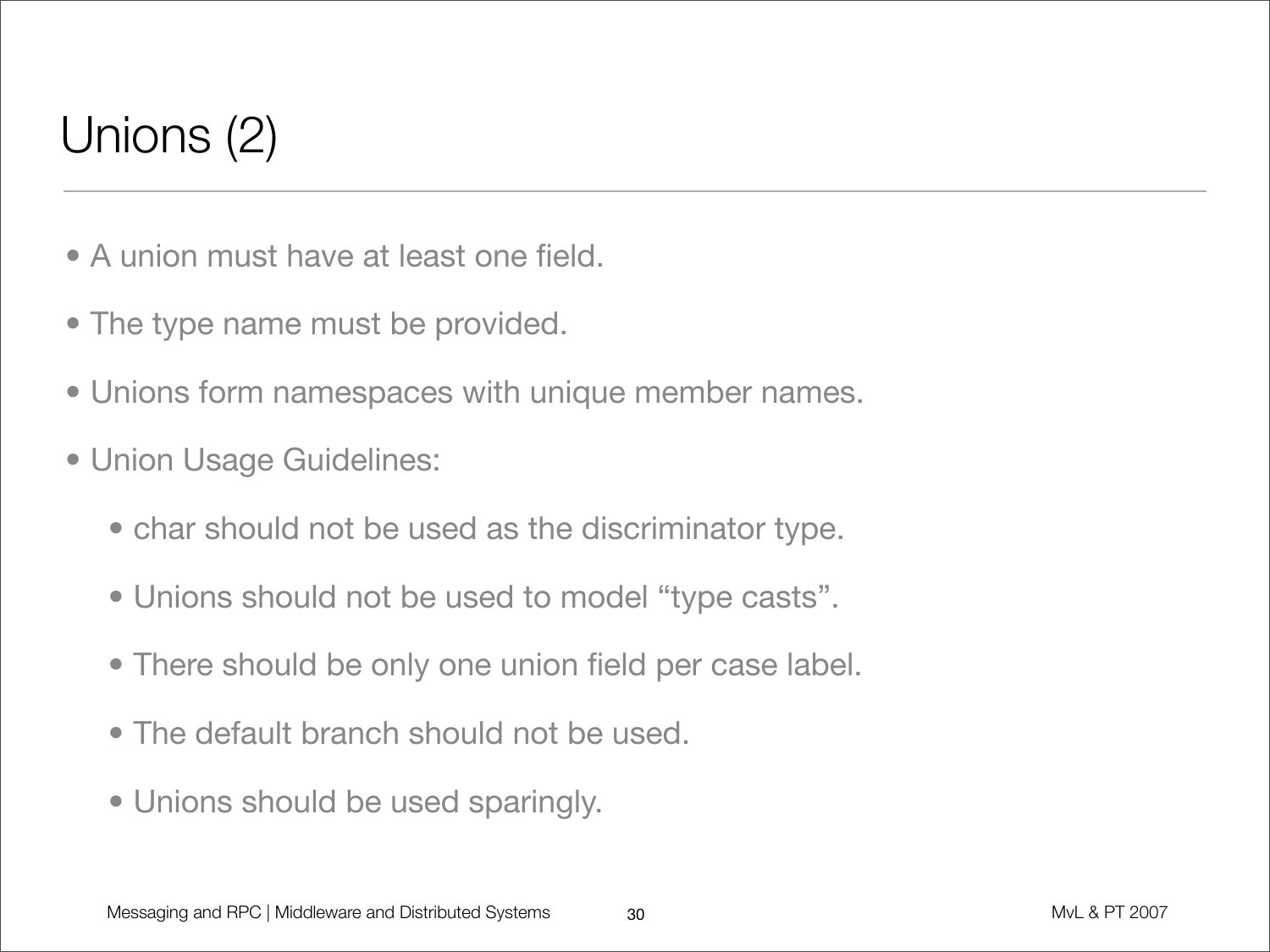#### Arrays

IDL supports one- and multi-dimensional array with arbitrary element type.

**typedef** Color ColorVector[10];

**typedef** string IdTable[10][20];

• Using a typedef here is mandatory;

Color ColorVector[10];

is ill-formed

• All dimensions must be provided;

typedef string OpenTable[][20];

is also ill-formed.

• Exercise caution when passing array indices across address spaces!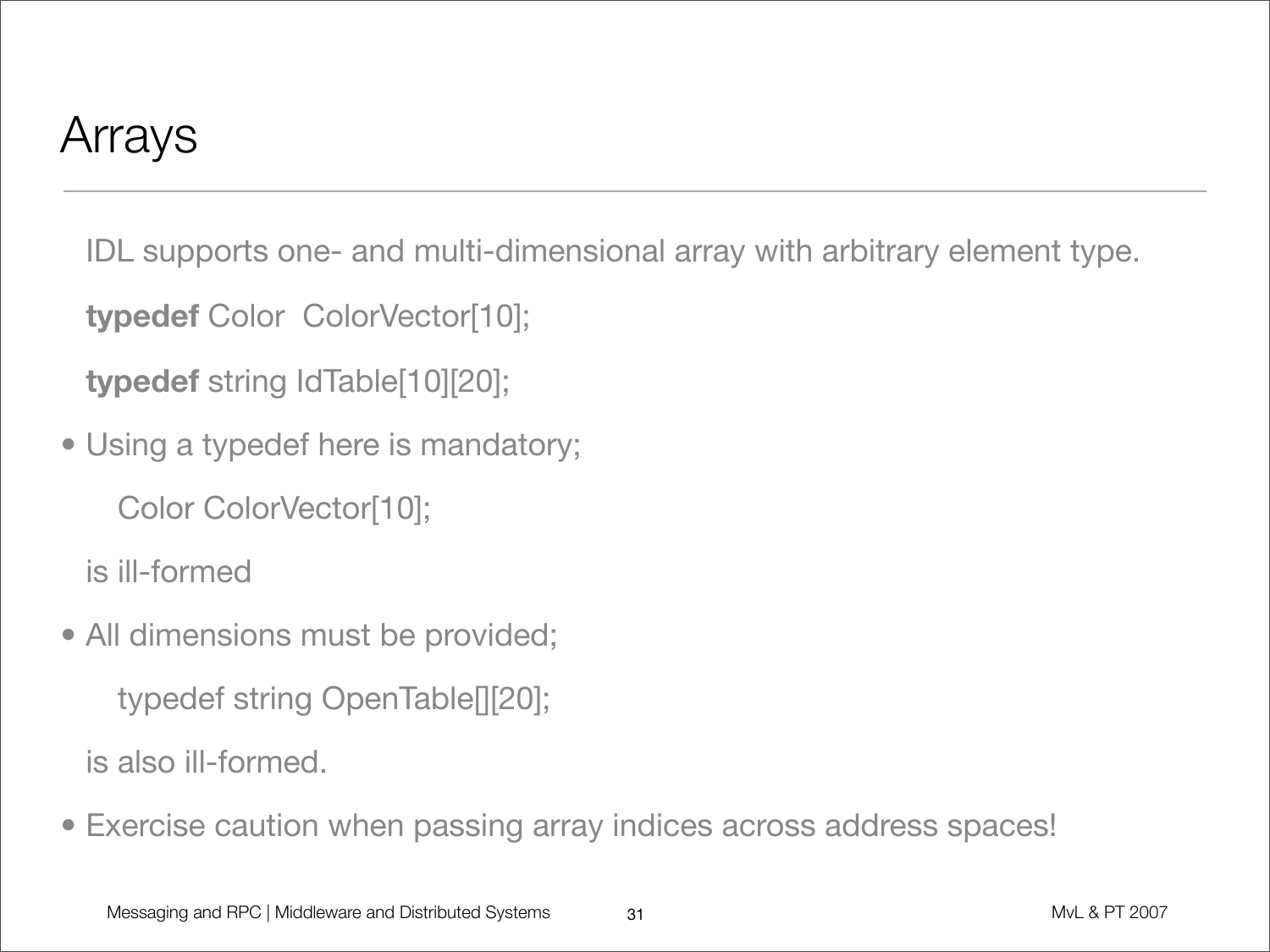#### **Sequences**

Sequences are vectors of variable length.

- Sequences can be bounded or unbounded. **typedef sequence<Color> Colors; typedef sequence**<long, 100> Numbers;
- The bound must be a positive integral number.
- Sequences must be defined in a typedef.
- The element type can be an arbitrary type (including a recursive type) **typedef sequence**<Node> ListOfNodes;

**typedef sequence**<ListOfNodes> TreeOfNodes;

• Sequences can be empty.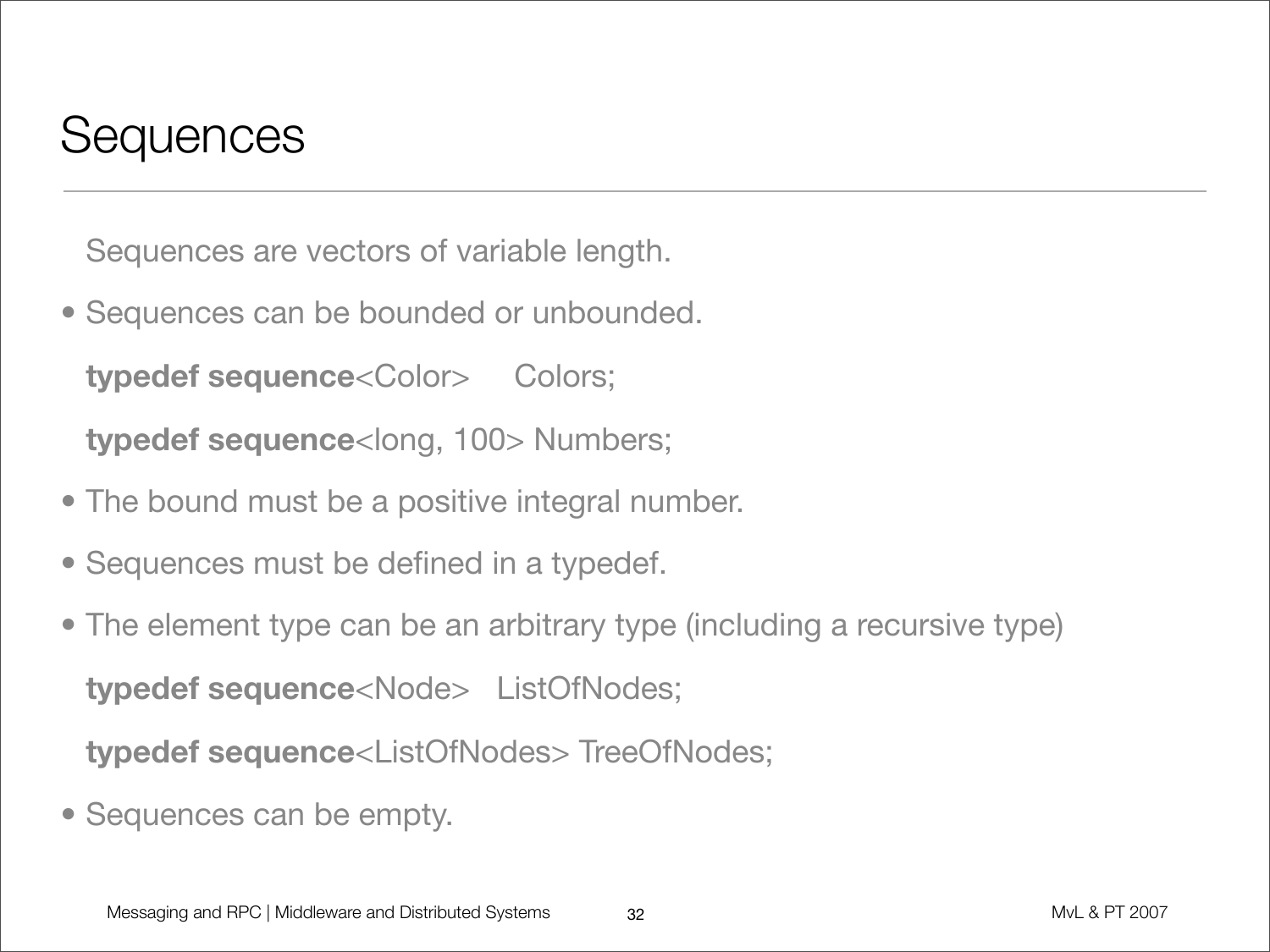#### Arrays or sequences?

Arrays and sequences are similar, hence a few recommendations:

- If you have a fixed-size list of values, and all values are always present, use an array.
- If you have a variably-sized set of things, use a sequence.
- Use character arrays for strings of fixed size.
- Use sequences for sparse matrices (with (i, j, value) triples)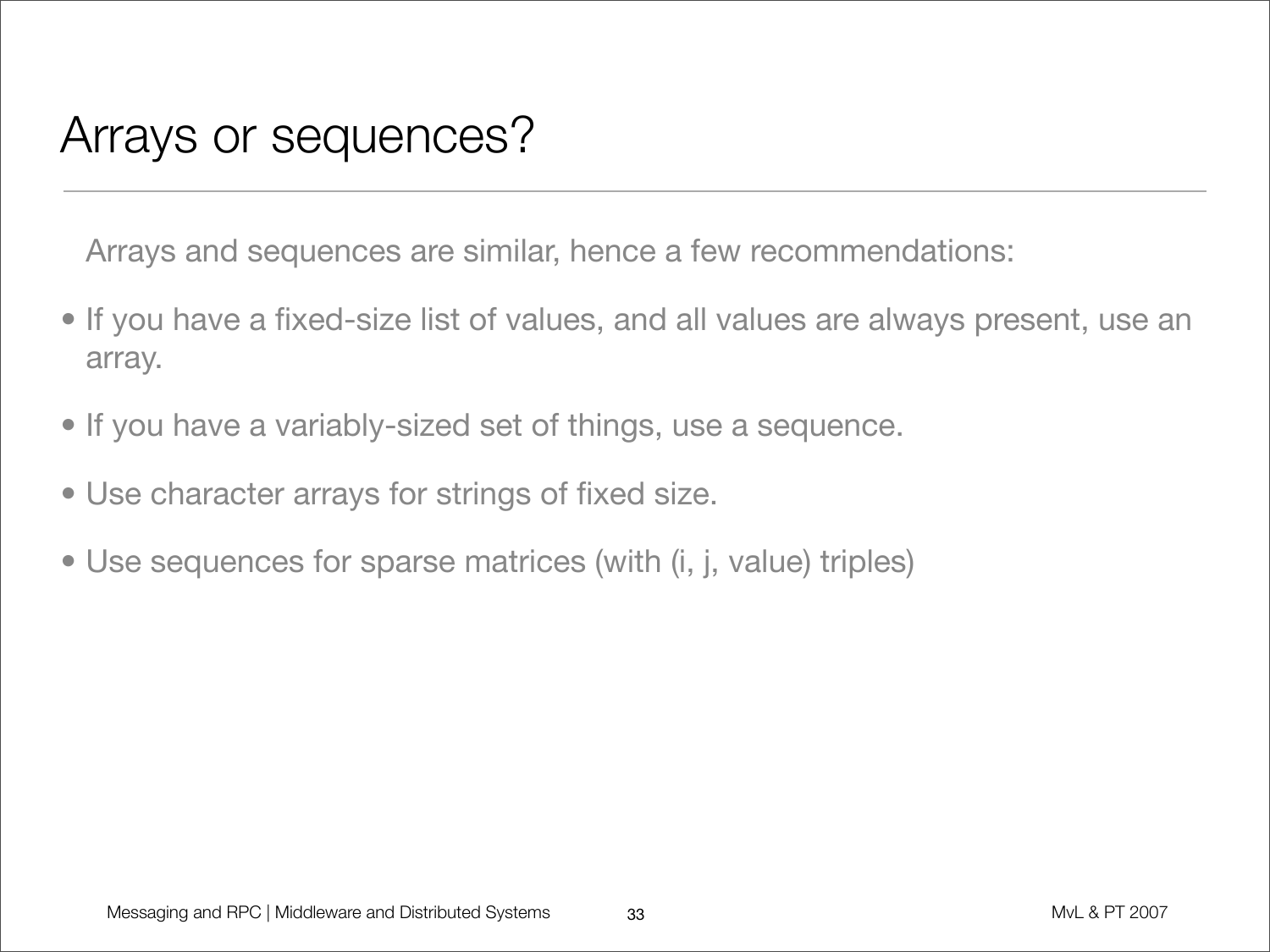# Other IDL Type Concepts

- recursive types (sequences inside structs)
- valuetypes
- constants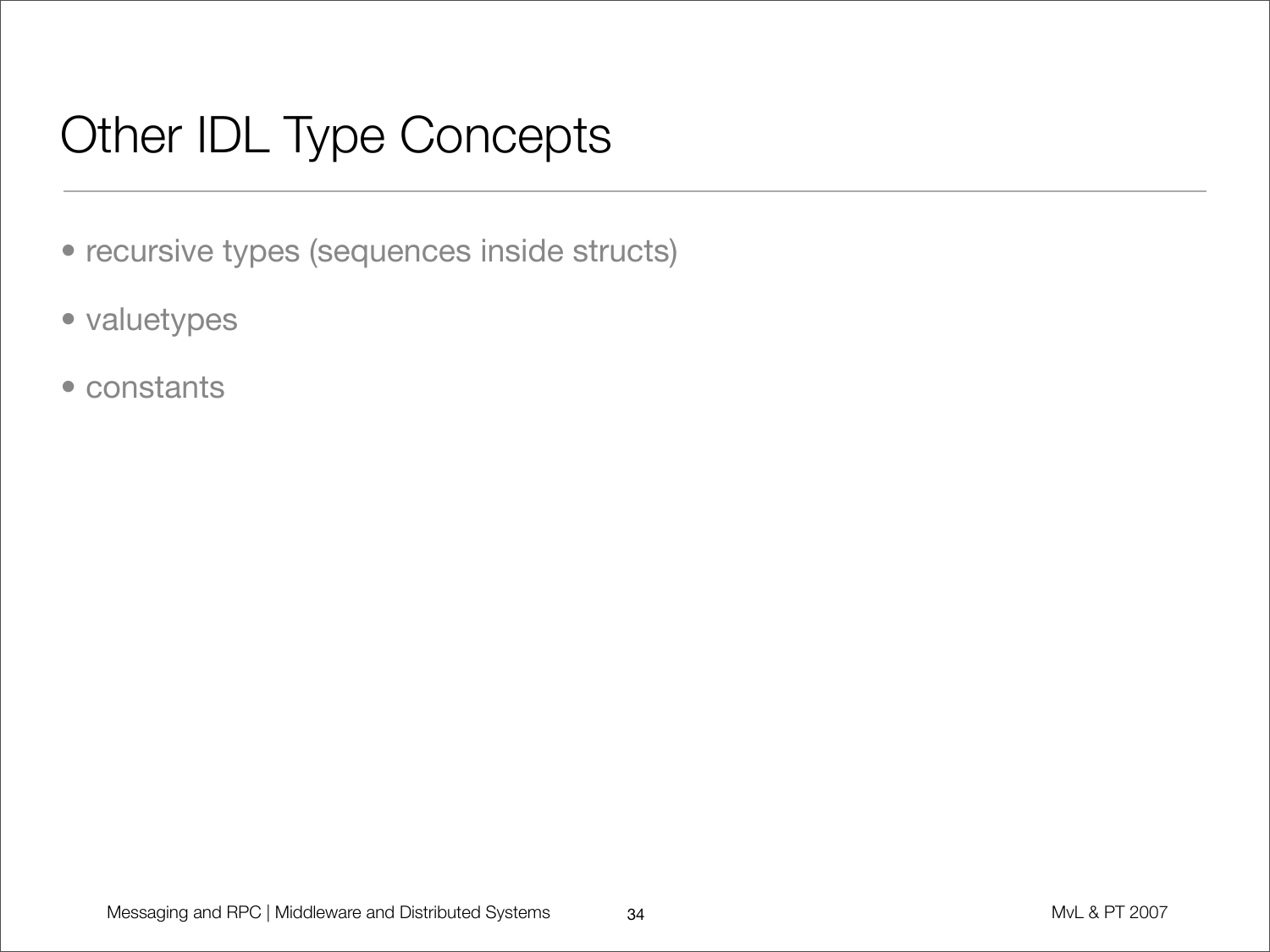#### Interfaces

Interfaces (Schnittstellen) define object types:

```
interface Thermometer{
  string get_location();
  void set_location(in string loc);
};
```
- Invocation of an operation for an instance sends an RPC call to the server implementing the instance
- Interfaces define the "public" Interface. There are no private/protected parts.
- Interfaces have no data members.
- Interfaces define the smallest and only granularity of distribution (*unit of distribution*). Everything remotely accessible has an interface.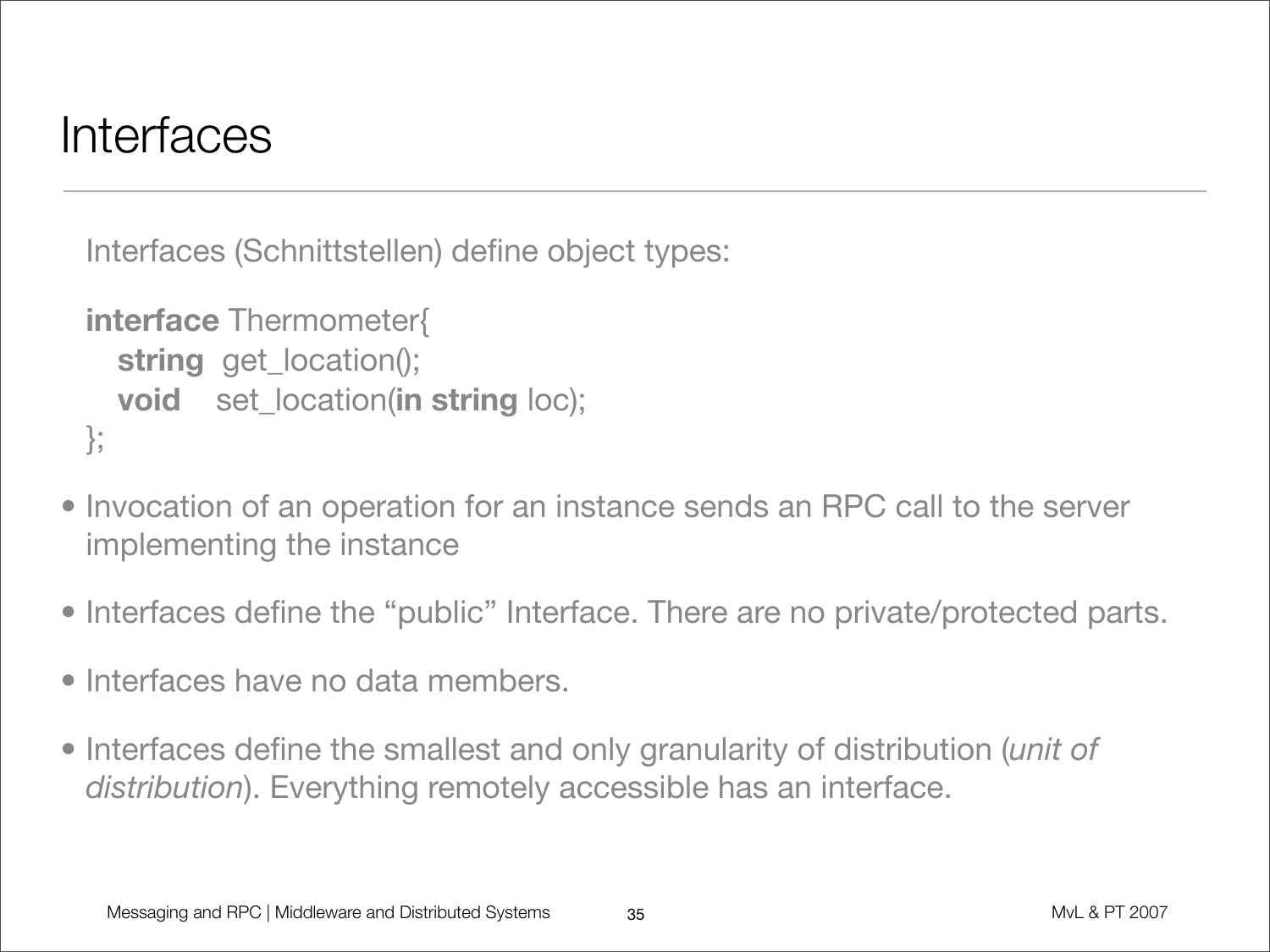### Interface Syntax

• Interface definitions may include exceptions, attributes, operations and type definitions

```
interface Haystack{
  exception NotFound{ unsigned long num_straws_searched;};
  const unsigned long MAX_SIZE = 1000000;
  readonly attribute unsigned long num_straws;
  typedef long Needle;
  typedef string Straw;
  void add(in Straw s);
  boolean remove(in Straw s);
  boolean find(in Needle n) raises(NotFound);
};
```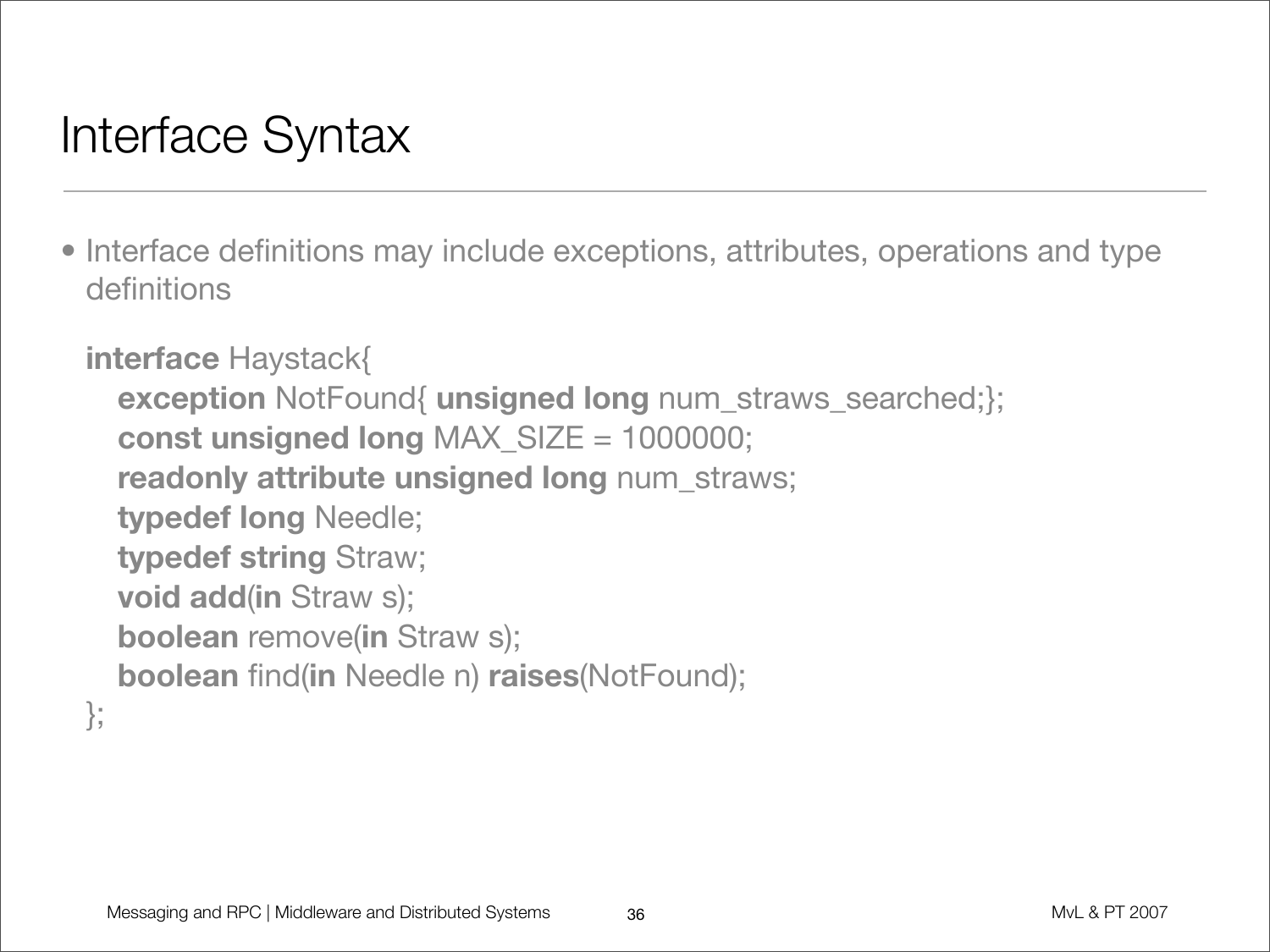#### Interface Semantics

Interfaces are types and can be used as parameters

```
interface FeedShed{
 void add(in Haystack s);
 void eat(in Haystack s);
};
```
- Parameters of type Haystack are object reference parameters.
- Passing of objects always happens by reference.
- The object remains in its original location, only the reference is passed.
- Usage of a reference again happens by RPC calls.
- Nil reference: no object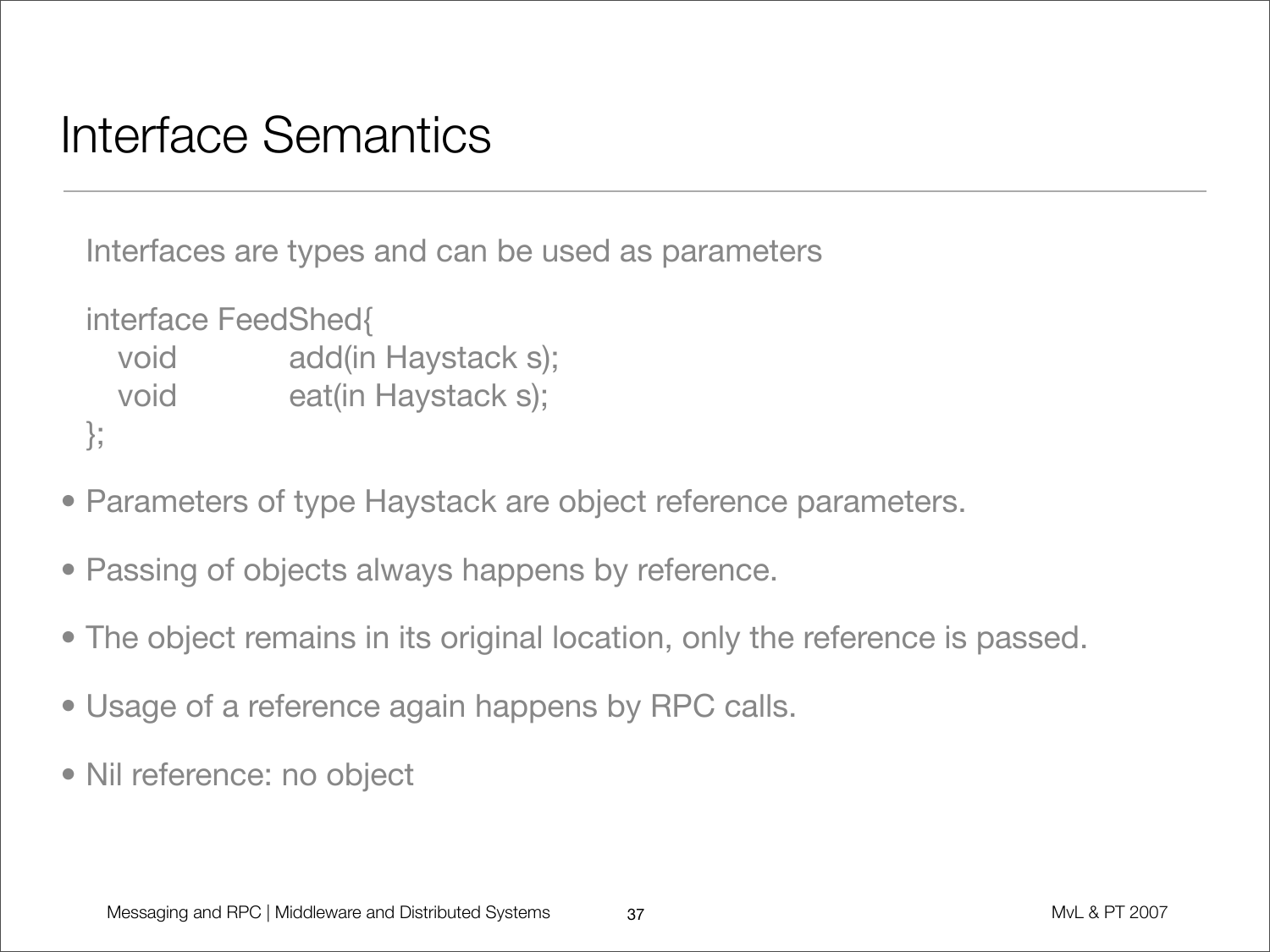### Syntax of Operations

Every operation definition contains

- An operation name
- A return type (possibly **void**)
- Zero or more parameters (parameter directionality: **in**, **out**, or **inout**)

Optionally, a operation definition contains

- A **raises** declaration
- A **oneway** attribute
- A **context** clause

IDL provides no operation overloading; operation names must be unique within their interface.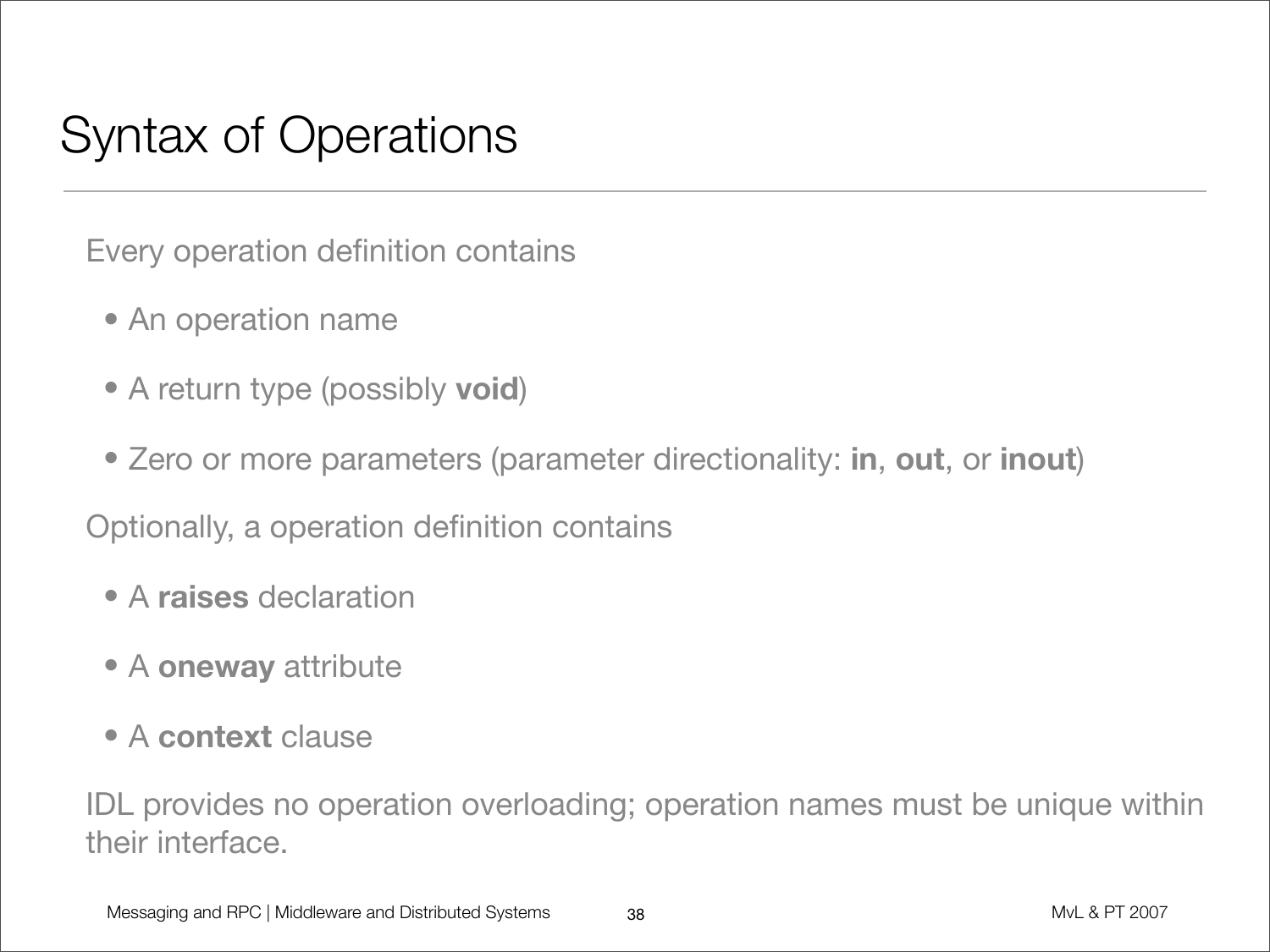### **Exceptions**

- User-defined exceptions and system exceptions
- User-defined exceptions must be declared, and can carry parameters
- System exceptions are predefined (39 system exceptions), and carry
	- completion status (COMPLETED\_YES, COMPLETED\_NO, COMPLETED\_MAYBE)
	- minor exception code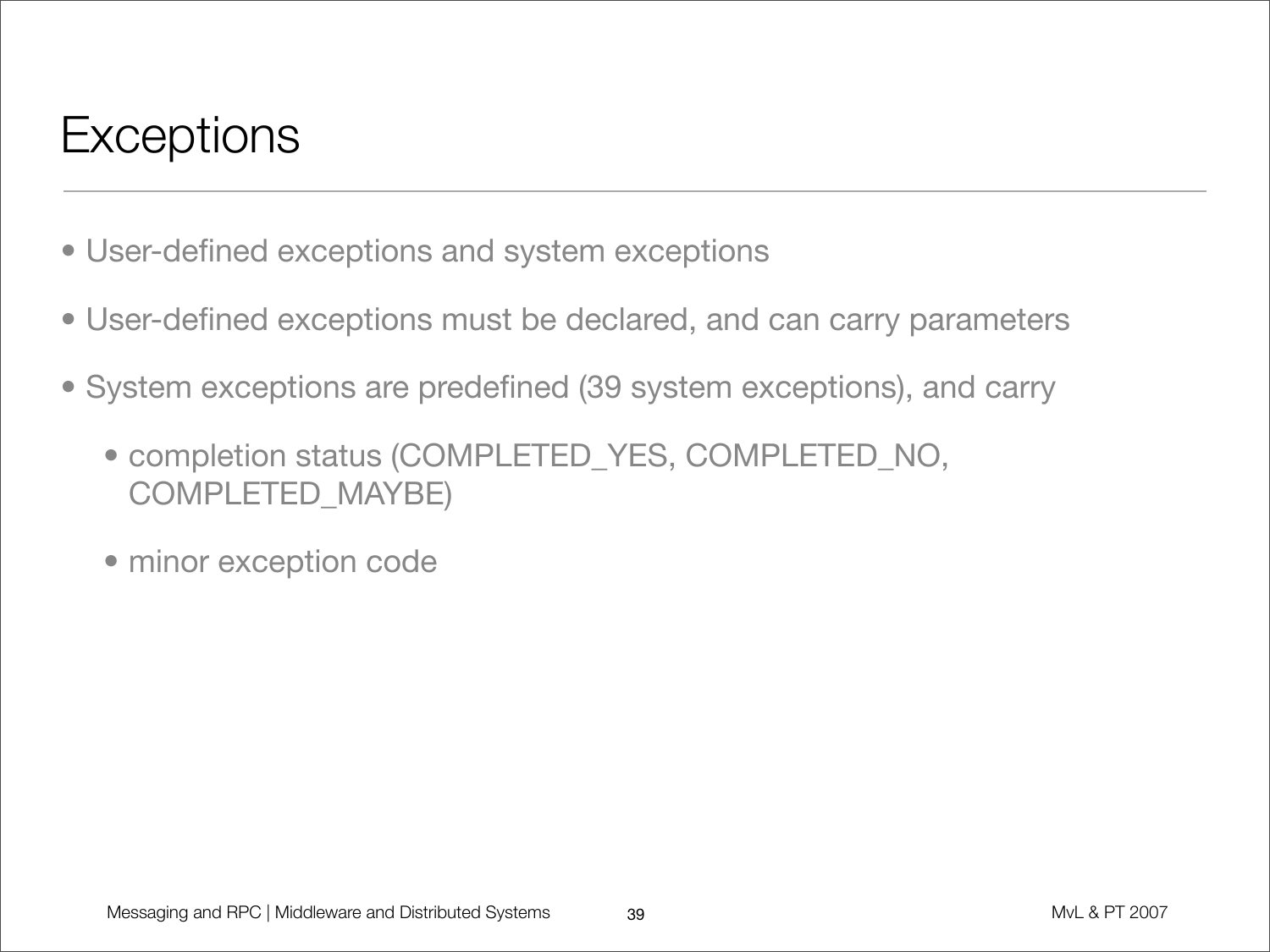#### oneway Operations

Operations can be defined as oneway:

**interface** Events{

```
oneway void send(in EventData data);
```

```
};
```
- Semantic restrictions for oneway operations:
	- The return type must be void.
	- They must not have out or inout parameters.
	- There must be no raise clause.
- Oneway operations provide best-effort send-and-forget semantics.
- Oneway calls can be lost and can be delivered synchronously or asynchronously.

In CORBA 2.3, oneway is not fully portable (2.4: async messaging spec)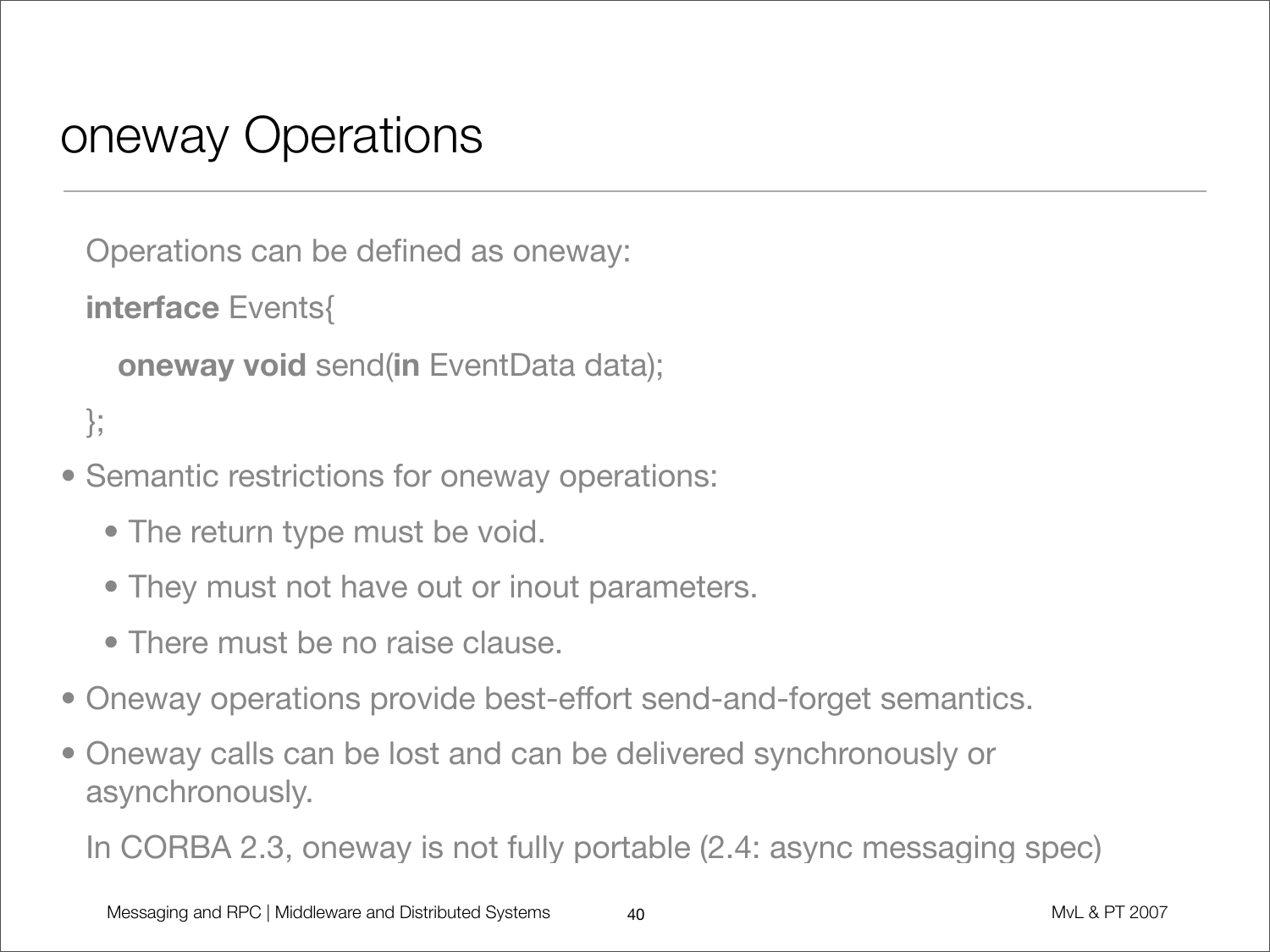### **Attributes**

Interfaces may contain attributes

```
interface Thermostat{
    readonly attribute short temperature;
              attribute short nominal_temp;
};
```
• Attributes imply an operation pair: a read operation and a write operation (readonly: no write operation)

- Attributes defined neither state nor members, they are merely a shorthand notation
- Attributes must not throw exceptions (up to CORBA 2.4) and must not be oneway
- Attributes should be read-only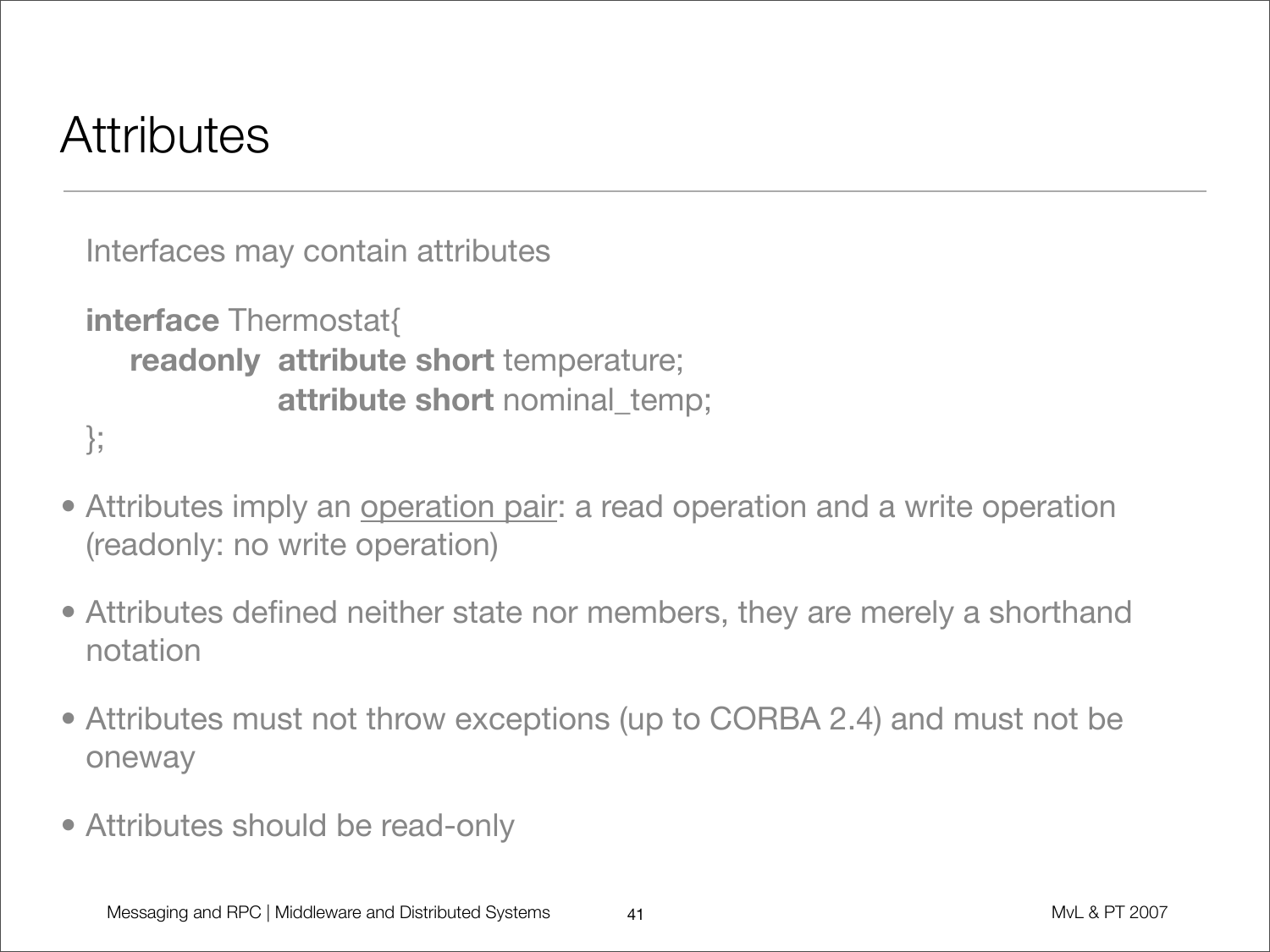### Further Constructs

- Modules: namespaces, similar to C++ namespaces
	- Modules help avoiding naming conflicts
	- Modules can contain nearly arbitrary IDL constructs (interfaces, type definitions, modules, constants, ...)
	- Modules can be extended (module reopening)
- Valuetypes: "objects by value"
- Inheritace: interfaces and valuetypes can inherit from others
	- multiple inheritance for interfaces, restricted inheritance for valuetypes
	- polymorphism: instead of passing a reference to a base interface object, a derived interface reference may be passed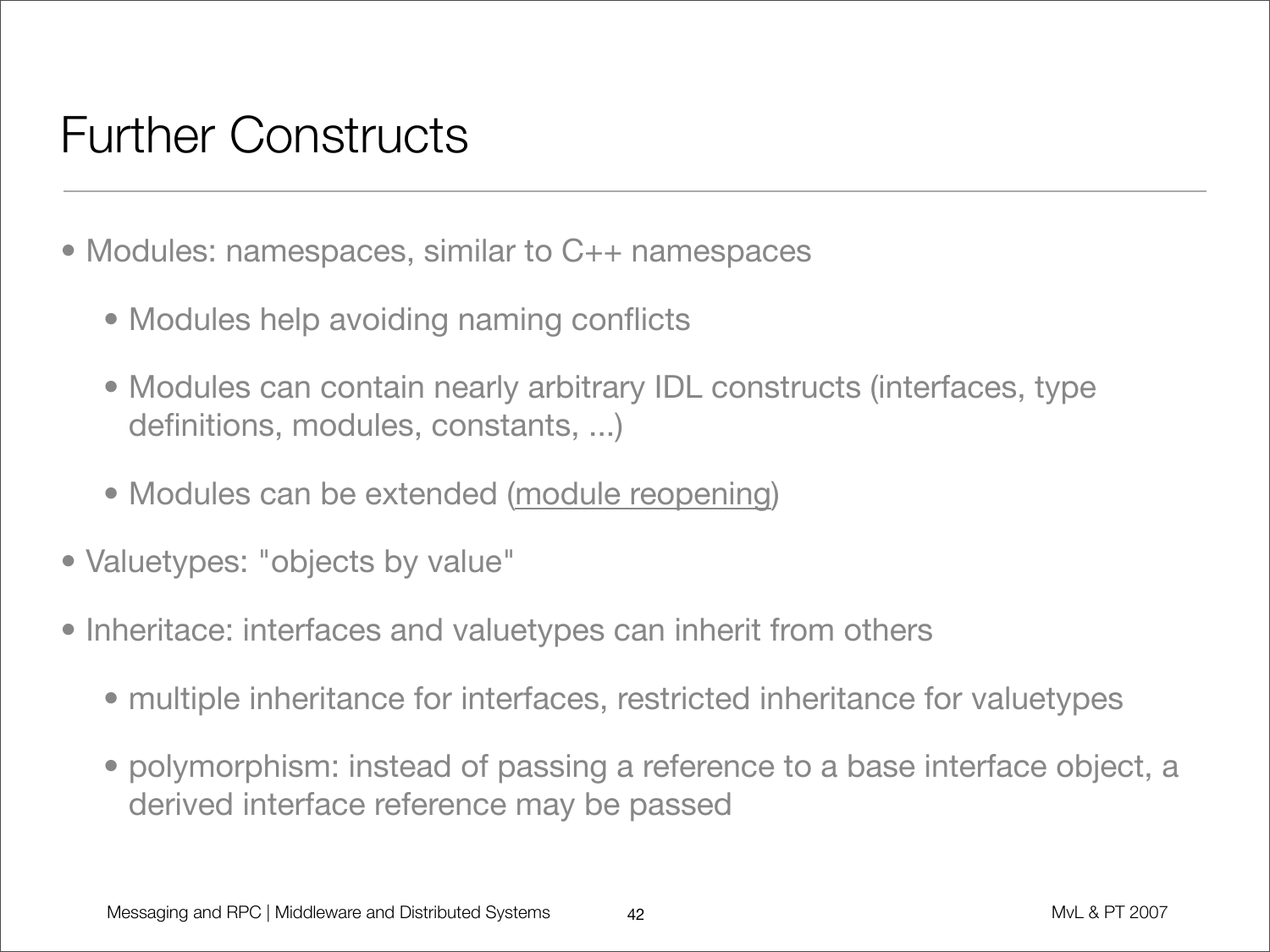### GIOP

- General Inter-ORB Protocol
- Prerequisites:
	- connection-oriented transport
	- full-duplex connections
	- connection is symmetric w.r.t. shutdown
	- transport is reliable
	- transport transmits byte streams
	- transport informs about connection loss (disorderly release)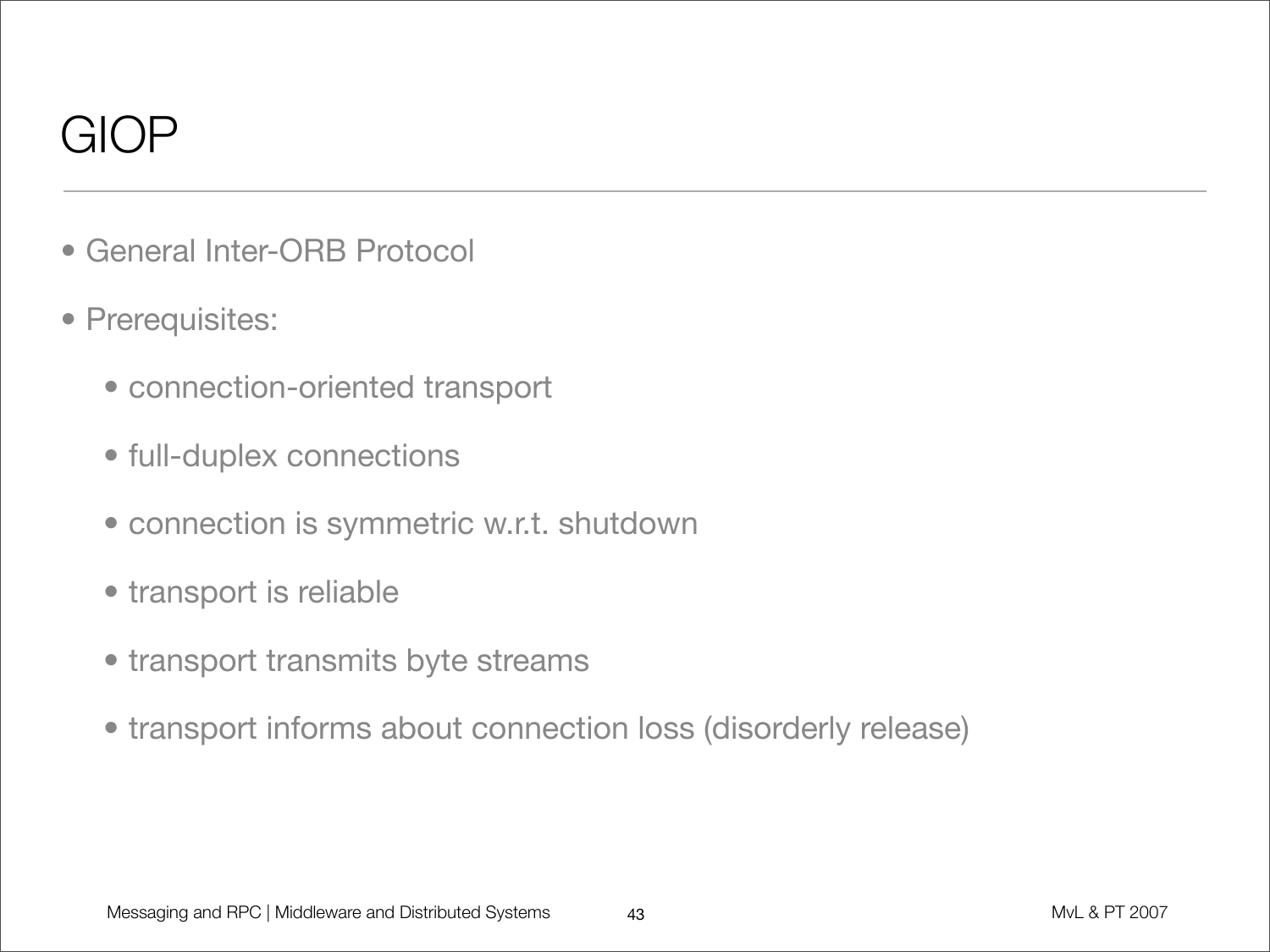# GIOP (cntd.)

- GIOP defines
	- Message format: Common Data Representation (CDR)
	- Message types
	- Structure of object references: Interoperable Object Reference (IOR)
- GIOP message format and IOR format are defined in IDL
	- will be transmitted through CDR
- IIOP (Internet Inter-ORB Protocol)
	- Transport is TCP
	- IOR format is specialized (IOR profile)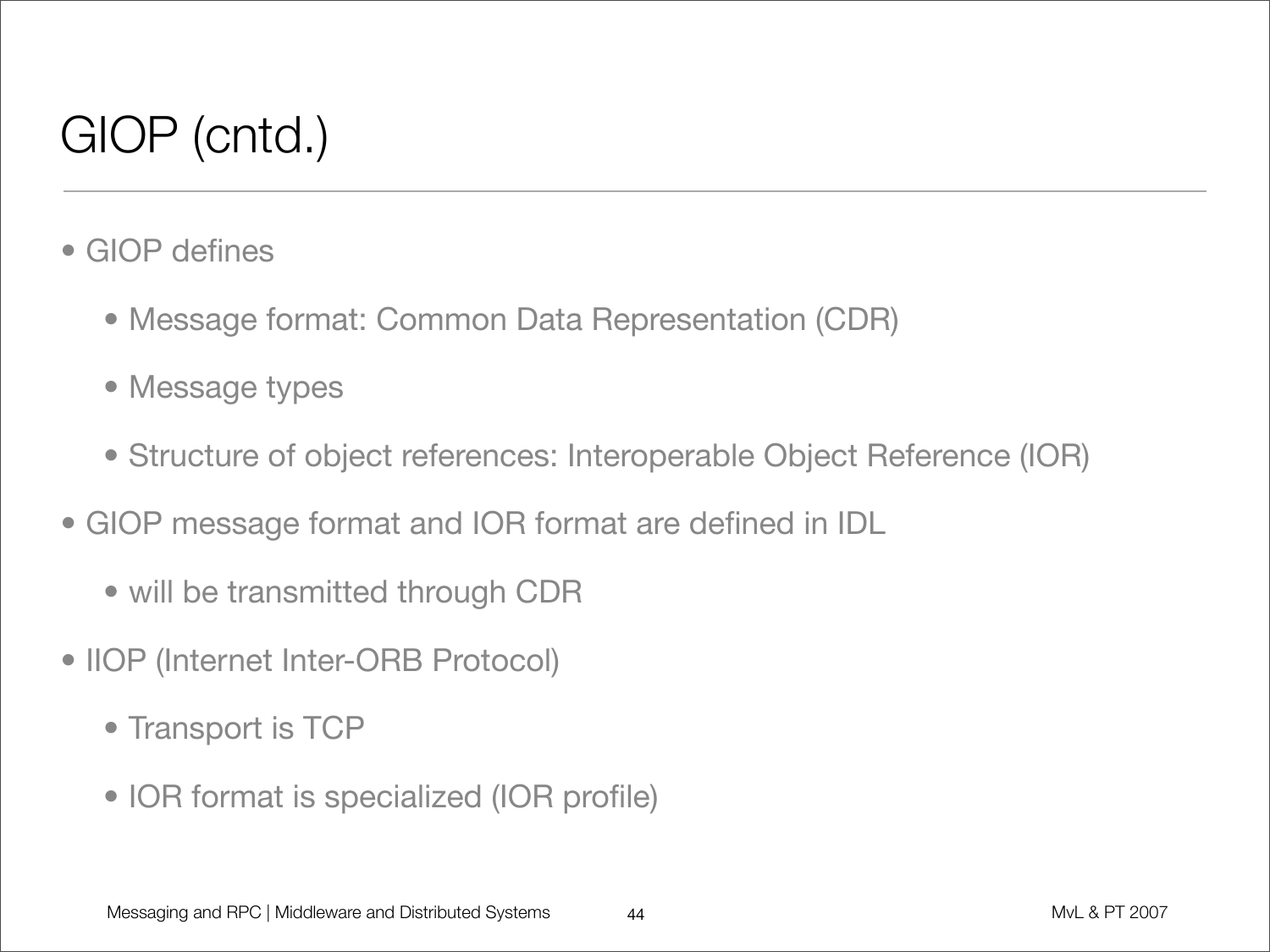### $\mathsf{D}\mathsf{R}$

- Common Data Representation
- Bi-endian: endianness is typically "native" for sender (JDK: always bigendian)
- Data encoded as sequence of primitive values
	- structures, parameter boundaries are not represented
- Each primitive type has fixed size:
	- char, (wchar), octet, boolean: 1
	- short, unsigned short: 2
	- long, unsigned long, float, enum: 4
	- long long, unsigned long long, double: 8
	- long double: 16

Messaging and RPC | Middleware and Distributed Systems  $45$  and  $45$  and  $45$  and  $45$  and  $45$  and  $45$  and  $45$  and  $45$  and  $45$  and  $45$  and  $45$  and  $45$  and  $45$  and  $45$  and  $45$  and  $45$  and  $45$  and  $45$  and  $45$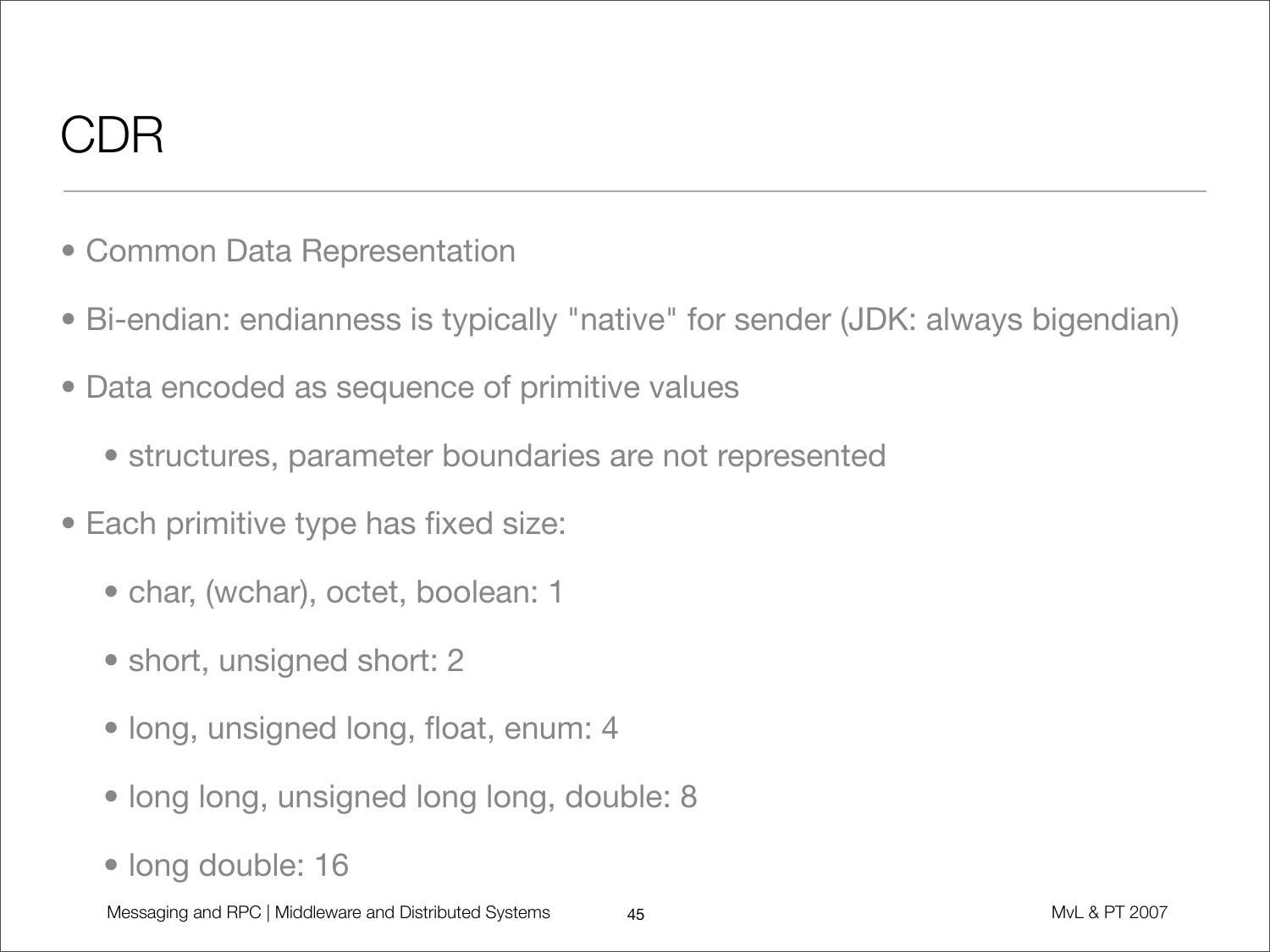# CDR (cntd.)

- Alignment: Each primitive value is aligned relative to the message start
	- usually a multiple of its size
	- long double: 8
	- Idea: allow direct copying from transport buffer into C structures

46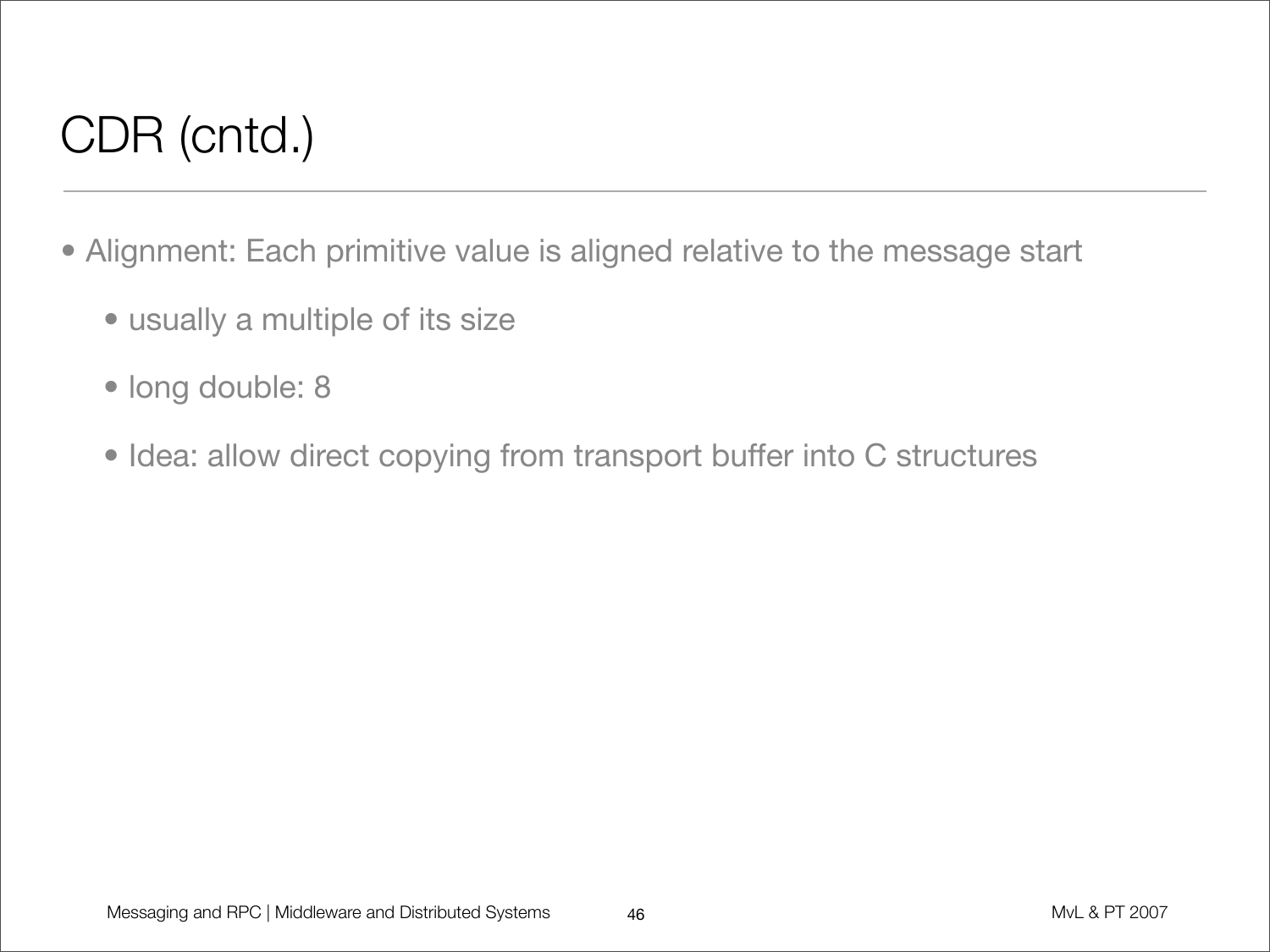# Encoding of Primitive Types

- integral types: binary, signed types in two's complement
- Floating-point types: IEEE-754
- octet: "as-is"
- boolean: TRUE=1, FALSE=0
- characters: according to "character set negotiation"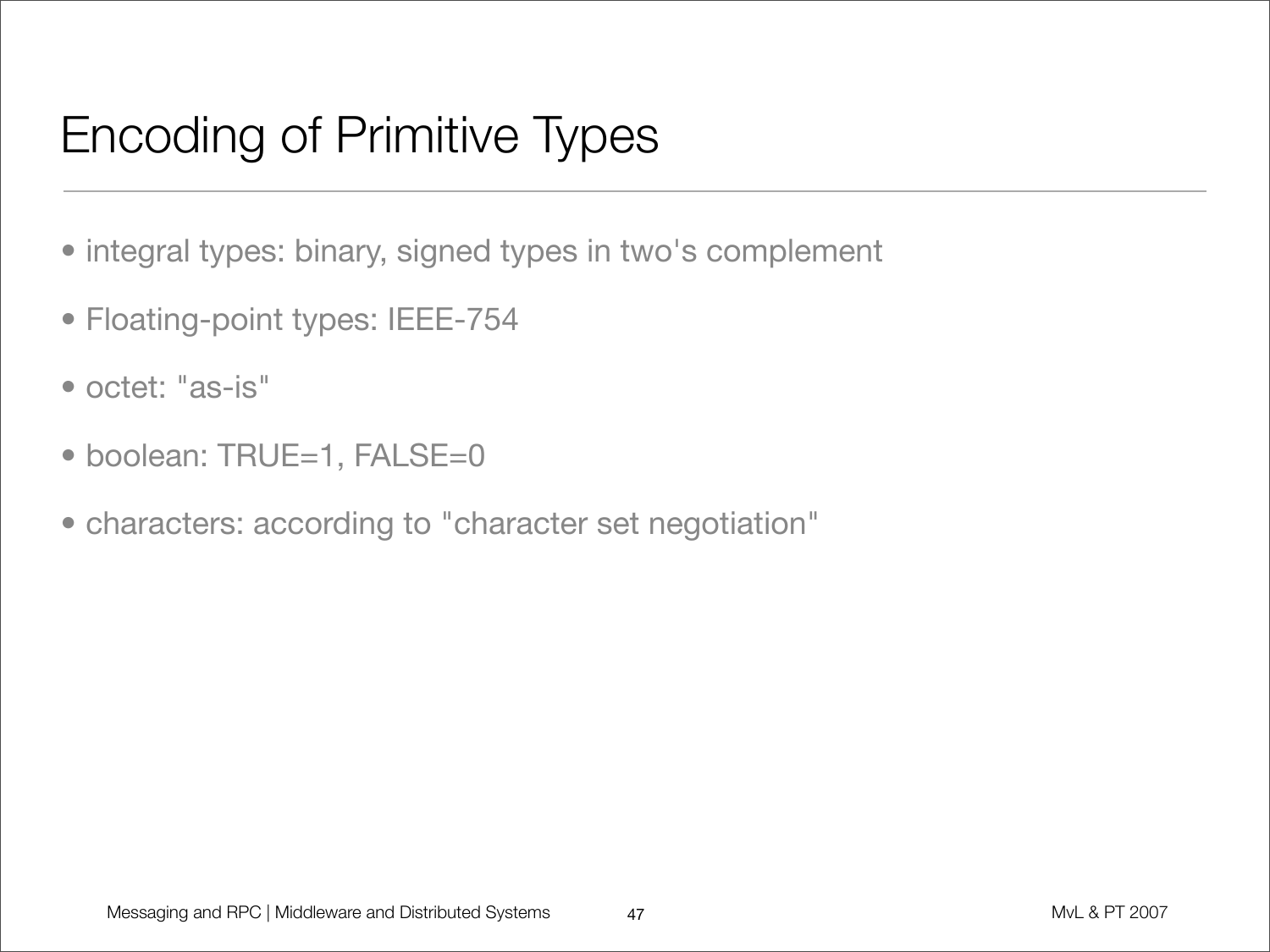## Encoding of Complex Types

- Strings: 4-byte length, then value, null-terminated
- structs: element for element, including padding if necessary
- unions: discriminator, then union branch
- arrays: element for element
	- multi-dimensional arrays: last index grows fastest
- sequence: 4 byte length, then values
- enum: like unsigned int, enumerators start at 0
- any: typecode, value
- exception: string (repository ID), struct(exception members)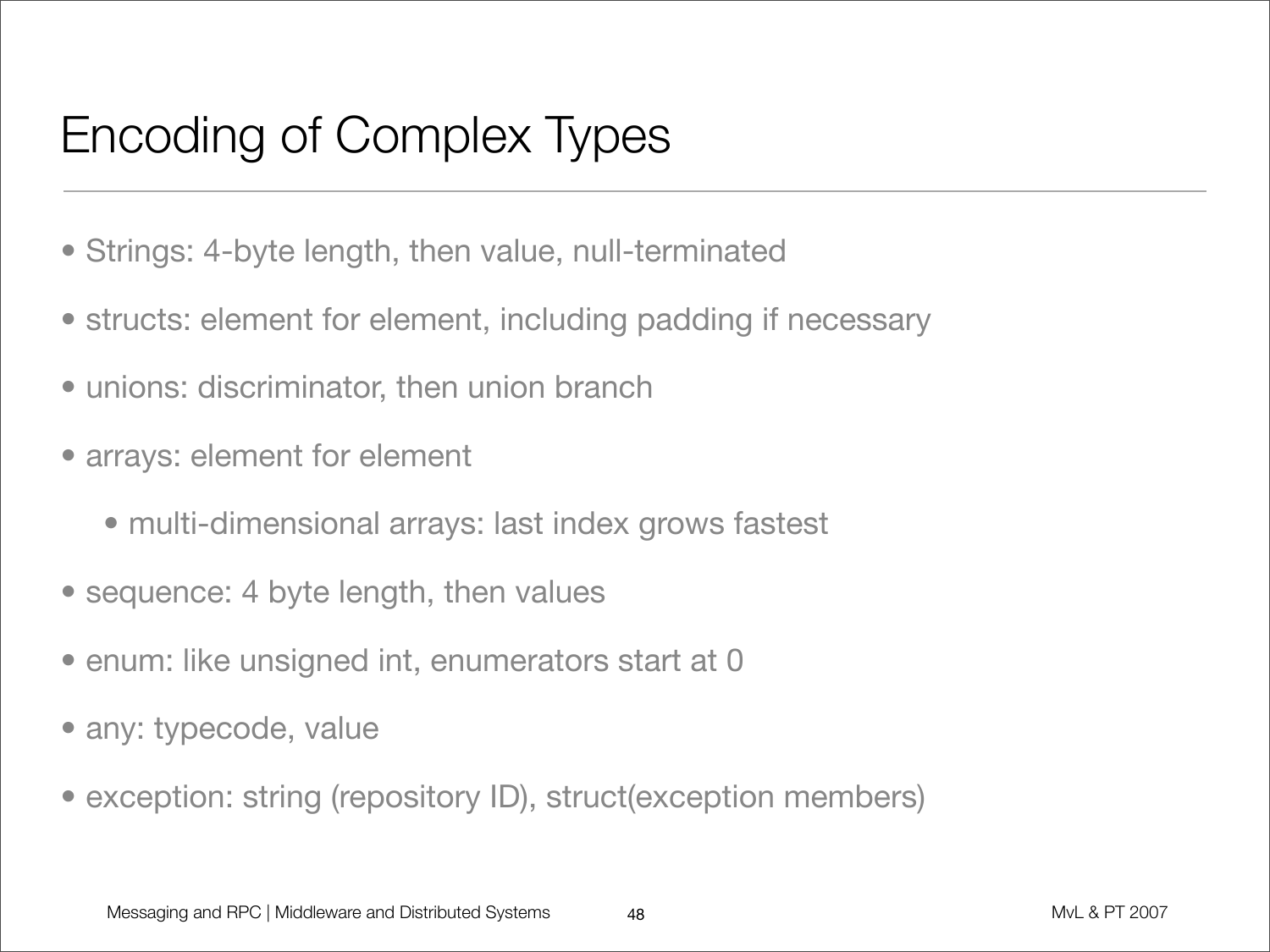#### Interoperable Object References (IOR)

```
module IOP {
 typedef unsigned long ProfileId;
 struct TaggedProfile {
     ProfileId tag;
     sequence <octet> profile data;
 };
 struct IOR {
     string type_id;
     sequence <TaggedProfile> profiles;
 };
}
```
• IOR-String: hexified version of an encapsulation containing an IOP::IOR e.g. IOR:000000000000002849444C3A6F6D672E6F72672F436F734E616D696E672F4 E616D696E67436F6E746578743A312E30000000000100000000000000640001020 00000001B6466772E64636C2E6870692E756E692D706F747364616D2E64650000 930600000000000B4E616D65536572766963650000000001000000010000002000 00000000010020000000010001000100010109000000020501000100010100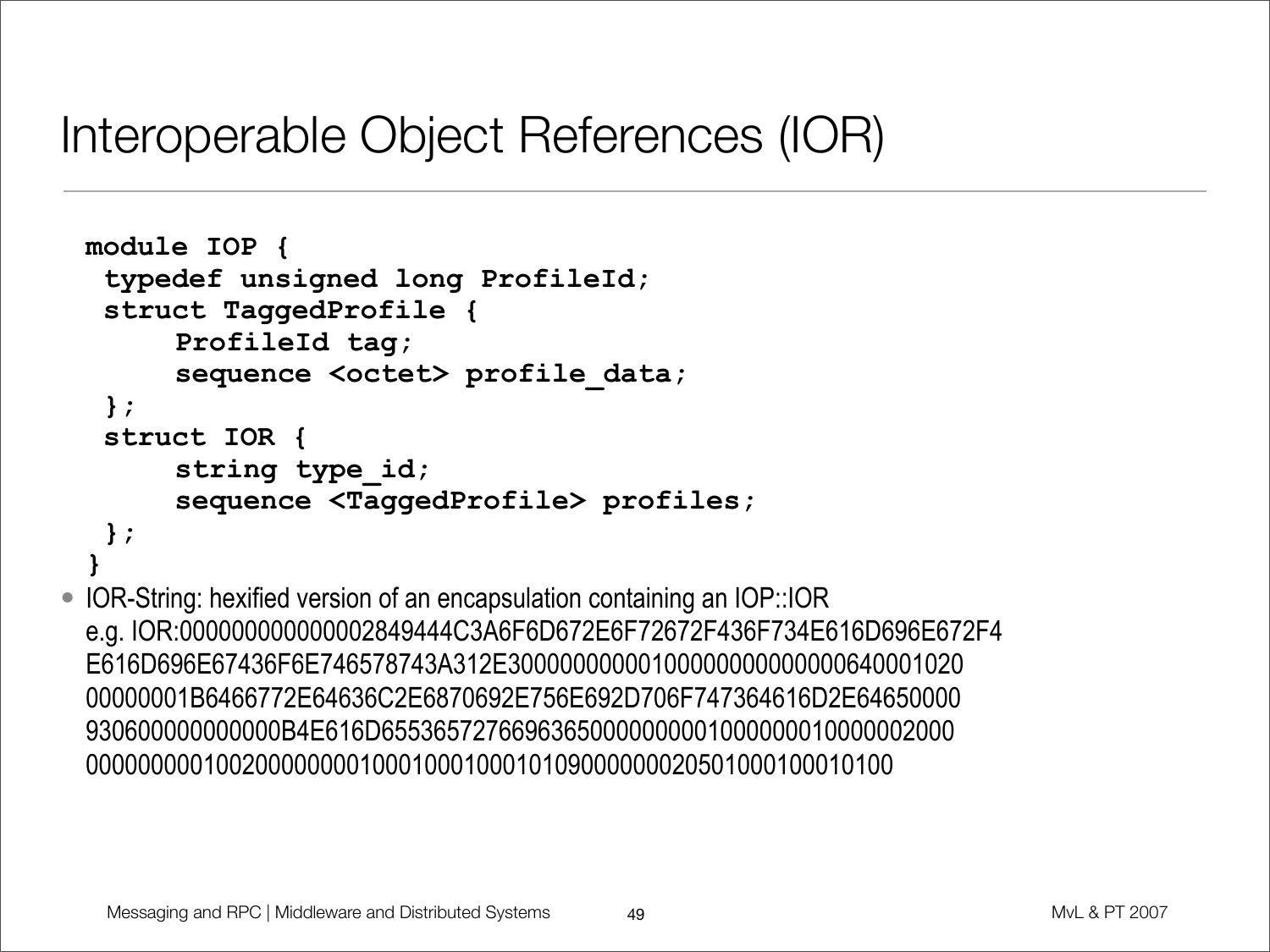## IOR Profiles

- Define protocol independent contact information
- Defined in IDL
- encoded as an encapsulation

```
module IOP {
 const ProfileId TAG_INTERNET_IOP = 0;
 const ProfileId TAG_MULTIPLE_COMPONENTS = 1;
 const ProfileId TAG_SCCP_IOP = 2;
};
```
50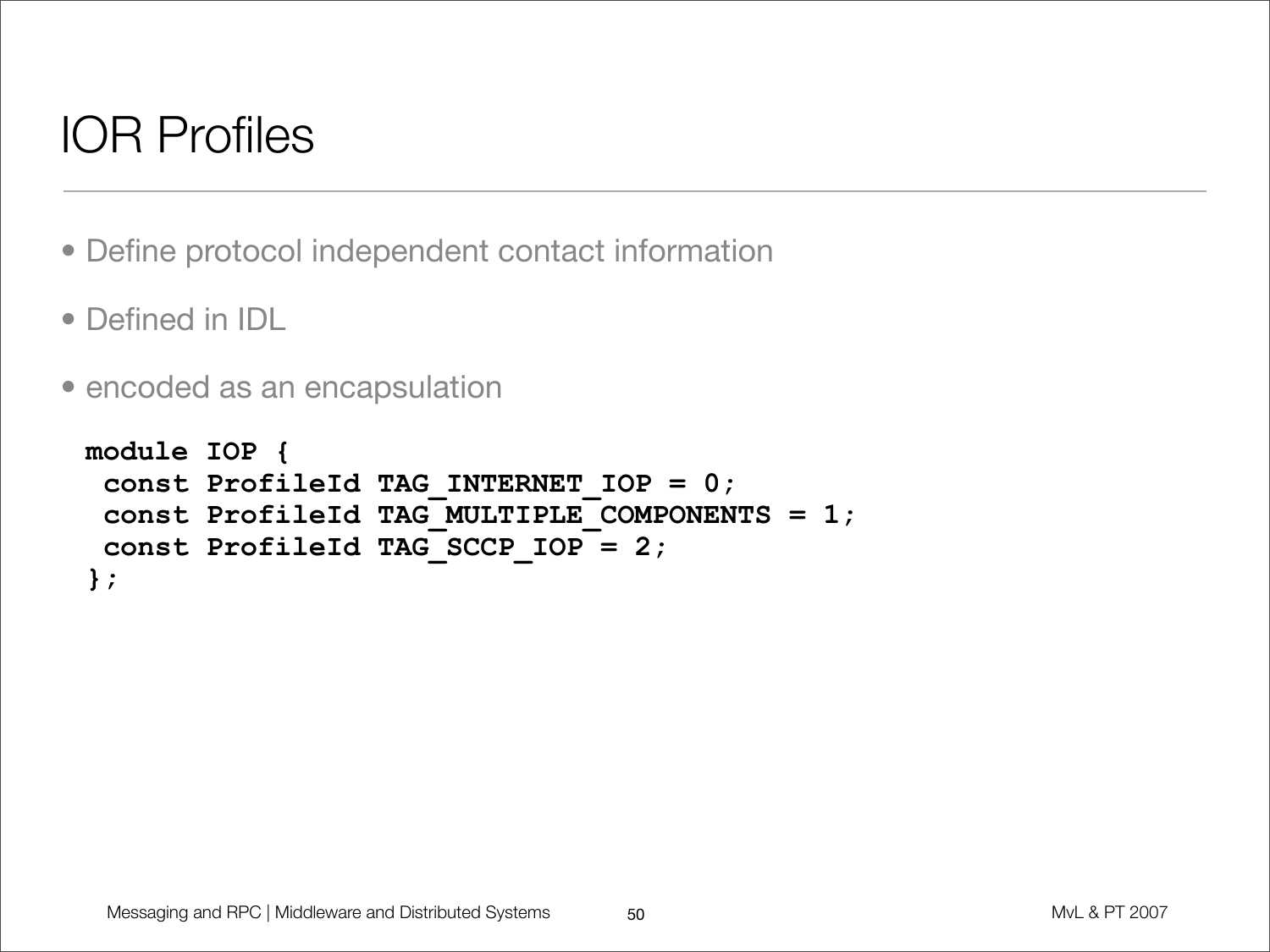#### IIOP Profile

```
module IIOP {
 struct Version {
     octet major;
     octet minor;
 };
 struct ProfileBody_1_1 {// also used for 1.2
     Version iiop_version;
     string host;
     unsigned short port;
     sequence <octet> object key;
     sequence <IOP::TaggedComponent> components;
 };
};
```
51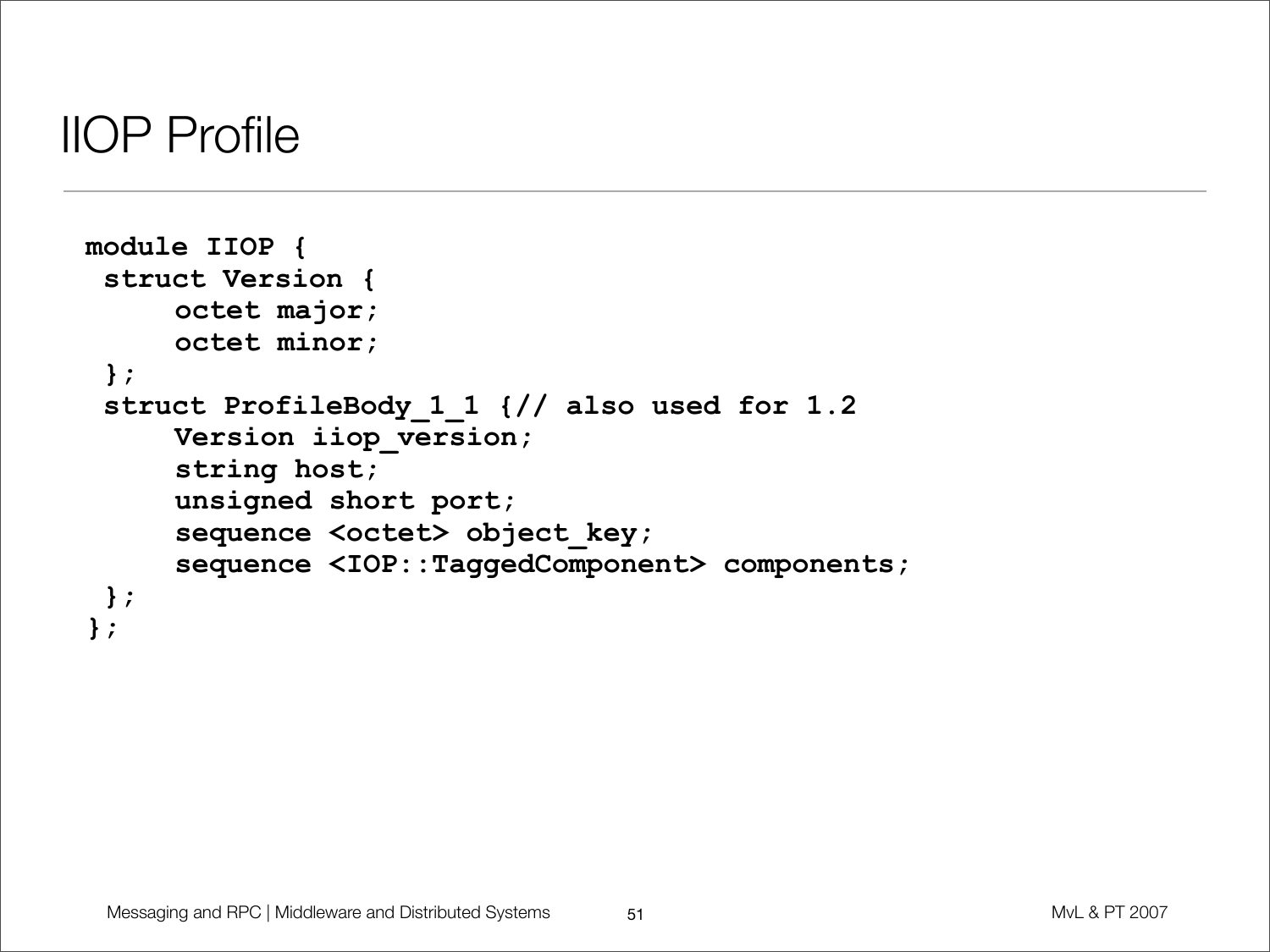### Tagged Components

- Define protocol-independent contact information
- represented as TAG\_MULTIPLE\_COMPONENTS or in the IIOP profile

```
module IOP{
  typedef unsigned long ComponentId;
  struct TaggedComponent {
     ComponentId tag;
     sequence <octet> component data;
  };
  typedef sequence<TaggedComponent> TaggedComponentSeq;
};
```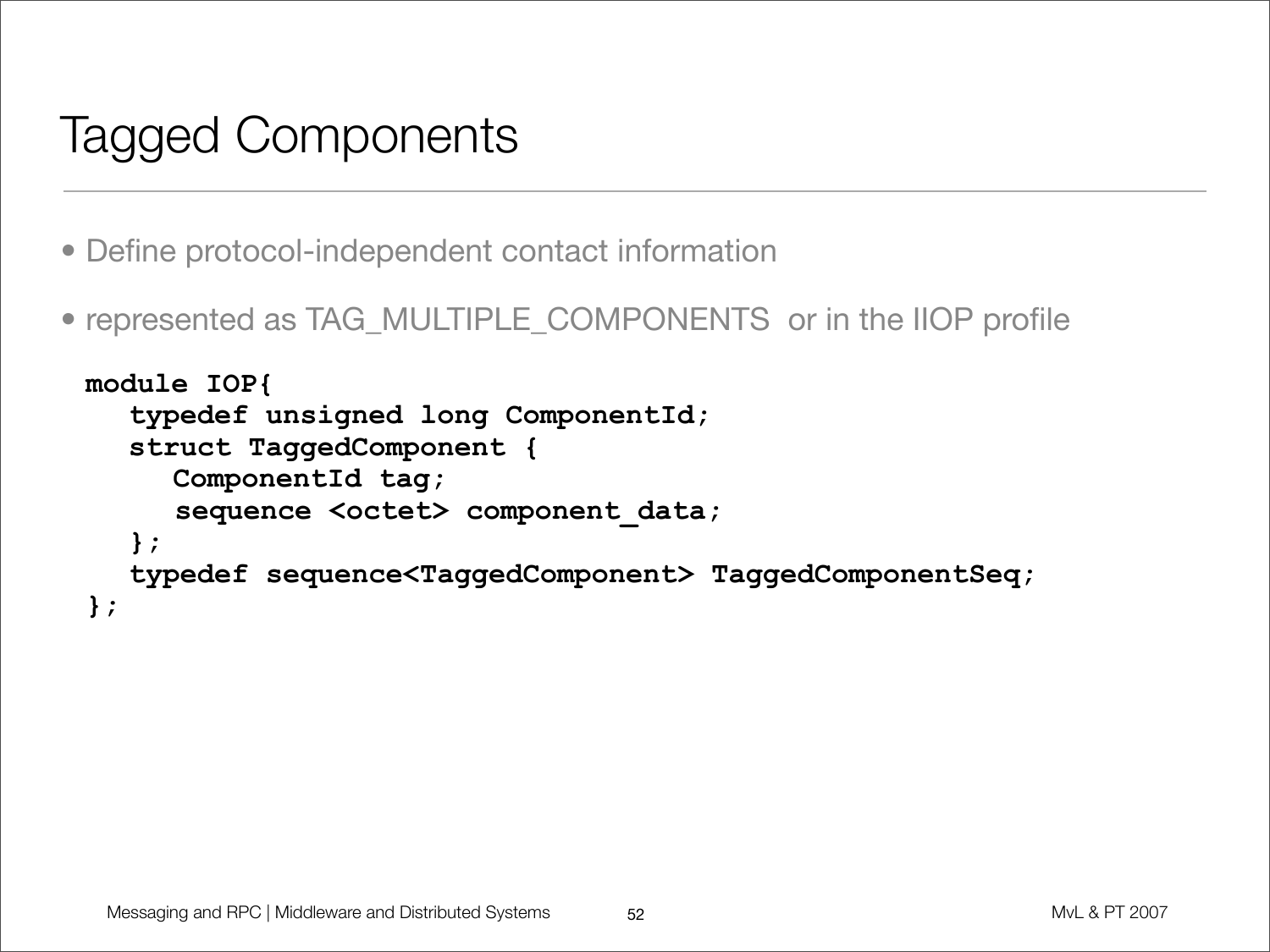### Standard IOR Components

```
module IOP {
 const ComponentId TAG_ORB_TYPE = 0;
 const ComponentId TAG_CODE_SETS = 1;
 const ComponentId TAG_POLICIES = 2;
 const ComponentId TAG_ALTERNATE_IIOP_ADDRESS = 3;
 const ComponentId TAG_ASSOCIATION_OPTIONS = 13;
 const ComponentId TAG_SEC_NAME = 14;
 const ComponentId TAG_SPKM_1_SEC_MECH = 15;
 const ComponentId TAG_SPKM_2_SEC_MECH = 16;
 const ComponentId TAG_KerberosV5_SEC_MECH = 17;
 const ComponentId TAG_CSI_ECMA_Secret_SEC_MECH = 18;
 const ComponentId TAG_CSI_ECMA_Hybrid_SEC_MECH = 19;
 const ComponentId TAG_SSL_SEC_TRANS = 20;
 const ComponentId TAG_JAVA_CODEBASE = 25;
```
...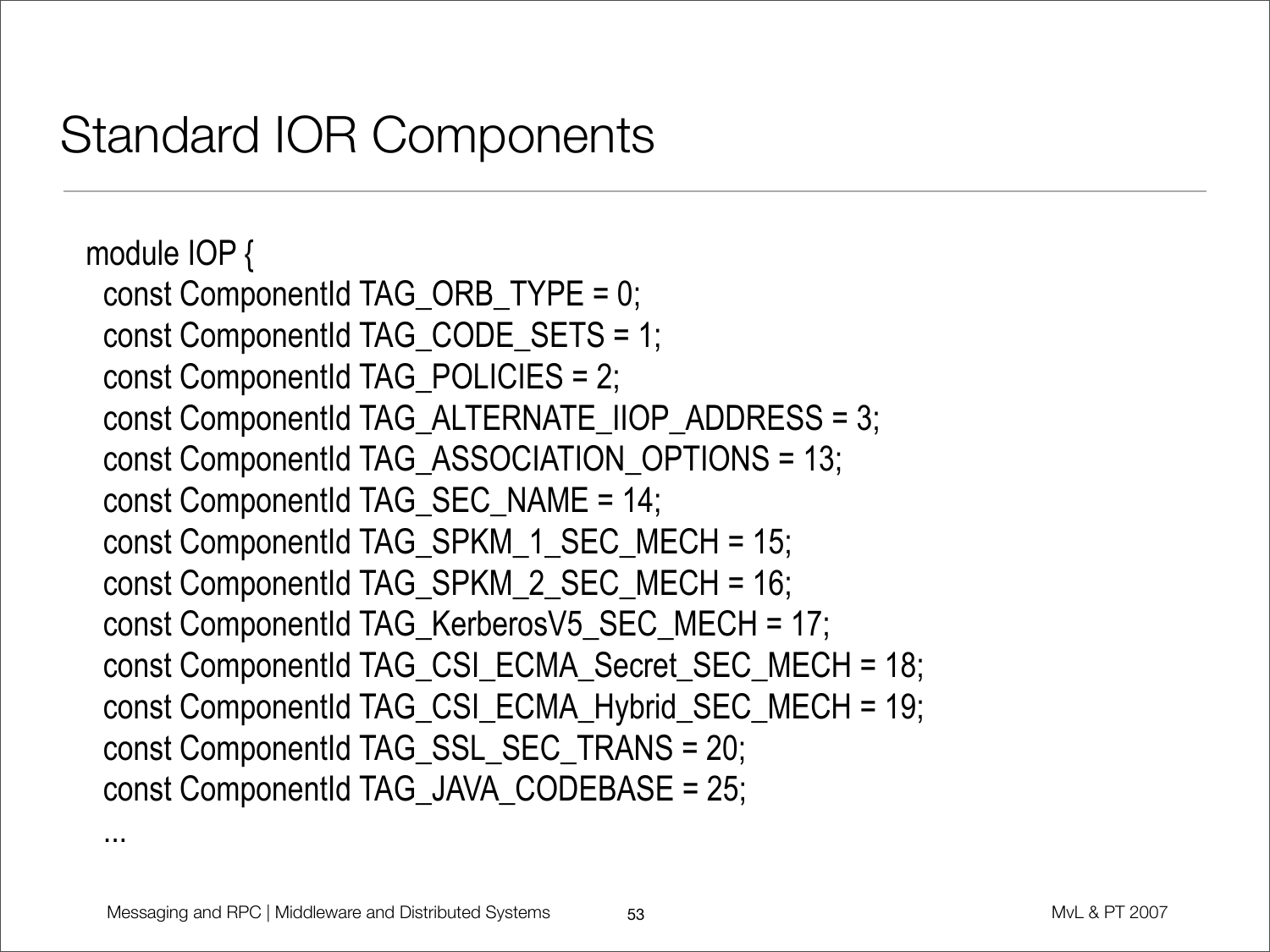# GIOP Messages

- Protocol assumes connection between client and server
- Connection management is invisible to the application (implicit binding)
- Different protocol versions:
	- GIOP 1.0 (CORBA 2.0)
	- GIOP 1.1 (CORBA 2.1): Fragmentation
	- GIOP 1.2 (CORBA 2.3): bidirectional communication
- downwards compatible: old clients can talk to new servers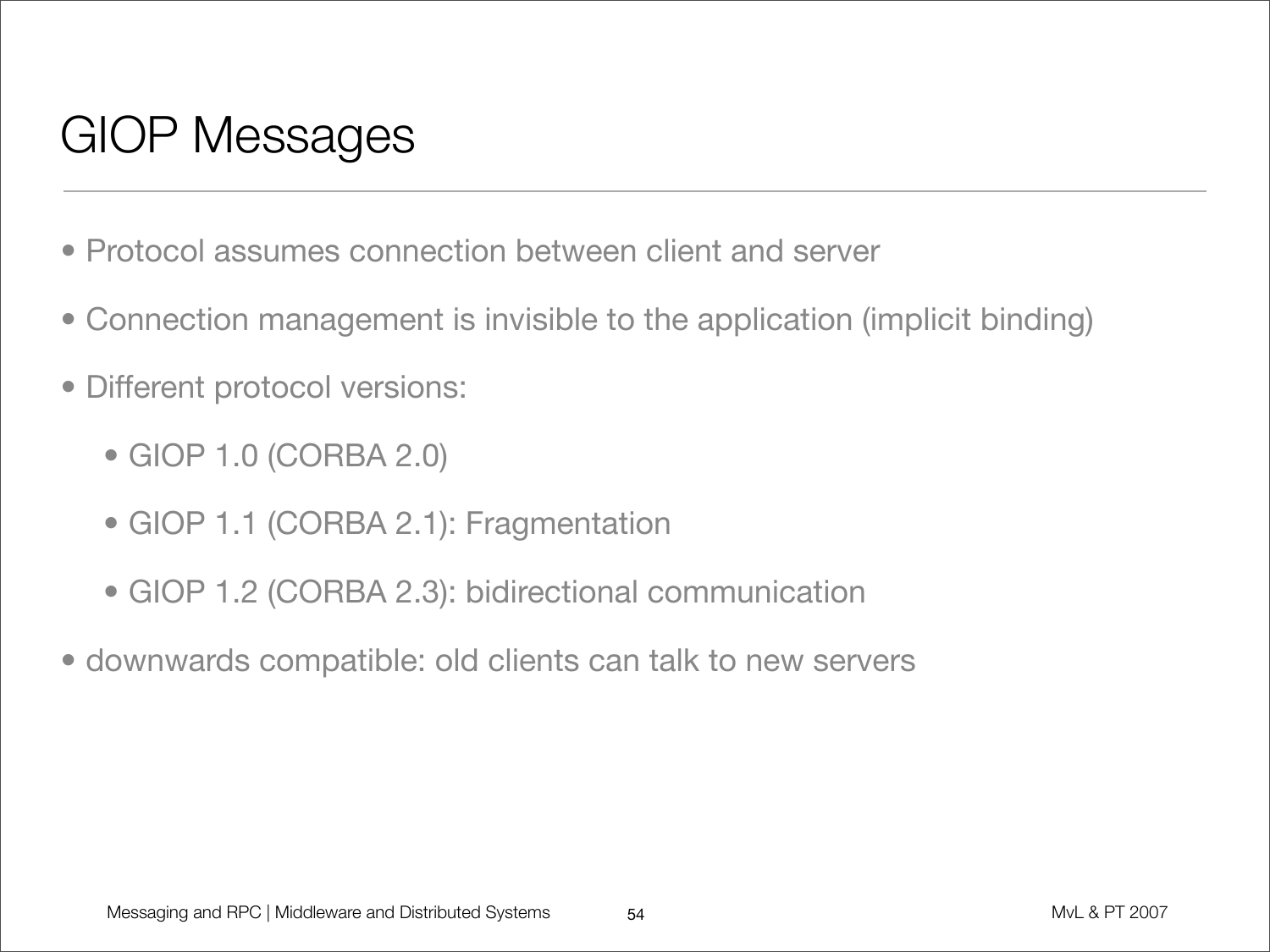### Message Types

| Message Type           | Initiator     | Value          | <b>GIOP Version</b> |
|------------------------|---------------|----------------|---------------------|
| Request                | Client        | $\bigcap$      | 1.0, 1.1, 1.2       |
| Reply                  | Server        |                | 1.0, 1.1, 1.2       |
| CancelRequest          | Client        | $\overline{2}$ | 1.0, 1.1, 1.2       |
| LocateRequest          | <b>Client</b> | $\mathcal{S}$  | 1.0, 1.1, 1.2       |
| LocateReply            | Server        | $\overline{4}$ | 1.0, 1.1, 1.2       |
| <b>CloseConnection</b> | Server        | 5              | 1.0, 1.1, 1.2       |
| MessageError           | beide         | 6              | 1.0, 1.1, 1.2       |
| Fragment               | beide         |                | 1.0, 1.1            |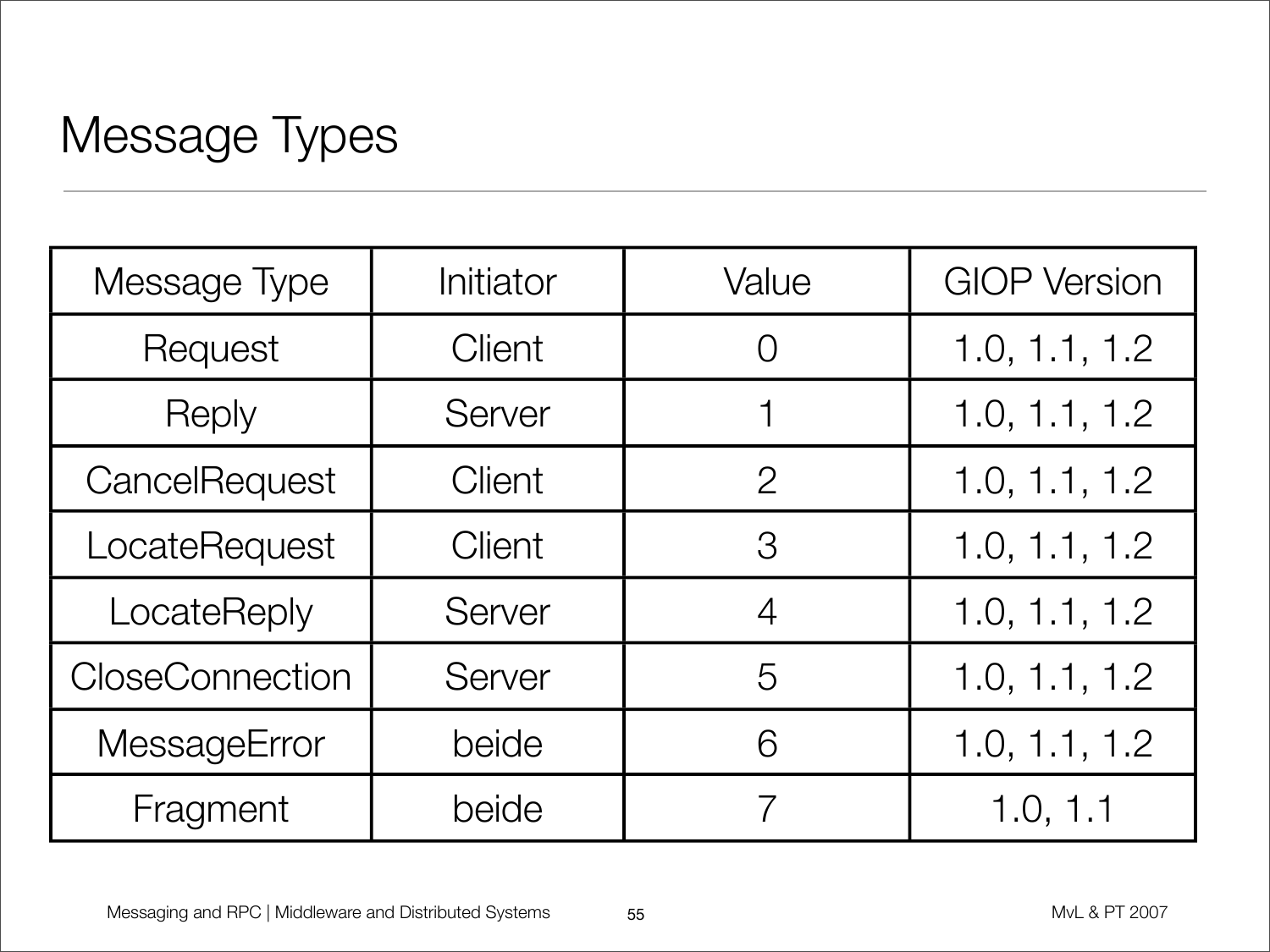### Structure of a GIOP Message

#### • Basic Structure:

- GIOP message header
- message-specific header
- message-specific body

```
module GIOP {
 struct Version {octet major; octet minor; };
 enum MsgType_1_1 { Request, Reply, CancelRequest, ... };
```
56

```
struct MessageHeader_1_1 {
     char magic [4]; // GIOP
     Version GIOP_version;
     octet flags; // Bit 0: Endianness (0: big)
                  // Bit 1: more fragments
     octet message_type;
     unsigned long message_size;
};
```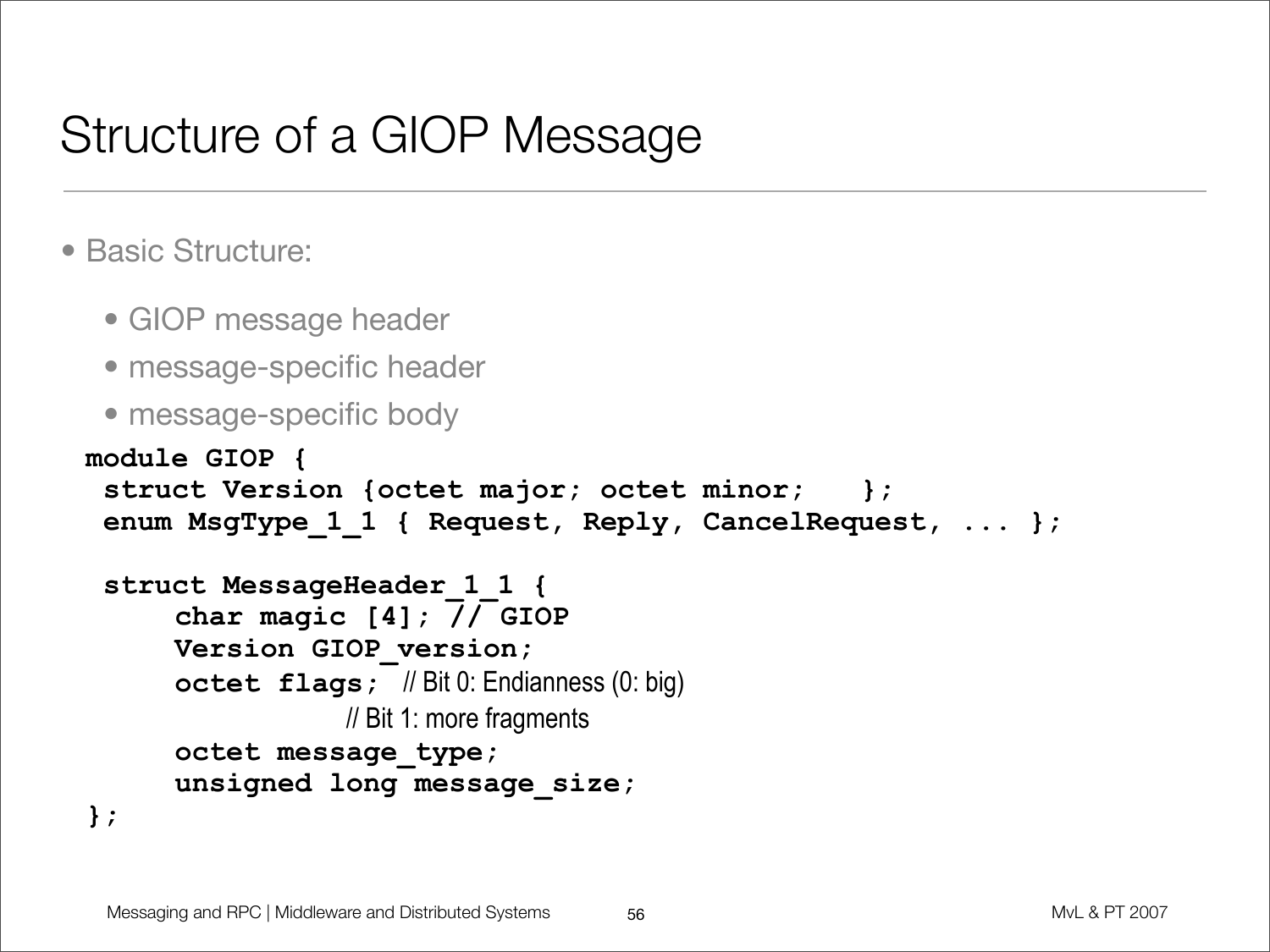#### Request

```
struct RequestHeader_1_1 {
 IOP::ServiceContextList service_context;
unsigned long request_id;
boolean response_expected;
octet reserved[3]; 
 sequence <octet> object key;
string operation;
CORBA::OctetSeq requesting_principal;
};
```
• followed by parameters (GIOP 1.2: 8-aligned)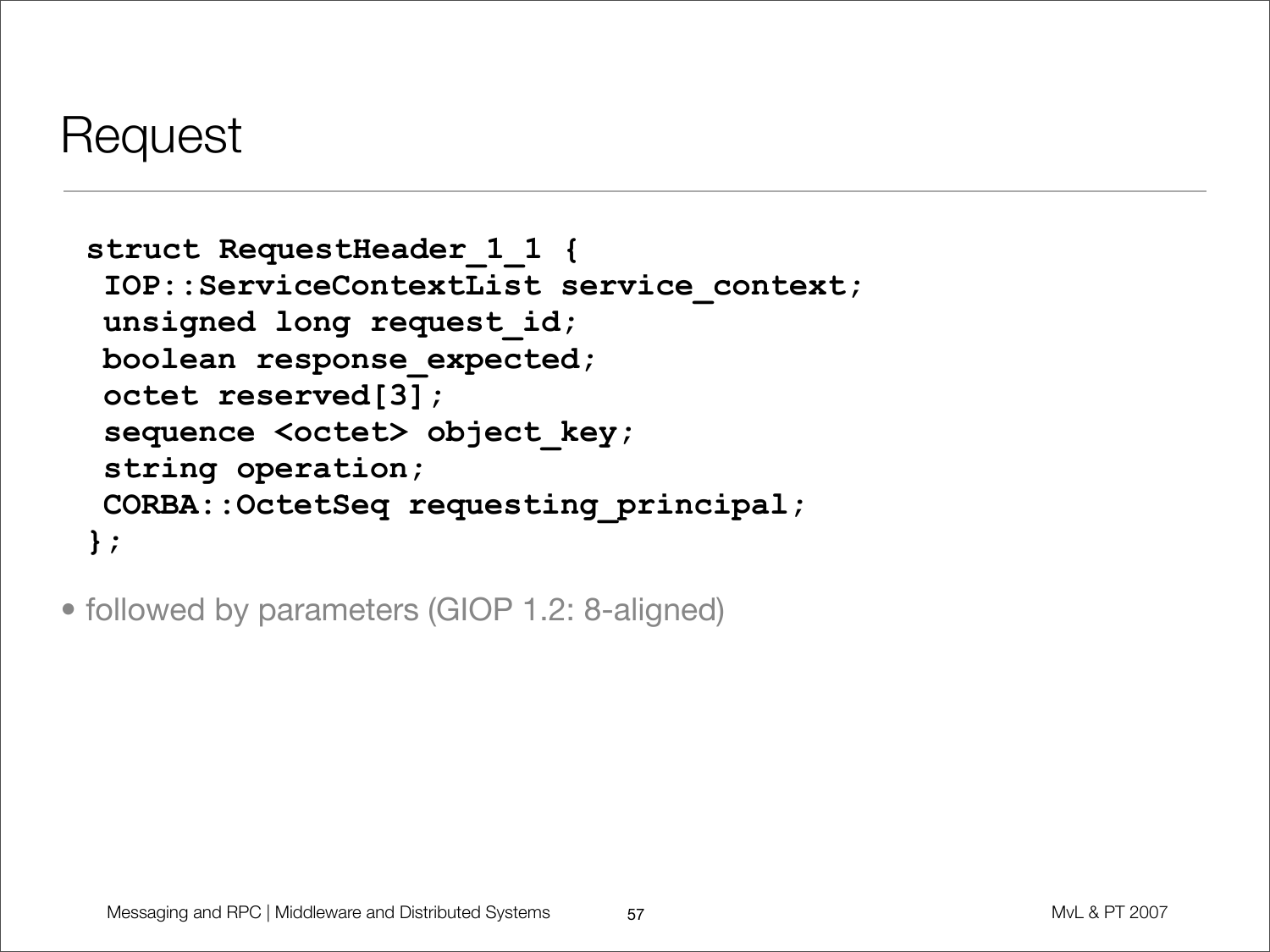#### Service Context

• Additional Information transmitted from ORB to ORB

```
module IOP {
 typedef unsigned long ServiceId;
 struct ServiceContext {
    ServiceId context_id;
    sequence <octet> context data;
 };
 typedef sequence <ServiceContext>ServiceContextList;
 const ServiceId TransactionService = 0;
 const ServiceId CodeSets = 1;
 const ServiceId ChainBypassCheck = 2;
 const ServiceId ChainBypassInfo = 3;
 const ServiceId LogicalThreadId = 4;
 const ServiceId BI_DIR_IIOP = 5;
```
**...**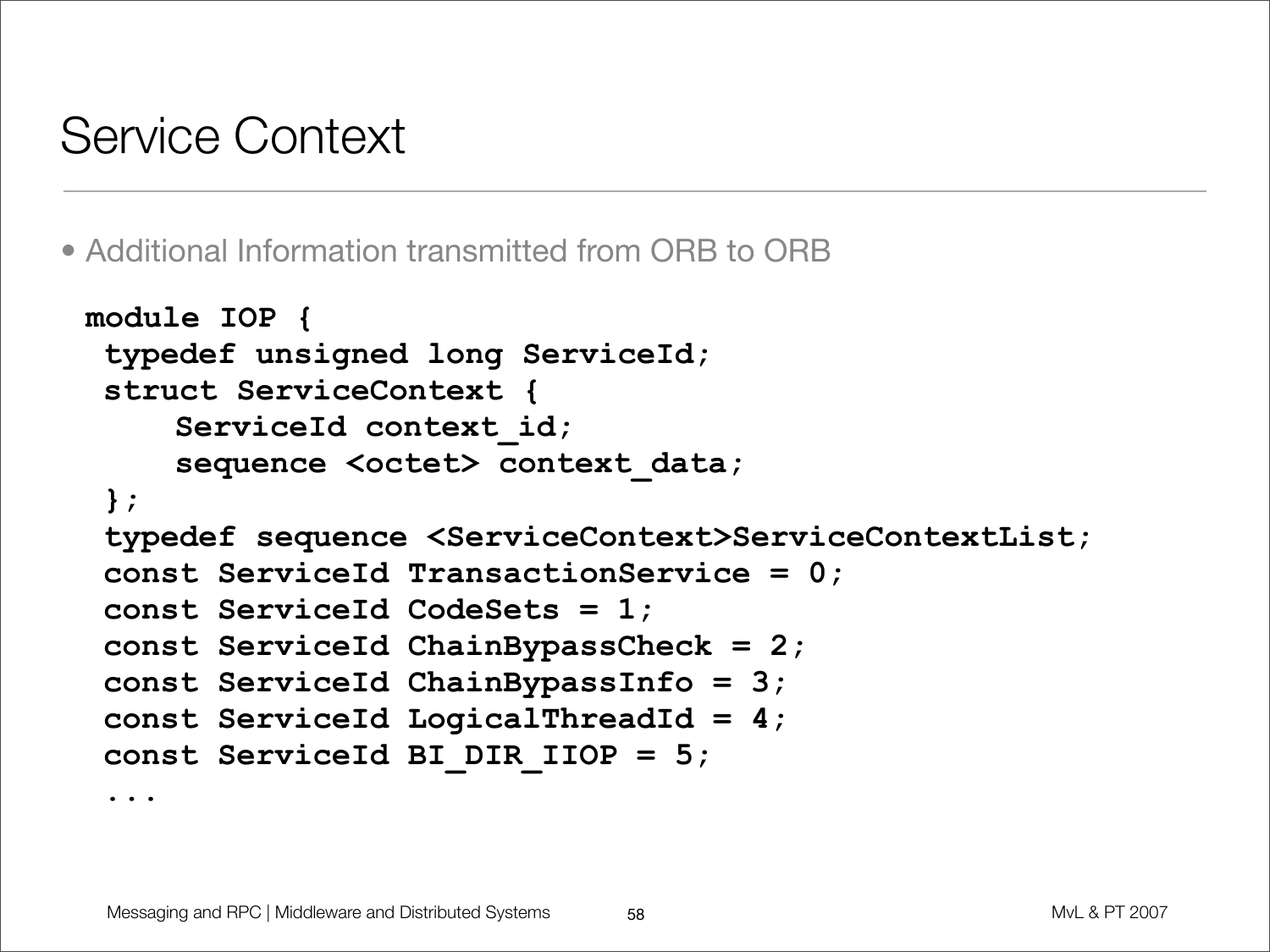```
Reply
```

```
enum ReplyStatusType_1_0 {
NO_EXCEPTION,
USER_EXCEPTION,
SYSTEM_EXCEPTION,
LOCATION_FORWARD
};
struct ReplyHeader_1_0 {
IOP::ServiceContextList service_context;
unsigned long request_id;
ReplyStatusType_1_0 reply_status;
};
```
59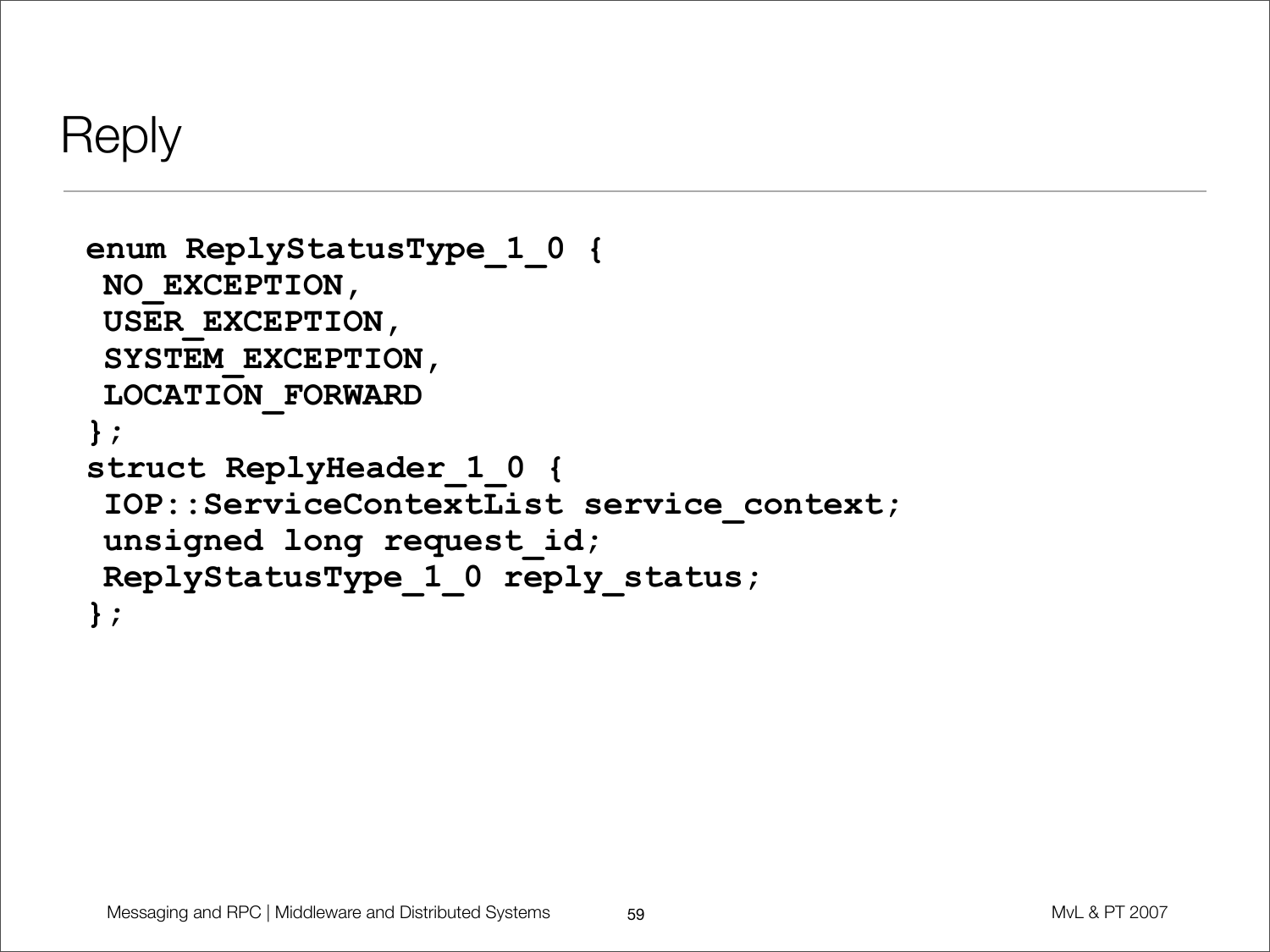### ASN.1

- Abstract Syntax Notation 1
- ITU-T Recommendation X.680, X.681, X.682, X.683, X.690, X.691, X.692, X.693
	- Simultaneously ISO/IEC 8824:1-4, 8825:1-4
- 68x: Notation (Basic, Information Objects, Constraints, Parametrization)
- 69x: Encoding Rules (Basic (BER), Canonical (CER), Distinguished (DER), Packed (PER), XML (XER), Encoding Control Notation (ECN))
- Example applications in telco domain: ISDN, GSM, ,
- Example applications in the internet: SNMP, LDAP, PKI (X.509)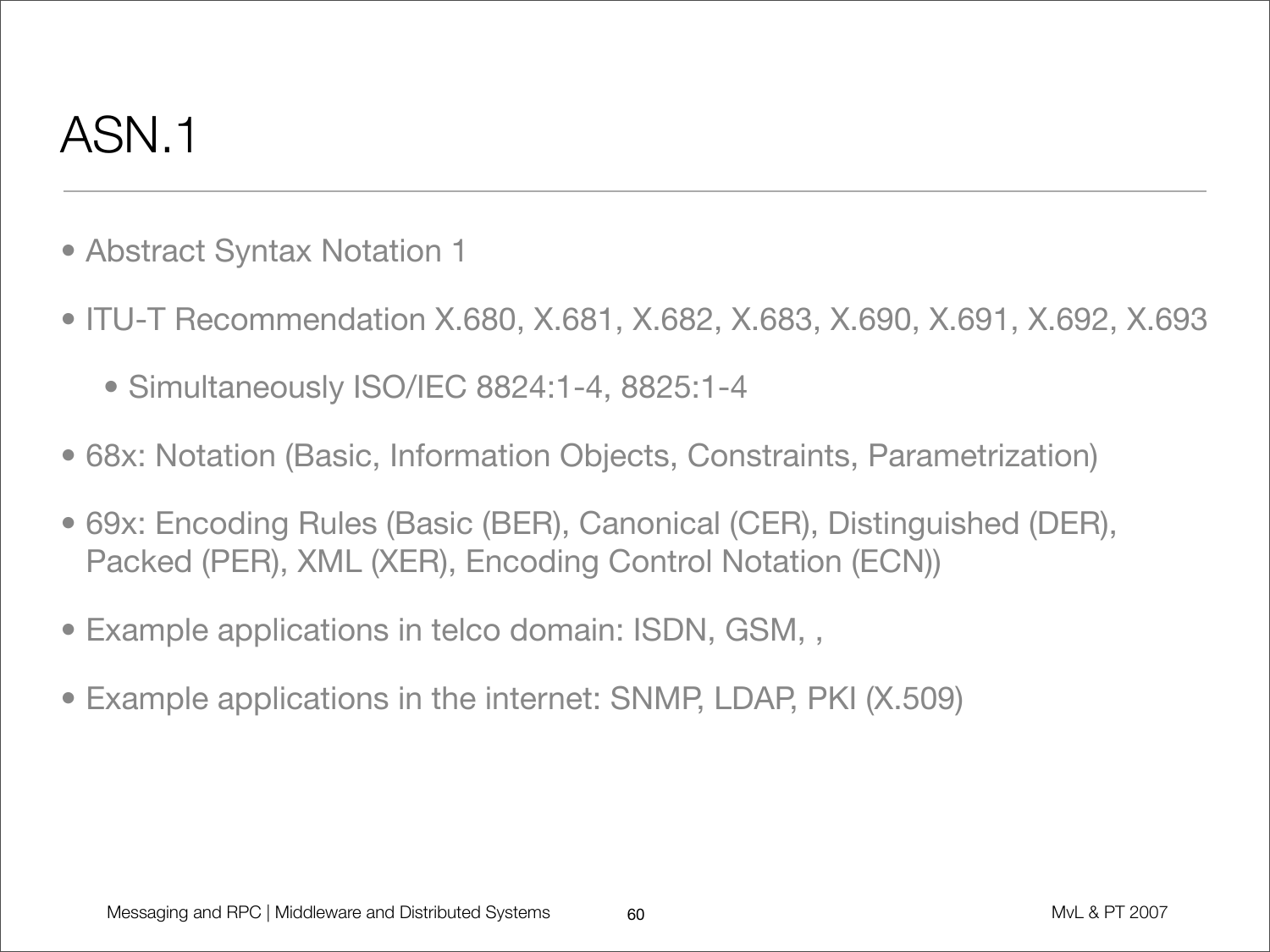#### **Notation**

- Primitive types (INTEGER, BOOLEAN, IA5String, OBJECT IDENTIFIER, ...)
- Type constructors (SEQUENCE, SET, SEQUENCE OF, SET OF, CHOICE)
	- fields can be tagged, declared as OPTIONAL, or with a DEFAULT value
- Standard only implies encodings, not language mappings
	- various tools implement language mappings
- Modules: Grouping of type definitions belonging together
- No inherent binding to transport protocols or messaging protocols
	- originally designed for OSI protocols
	- original RPC protocol: X.880 ROSE (Remote Operation Service Element)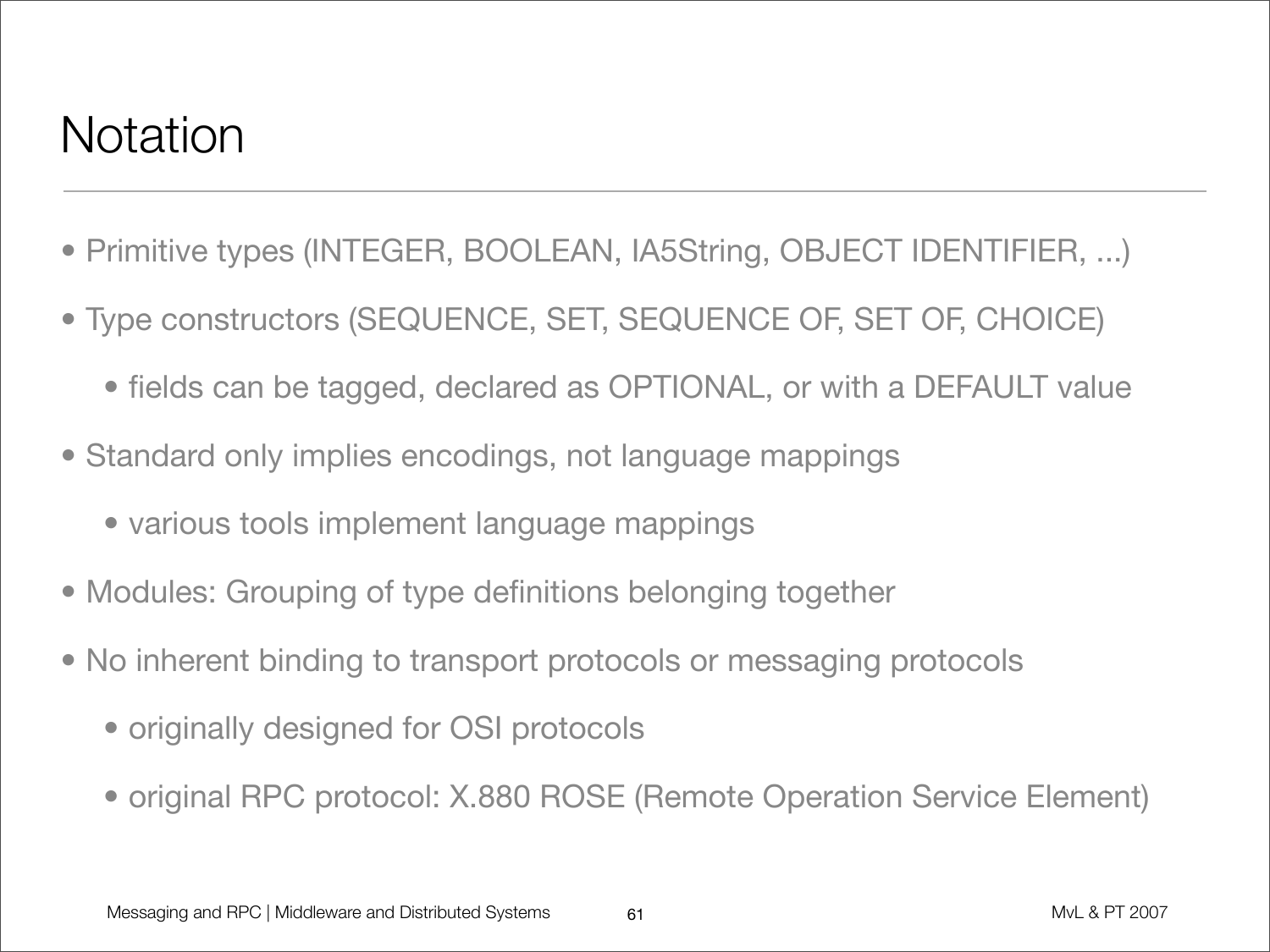## Object Identifiers

- Allocated globally unique identification of "objects"
	- data types, algorithms, organizations, physical entities, ...
- Hierarchical tree, with arcs identified by numbers
	- Root: ccitt(0), iso(1), or joined-iso-ccitt(2)
	- Notations: arc.arc.arc... or { name(number) name(number) ... }
- Examples:
	- {joint-iso-itu-t(2) asn1(1) basic-encoding(1)} aka 2.1.1
	- {iso(1) member-body(2) de(276)} aka 1.2.276
	- {iso(1) identified-organization(3) dod(6) internet(1) private(4) enterprise(1) microsoft (311)} aka 1.3.6.1.4.1.311
		- 1.3.6.1.4.1.311.10.3.4: Certificate is usable for encrypted file systems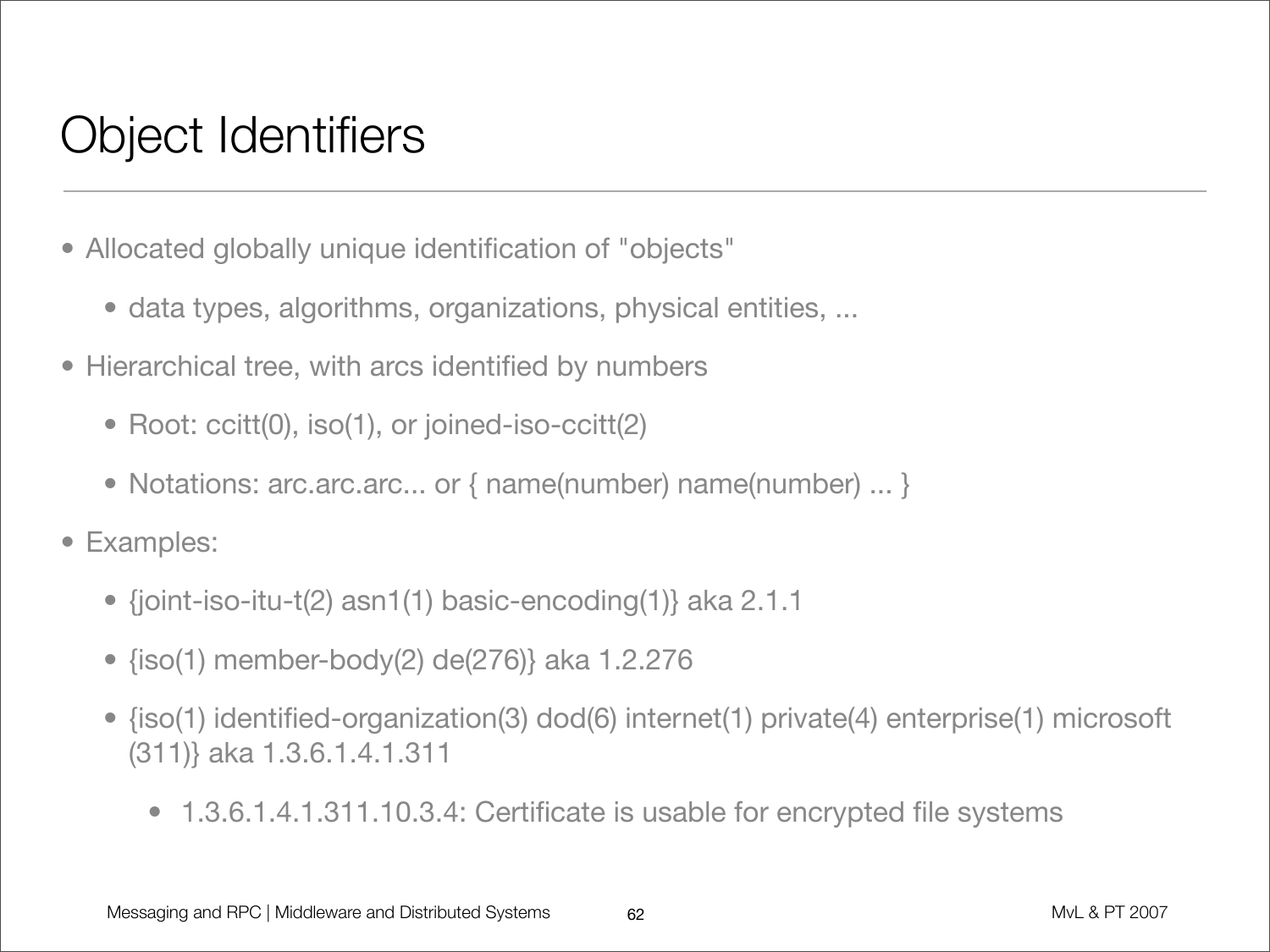### Basic Encoding Rules

- Tag-Length-Value (TLV) encoding
	- each of tag, length, and value may be variable number of octets
- Tag encoding: four kinds of tags
	- Universal: data type is predefined in ASN.1
	- Application: data type is defined for ASN.1 module, using [APPLICATION n]
	- Context: Tag is only valid within the specific data structure, specified as [n]

63

- Private: data is not defined in ASN 1
- Tag byte 1: kkcvvvvv
	- kk: kind (universal: 00, application: 01, context: 10, private: 11)
	- $c = 0$ : data is of primitive type;  $c = 1$ : constructed type

Messaging and RPC | Middleware and Distributed Systems 63 63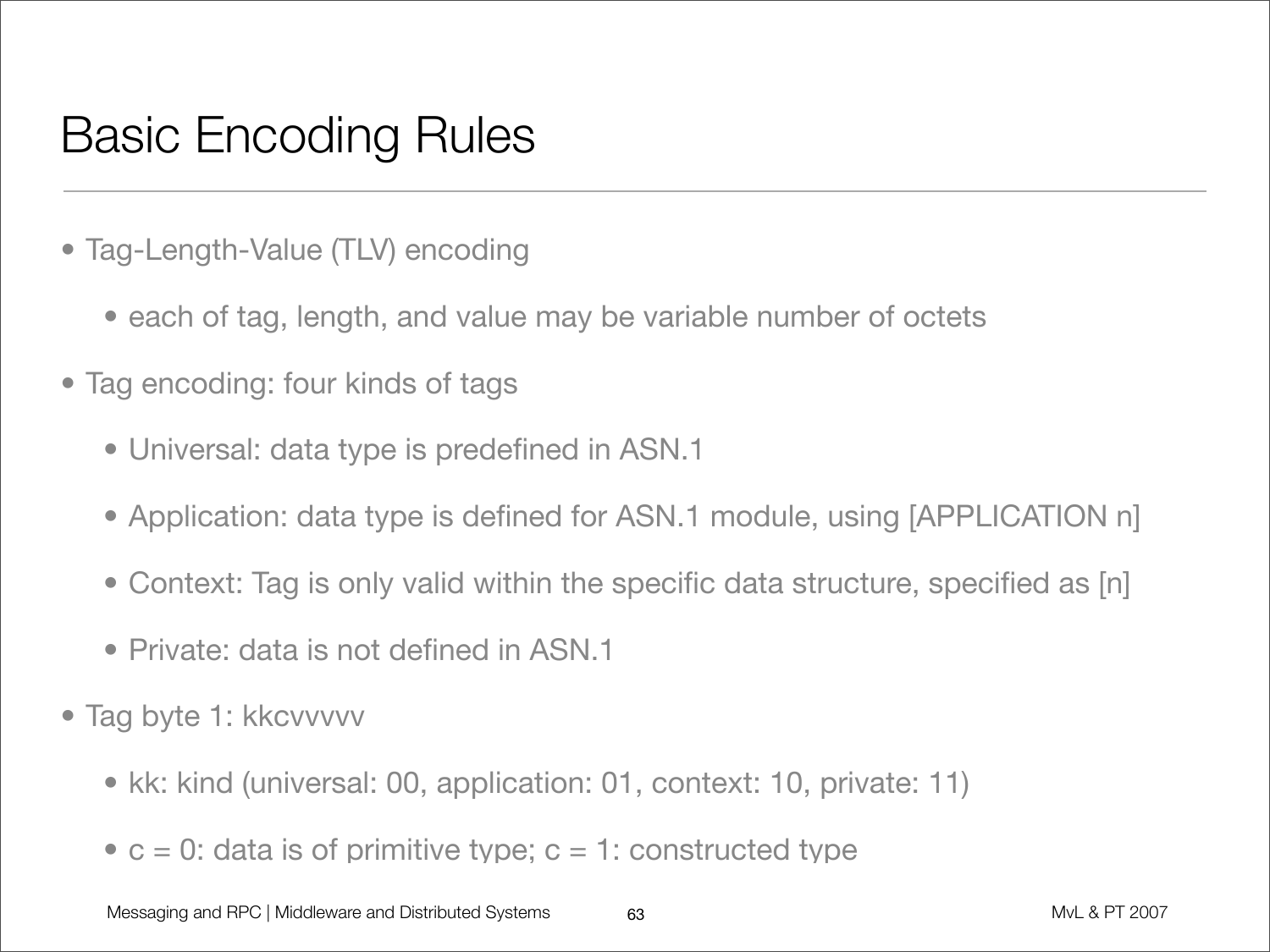## Universal Tags

| Typ            | Tag                      | Typ             | Tag                 | Typ | Tag                     |
|----------------|--------------------------|-----------------|---------------------|-----|-------------------------|
| $\overline{0}$ | <b>EOC</b>               |                 |                     |     |                         |
|                | <b>BOOLEAN</b>           | 11              | <b>EMBEDDED</b>     | 21  | VideotexString          |
| $\overline{2}$ | <b>INTEGER</b>           | 12 <sub>2</sub> | <b>UTF8String</b>   | 22  | <b>IA5String</b>        |
| $\mathcal{S}$  | <b>BIT STRING</b>        | 13              | <b>RELATIVE-OID</b> | 23  | <b>UTCTime</b>          |
| 4              | <b>OCTET STRING</b>      | 14              |                     | 24  | GeneralizedTime         |
| 5              | <b>NULL</b>              | 15              |                     | 25  | GraphicString           |
| 6              | <b>OBJECT IDENTIFIER</b> | 16              | <b>SEQUENCE(OF)</b> | 26  | <b>VisibleString</b>    |
| $\overline{7}$ | <b>Object Descriptor</b> | 17              | SET(OF)             | 27  | GeneralString           |
| 8              | <b>EXTERNAL</b>          | 18              | NumericString       | 28  | UniversalString         |
| 9              | <b>REAL</b>              | 19              | PrintableString     | 29  | <b>CHARACTER STRING</b> |
| 10             | <b>ENUMERATED</b>        | 20              | T61String           | 30  | <b>BMPString</b>        |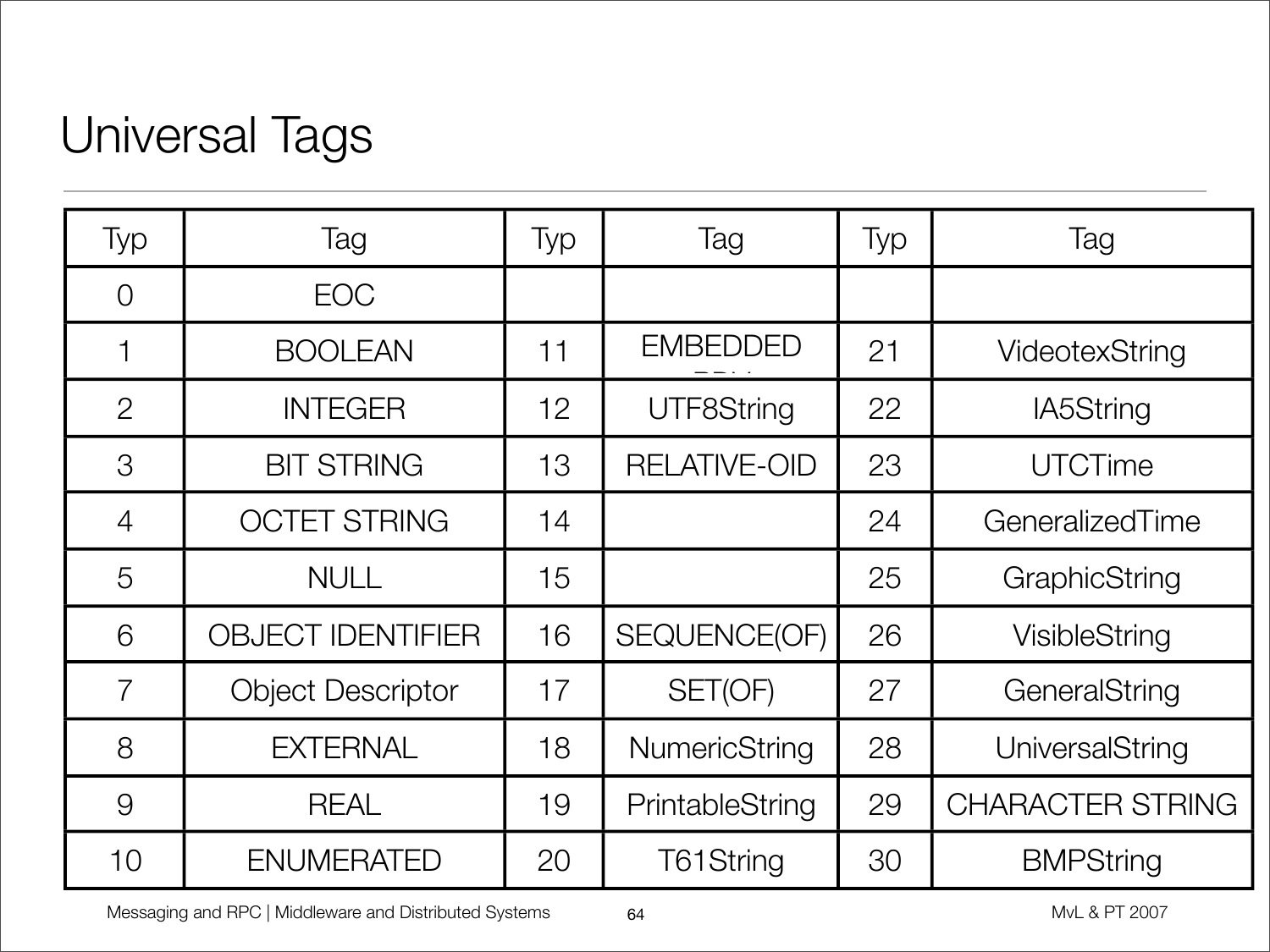### Basic Encoding Rules (cntd.)

- Tag encoding: tag 0..30: 1 Byte
	- tag 31: Multi-byte, terminating bit has MSB=0
- Length encoding:
	- short form (0..127): 1 Byte
	- 0x80: indefinite length encoding (until EOC)
	- 1xxxxxxx: length of length, followed by length bytes
- value encoding: depending on data type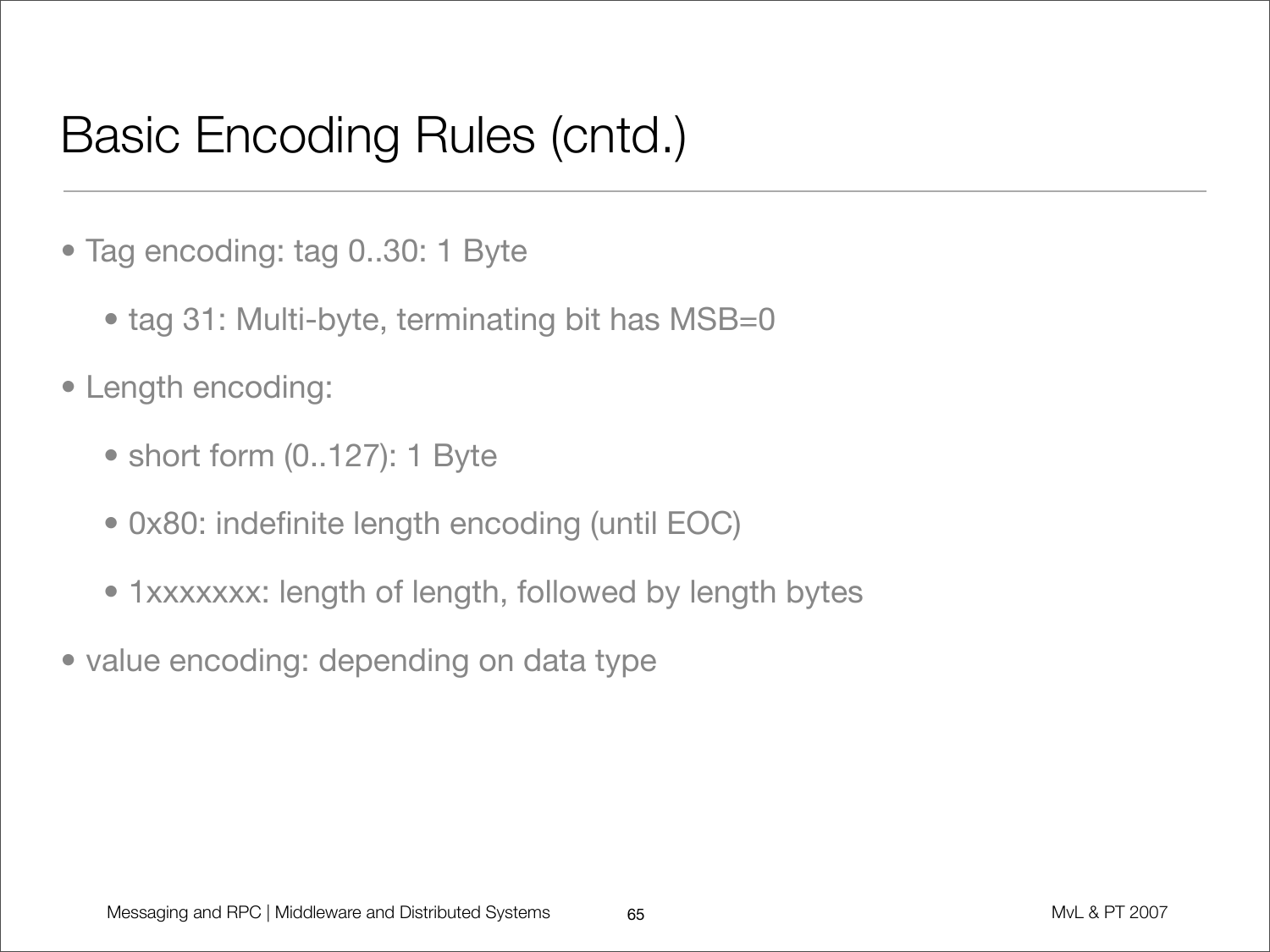# DER and CER

- BER is ambiguous
	- length encoding: short form, long form (leading zeroes?), indefinite form
	- integers: leading zero bytes?
	- SET, SET OF: order of elements?
- cryptographic uses require 1:1 relationship between data and encoding
	- DER and CER subset BER, adding requirements
- must always use minimum number of bytes to represent values
- unused bits in bitstring must be zero, TRUE has all bits set
- fields with default value must be omitted
- DER: use always definite length; CER: use always indefinite length

66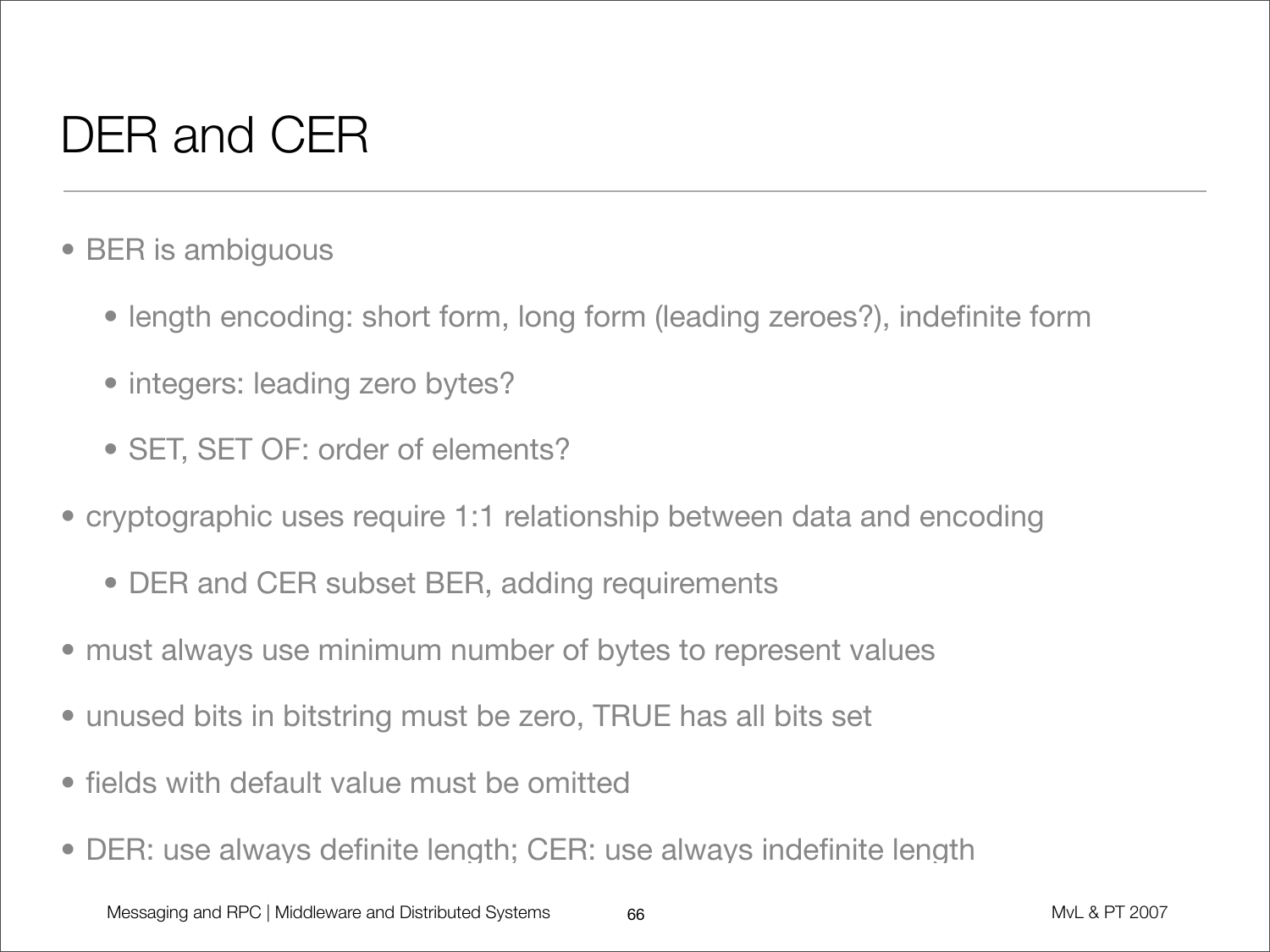

- Tags normally omitted
- optional fields not identified by tag, but with a bitmap at the beginning of the **SEQUENCE**
- CHOICE alternative not identified by tag, but by number
- Length omitted except for truly variable-sized values (SEQUENCE, strings)
- integers may consume less than 1 byte if the range allows it (BOOLEAN: 1 bit)
	- fields don't necessarily start at byte boundary
	- two forms: aligned PER and unaligned PER